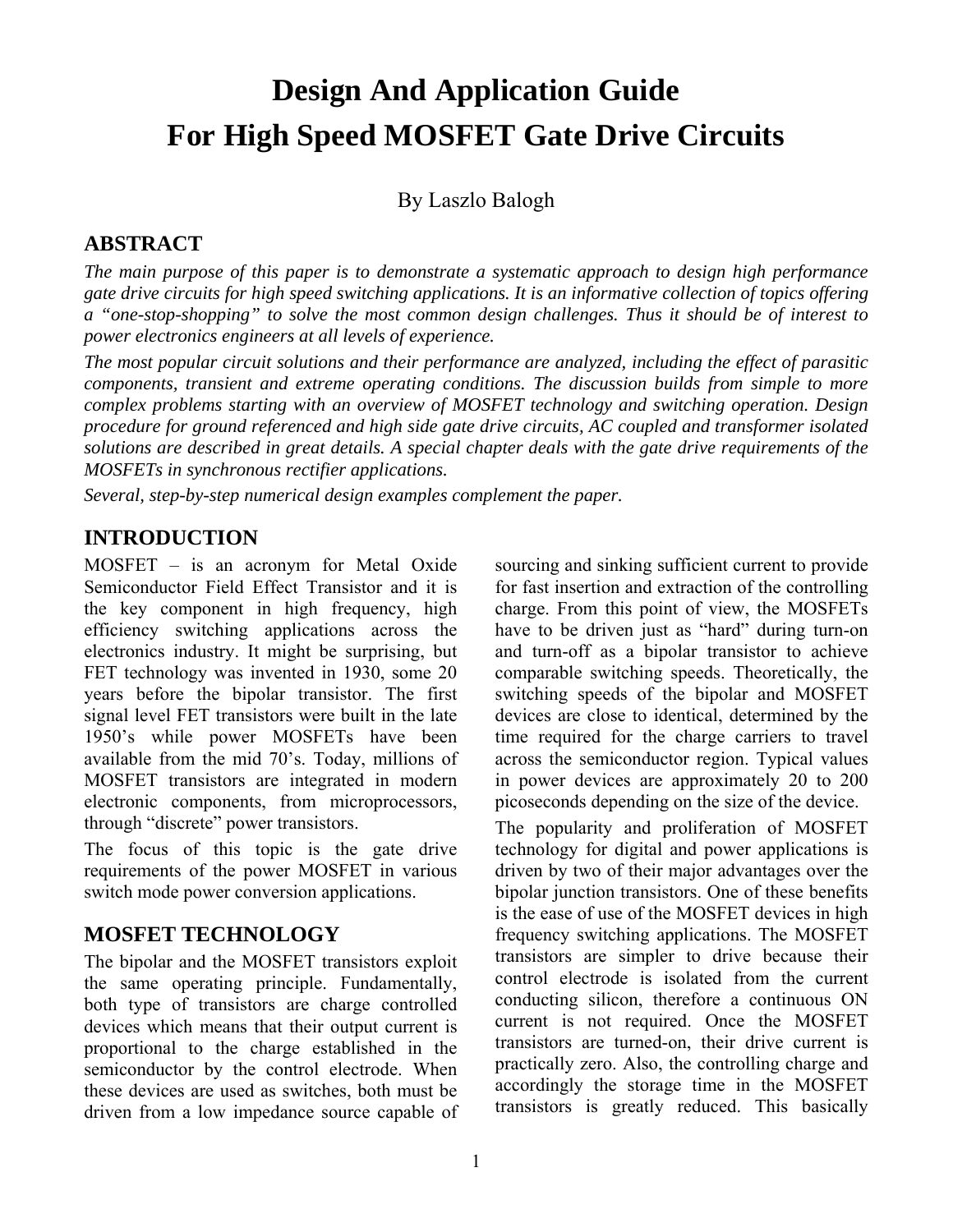eliminates the design trade-off between on state voltage drop – which is inversely proportional to excess control charge – and turn-off time. As a result, MOSFET technology promises to use much simpler and more efficient drive circuits with significant economic benefits compared to bipolar devices.

Furthermore, it is important to highlight especially for power applications, that MOSFETs have a resistive nature. The voltage drop across the drain source terminals of a MOSFET is a linear function of the current flowing in the semiconductor. This linear relationship is characterized by the  $R_{DS(0n)}$  of the MOSFET and known as the on-resistance. On-resistance is constant for a given gate-to-source voltage and temperature of the device. As opposed to the -2.2mV/°C temperature coefficient of a p-n junction, the MOSFETs exhibit a positive temperature coefficient of approximately  $0.7\%$  o  $1\%$  C. This positive temperature coefficient of the MOSFET makes it an ideal candidate for parallel operation in higher power applications where using a single device would not be practical or possible. Due to the positive TC of the channel resistance, parallel connected MOSFETs tend to share the current evenly among themselves. This current sharing works automatically in MOSFETs since the positive TC acts as a slow negative feedback system. The device carrying a higher current will heat up more – don't forget that the drain to source voltages are equal – and the higher temperature will increase its  $R_{DS(0n)}$  value. The increasing resistance will cause the current to decrease, therefore the temperature to drop. Eventually, an equilibrium is reached where the parallel connected devices carry similar current levels. Initial tolerance in  $R_{DS(on)}$  values and different junction to ambient thermal resistances can cause significant – up to  $30\%$  – error in current distribution.

### **Device types**

Almost all manufacturers have got their unique twist on how to manufacture the best power MOSFETs, but all of these devices on the market can be categorized into three basic device types. These are illustrated in Figure 1.



*Figure 1. Power MOSFET device types* 

Double-diffused MOS transistors were introduced in the 1970's for power applications and evolved continuously during the years. Using polycrystalline silicon gate structures and selfaligning processes, higher density integration and rapid reduction in capacitances became possible.

The next significant advancement was offered by the V-groove or trench technology to further increase cell density in power MOSFET devices. The better performance and denser integration don't come free however, as trench MOS devices are more difficult to manufacture.

The third device type to be mentioned here is the lateral power MOSFETs. This device type is constrained in voltage and current rating due to its inefficient utilization of the chip geometry. Nevertheless, they can provide significant benefits in low voltage applications, like in microprocessor power supplies or as synchronous rectifiers in isolated converters.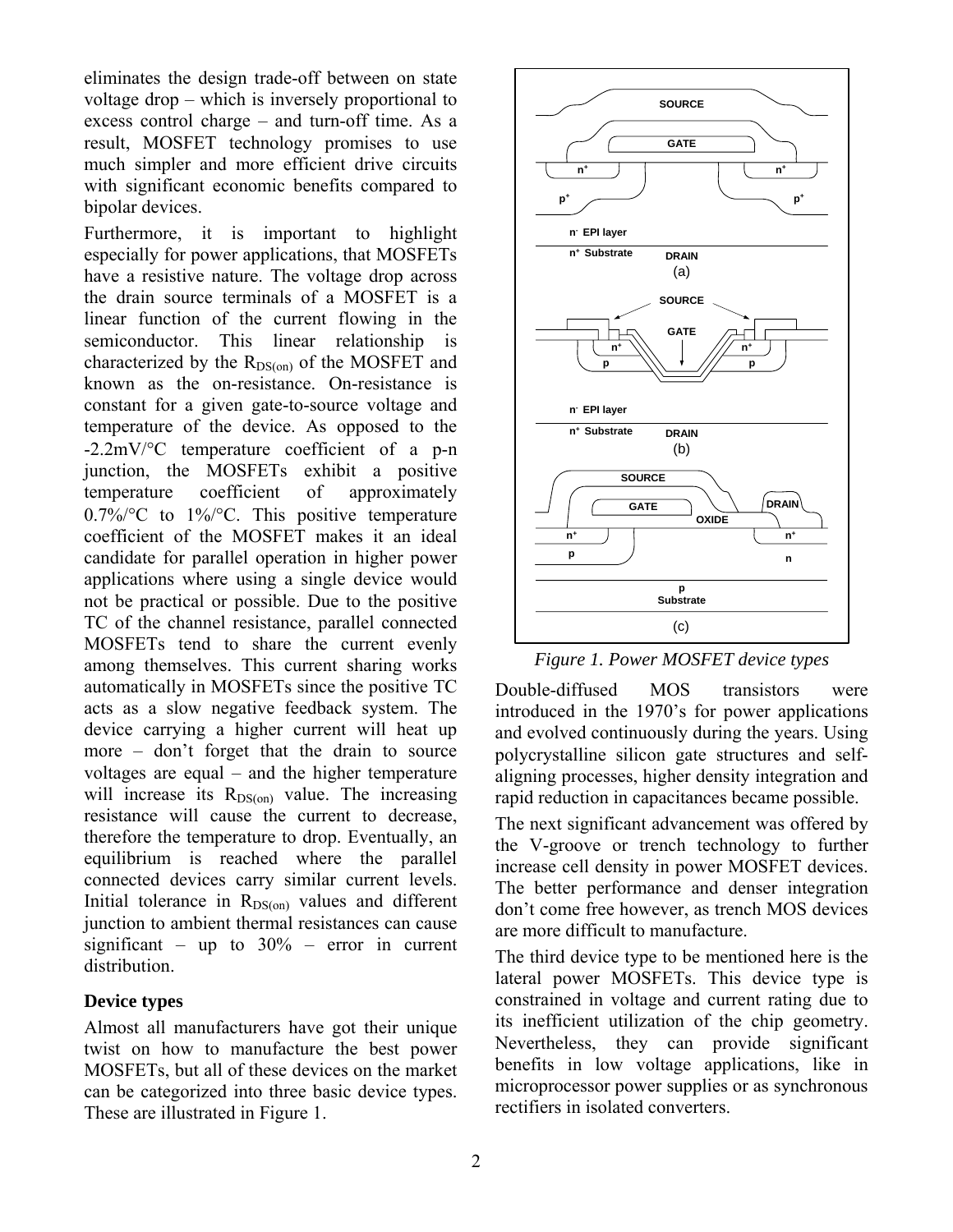The lateral power MOSFETs have significantly lower capacitances, therefore they can switch much faster and they require much less gate drive power.

# **MOSFET Models**

There are numerous models available to illustrate how the MOSFET works, nevertheless finding the right representation might be difficult. Most of the MOSFET manufacturers provide Spice and/or Saber models for their devices, but these models say very little about the application traps designers have to face in practice. They provide even fewer clues how to solve the most common design challenges.

A really useful MOSFET model which would describe all important properties of the device from an application point of view would be very complicated. On the other hand, very simple and meaningful models can be derived of the MOSFET transistor if we limit the applicability of the model to certain problem areas.

The first model in Figure 2 is based on the actual structure of the MOSFET device and can be used mainly for DC analysis. The MOSFET symbol in Figure 2a represents the channel resistance and the JFET corresponds to the resistance of the epitaxial layer. The length, thus the resistance of the epi layer is a function of the voltage rating of the device as high voltage MOSFETs require thicker epitaxial layer.

Figure 2b can be used very effectively to model the dv/dt induced breakdown characteristic of a MOSFET. It shows both main breakdown mechanisms, namely the dv/dt induced turn-on of the parasitic bipolar transistor - present in all power MOSFETs - and the dv/dt induced turn-on of the channel as a function of the gate terminating impedance. Modern power MOSFETs are practically immune to dv/dt triggering of the parasitic npn transistor due to manufacturing improvements to reduce the resistance between the base and emitter regions.

It must be mentioned also that the parasitic bipolar transistor plays another important role. Its base – collector junction is the famous body diode of the MOSFET.



*Figure 2. Power MOSFET models*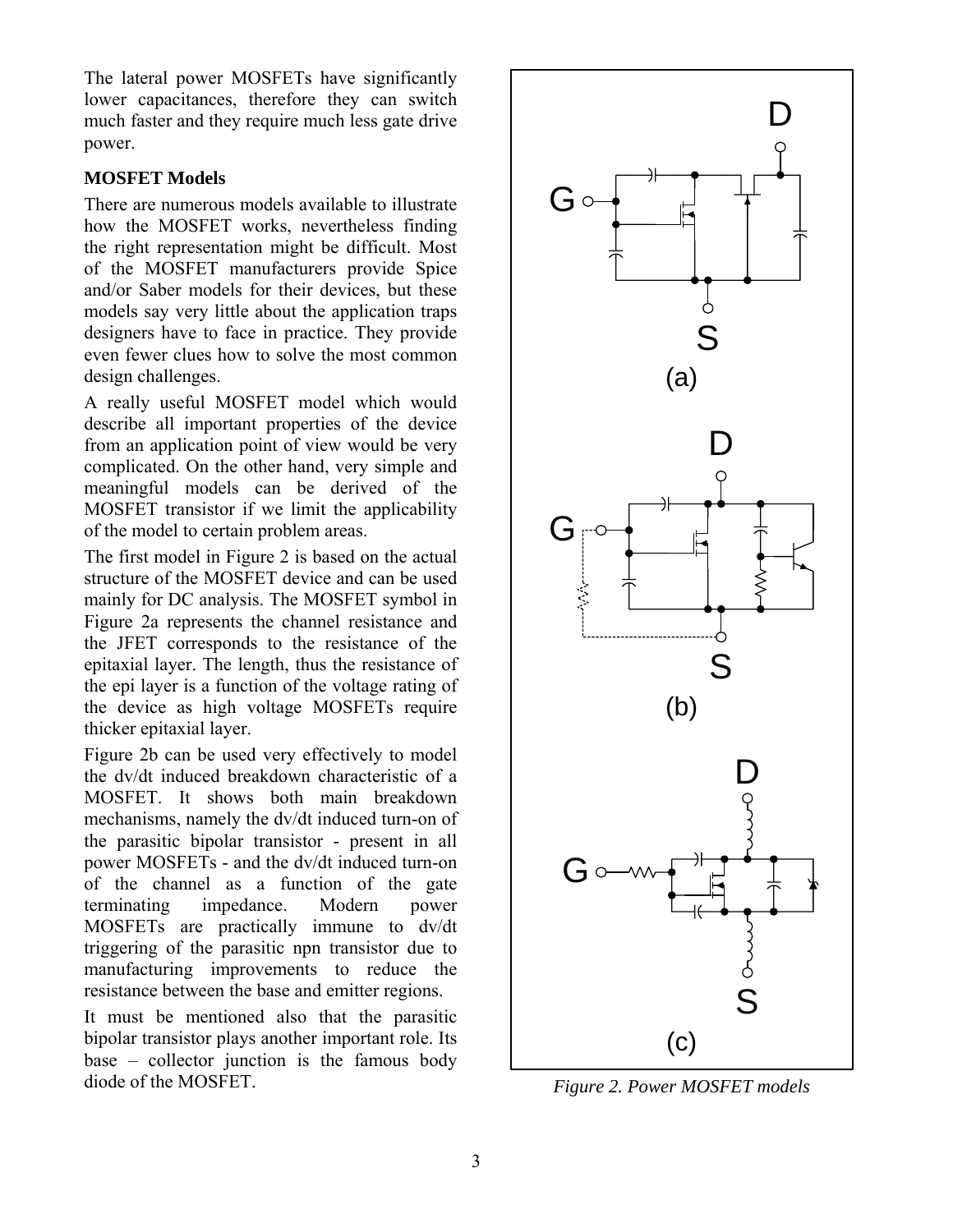Figure 2c is the switching model of the MOSFET. The most important parasitic components influencing switching performance are shown in this model. Their respective roles will be discussed in the next chapter which is dedicated to the switching procedure of the device.

### **MOSFET Critical Parameters**

When switch mode operation of the MOSFET is considered, the goal is to switch between the lowest and highest resistance states of the device in the shortest possible time. Since the practical switching times of the MOSFETs (~10ns to 60ns) is at least two to three orders of magnitude longer than the theoretical switching time  $(\sim 50 \text{ps})$  to 200ps), it seems important to understand the discrepancy. Referring back to the MOSFET models in Figure 2, note that all models include three capacitors connected between the three terminals of the device. Ultimately, the switching performance of the MOSFET transistor is determined by how quickly the voltages can be changed across these capacitors.

Therefore, in high speed switching applications, the most important parameters are the parasitic capacitances of the device. Two of these capacitors, the  $C_{\text{GS}}$  and  $C_{\text{GD}}$  capacitors correspond to the actual geometry of the device while the  $C_{DS}$  capacitor is the capacitance of the base collector diode of the parasitic bipolar transistor (body diode).

The  $C_{GS}$  capacitor is formed by the overlap of the source and channel region by the gate electrode. Its value is defined by the actual geometry of the regions and stays constant (linear) under different operating conditions.

The C<sub>GD</sub> capacitor is the result of two effects. Part of it is the overlap of the JFET region and the gate electrode in addition to the capacitance of the depletion region which is non-linear. The equivalent  $C_{GD}$  capacitance is a function of the drain source voltage of the device approximated by the following formula:

$$
C_{\rm GD} \approx \frac{C_{\rm GD,0}}{1+K_1\cdot \sqrt{V_{\rm DS}}}
$$

The  $C_{DS}$  capacitor is also non-linear since it is the junction capacitance of the body diode. Its voltage dependence can be described as:

$$
C_{DS} \approx \frac{C_{DS,0}}{K_2 \cdot \sqrt{V_{DS}}}
$$

Unfortunately, non of the above mentioned capacitance values are defined directly in the transistor data sheets. Their values are given indirectly by the  $C_{ISS}$ ,  $C_{RSS}$ , and  $C_{OSS}$  capacitor values and must be calculated as:

$$
C_{GD} = C_{RSS}
$$
  
\n
$$
C_{GS} = C_{ISS} - C_{RSS}
$$
  
\n
$$
C_{DS} = C_{OSS} - C_{RSS}
$$

Further complication is caused by the  $C_{GD}$ capacitor in switching applications because it is placed in the feedback path between the input and output of the device. Accordingly, its effective value in switching applications can be much larger depending on the drain source voltage of the MOSFET. This phenomenon is called the "Miller" effect and it can be expressed as:

$$
C_{GD,eqv} = (1 + g_{fs} \cdot R_L) \cdot C_{GD}
$$

Since the  $C_{GD}$  and  $C_{DS}$  capacitors are voltage dependent, the data sheet numbers are valid only at the test conditions listed. The relevant average capacitances for a certain application have to be calculated based on the required charge to establish the actual voltage change across the capacitors. For most power MOSFETs the following approximations can be useful:

$$
C_{\text{GD,ave}} = 2 \cdot C_{\text{RSS,spec}} \cdot \sqrt{\frac{V_{\text{DS,spec}}}{V_{\text{DS,off}}}}
$$

$$
C_{\text{OSS,ave}} = 2 \cdot C_{\text{OSS,spec}} \cdot \sqrt{\frac{V_{\text{DS,spec}}}{V_{\text{DS,off}}}}
$$

The next important parameter to mention is the gate mesh resistance,  $R<sub>G,I</sub>$ . This parasitic resistance describes the resistance associated by the gate signal distribution within the device. Its importance is very significant in high speed switching applications because it is in between the driver and the input capacitor of the device, directly impeding the switching times and the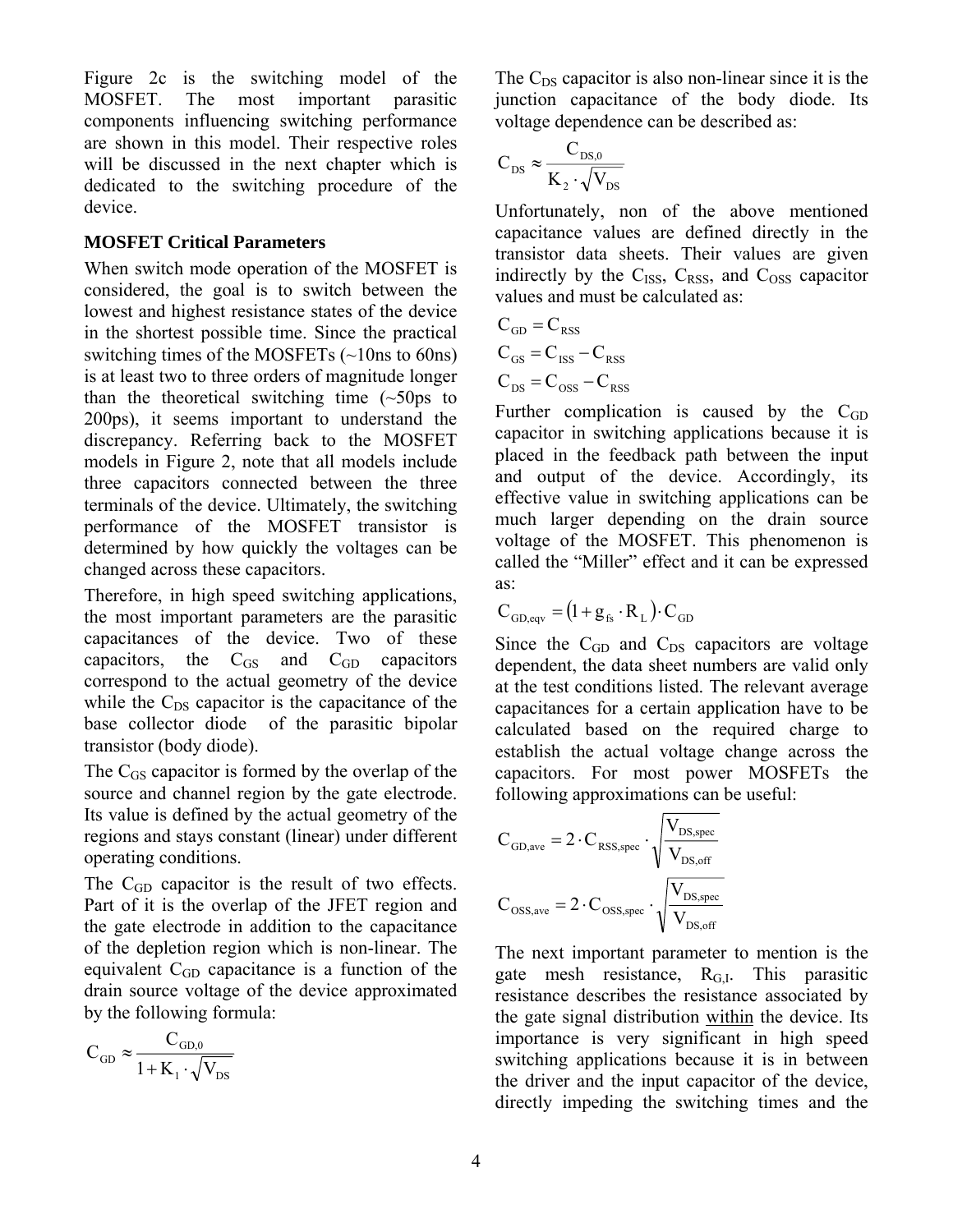dv/dt immunity of the MOSFET. This effect is recognized in the industry, where real high speed devices like RF MOSFET transistors use metal gate electrodes instead of the higher resistance polysilicon gate mesh for gate signal distribution. The  $R<sub>GL</sub>$  resistance is not specified in the data sheets, but in certain applications it can be a very important characteristic of the device. In the back of this paper, Appendix A4 shows a typical measurement setup to determine the internal gate resistor value with an impedance bridge.

Obviously, the gate threshold voltage is also a critical characteristic. It is important to note that the data sheet  $V<sub>TH</sub>$  value is defined at 25 $\degree$ C and at a very low current, typically at 250μA. Therefore, it is not equal to the Miller plateau region of the commonly known gate switching waveform. Another rarely mentioned fact about  $V_{TH}$  is its approximately  $-7mV$ <sup>o</sup>C temperature coefficient. It has particular significance in gate drive circuits designed for logic level MOSFET where  $V_{TH}$  is already low under the usual test conditions. Since MOSFETs usually operate at elevated temperatures, proper gate drive design must account for the lower  $V<sub>TH</sub>$  when turn-off time, and dv/dt immunity is calculated as shown in Appendix A and F.

The transconductance of the MOSFET is its small signal gain in the linear region of its operation. It is important to point out that every time the MOSFET is turned-on or turned-off, it must go through its linear operating mode where the current is determined by the gate-to-source voltage. The transconductance,  $g_{fs}$  is the small signal relationship between drain current and gate-to-source voltage:

$$
g_{\rm fs} = \frac{dI_{\rm D}}{dV_{\rm GS}}
$$

Accordingly, the maximum current of the MOSFET in the linear region is given by:

$$
I_{\rm D} = (V_{\rm GS} - V_{\rm th}) \cdot g_{\rm fs}
$$

Rearranging this equation for  $V_{GS}$  yields the approximate value of the Miller plateau as a function of the drain current.

$$
V_{_{GS, Miller}} = V_{_{th}} + \frac{I_{_{D}}}{g_{_{fs}}}
$$

Other important parameters like the source inductance  $(L<sub>S</sub>)$  and drain inductance  $(L<sub>D</sub>)$  exhibit significant restrictions in switching performance. Typical  $L_s$  and  $L_p$  values are listed in the data sheets, and they are mainly dependant on the package type of the transistor. Their effects can be investigated together with the external parasitic components usually associated with layout and with accompanying external circuit elements like leakage inductance, a current sense resistor, etc.

For completeness, the external series gate resistor and the MOSFET driver's output impedance must be mentioned as determining factors in high performance gate drive designs as they have a profound effect on switching speeds and consequently on switching losses.

# **SWITCHING APPLICATIONS**

Now, that all the players are identified, let's investigate the actual switching behavior of the MOSFET transistors. To gain a better understanding of the fundamental procedure, the parasitic inductances of the circuit will be neglected. Later their respective effects on the basic operation will be analyzed individually. Furthermore, the following descriptions relate to clamped inductive switching because most MOSFET transistors and high speed gate drive circuits used in switch mode power supplies work in that operating mode.



*Figure 3. Simplified clamped inductive switching model*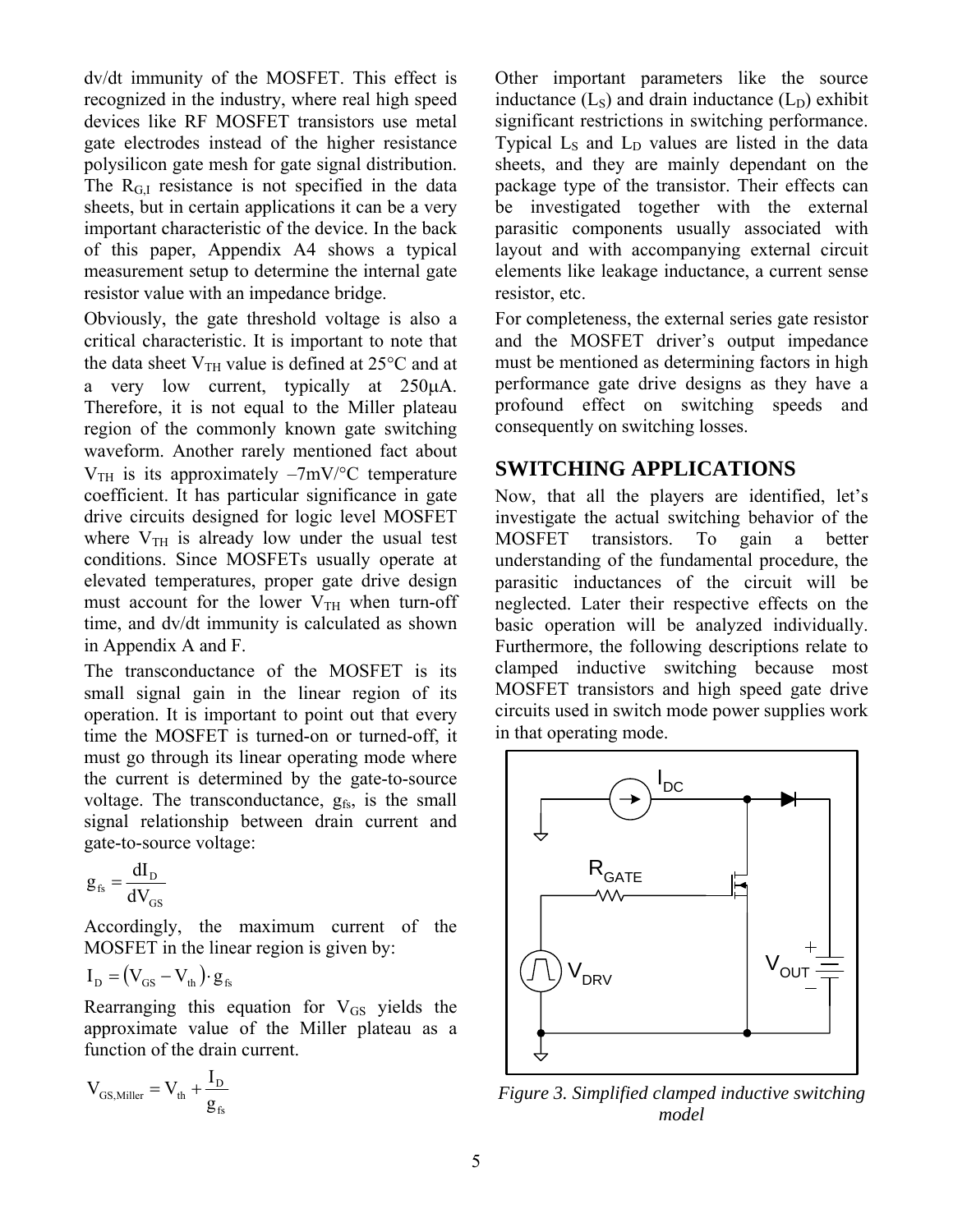The simplest model of clamped inductive switching is shown in Figure 3, where the DC current source represents the inductor. Its current can be considered constant during the short switching interval. The diode provides a path for the current during the off time of the MOSFET and clamps the drain terminal of the device to the output voltage symbolized by the battery.

### **Turn-On procedure**

The turn-on event of the MOSFET transistor can be divided into four intervals as depicted in Figure 4.



*Figure 4. MOSFET turn-on time intervals* 

In the first step the input capacitance of the device is charged from 0V to  $V<sub>TH</sub>$ . During this interval most of the gate current is charging the  $C_{GS}$  capacitor. A small current is flowing through the CGD capacitor too. As the voltage increases at the gate terminal and the  $C_{GD}$  capacitor's voltage has to be slightly reduced.

This period is called the turn-on delay, because both the drain current and the drain voltage of the device remain unchanged.

Once the gate is charged to the threshold level, the MOSFET is ready to carry current. In the second interval the gate is rising from  $V<sub>TH</sub>$  to the Miller plateau level,  $V_{GS, Miller}$ . This is the linear operation of the device when current is proportional to the gate voltage. On the gate side, current is flowing into the  $C_{\text{GS}}$  and  $C_{\text{GD}}$ capacitors just like in the first time interval and the  $V_{GS}$  voltage is increasing. On the output side of the device, the drain current is increasing, while the drain-to-source voltage stays at the previous level  $(V_{DS,OFF})$ . This can be understood looking at the schematic in Figure 3. Until all the current is transferred into the MOSFET and the diode is turned-off completely to be able to block reverse voltage across its pn junction, the drain voltage must stay at the output voltage level.

Entering into the third period of the turn-on procedure the gate is already charged to the sufficient voltage ( $V_{GS, Miller}$ ) to carry the entire load current and the rectifier diode is turned off. That now allows the drain voltage to fall. While the drain voltage falls across the device, the gateto-source voltage stays steady. This is the Miller plateau region in the gate voltage waveform. All the gate current available from the driver is diverted to discharge the  $C<sub>GD</sub>$  capacitor to facilitate the rapid voltage change across the drain-to-source terminals. The drain current of the device stays constant since it is now limited by the external circuitry, i.e. the DC current source.

The last step of the turn-on is to fully enhance the conducting channel of the MOSFET by applying a higher gate drive voltage. The final amplitude of  $V_{GS}$  determines the ultimate on-resistance of the device during its on-time. Therefore, in this fourth interval,  $V_{GS}$  is increased from  $V_{GS, Miller}$  to its final value,  $V_{DRV}$ . This is accomplished by charging the  $C_{GS}$  and  $C_{GD}$  capacitors, thus gate current is now split between the two components. While these capacitors are being charged, the drain current is still constant, and the drain-tosource voltage is slightly decreasing as the onresistance of the device is being reduced.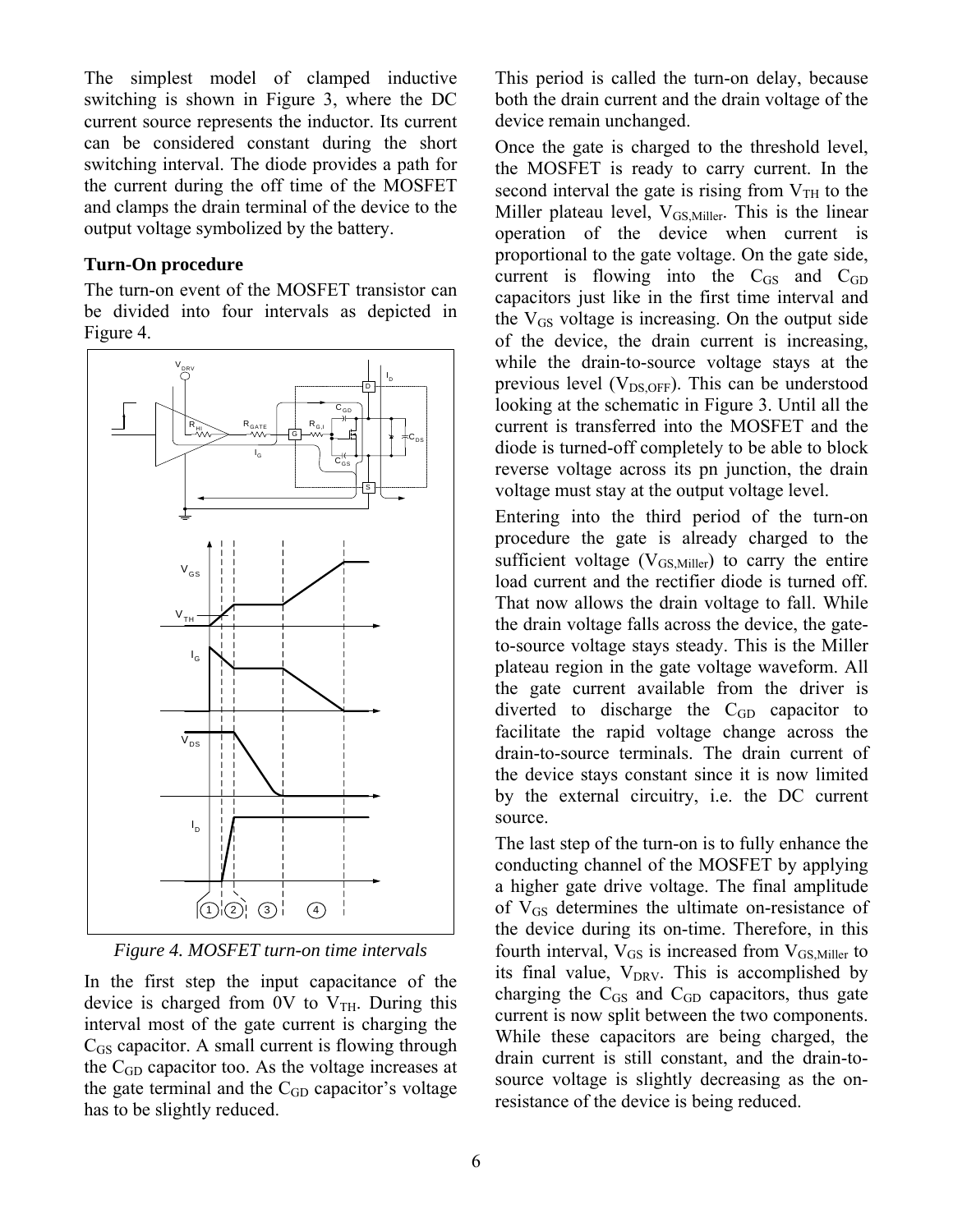### **Turn-Off procedure**

The description of the turn-off procedure for the MOSFET transistor is basically back tracking the turn-on steps from the previous section. Start with  $V_{GS}$  being equal to  $V_{DRV}$  and the current in the device is the full load current represented by  $I_{DC}$  in Figure 3. The drain-to-source voltage is being defined by  $I_{DC}$  and the  $R_{DS(on)}$  of the MOSFET. The four turn-off steps are shown in Figure 5. for completeness.



*Figure 5. MOSFET turn-off time intervals* 

The first time interval is the turn-off delay which is required to discharge the  $C_{ISS}$  capacitance from its initial value to the Miller plateau level. During this time the gate current is supplied by the  $C_{ISS}$  capacitor itself and it is flowing through the  $C_{GS}$  and  $C_{GD}$  capacitors of the MOSFET. The drain voltage of the device is slightly increasing as the overdrive voltage is diminishing. The current in the drain is unchanged.

In the second period, the drain-to-source voltage of the MOSFET rises from  $I_D \cdot R_{DS(0n)}$  to the final  $V_{DS(off)}$  level, where it is clamped to the output voltage by the rectifier diode according to the simplified schematic of Figure 3. During this time period – which corresponds to the Miller plateau in the gate voltage waveform - the gate current is strictly the charging current of the  $C_{GD}$ capacitor because the gate-to-source voltage is constant. This current is provided by the bypass capacitor of the power stage and it is subtracted from the drain current. The total drain current still equals the load current, i.e. the inductor current represented by the DC current source in Figure 3.

The beginning of the third time interval is signified by the turn-on of the diode, thus providing an alternative route to the load current. The gate voltage resumes falling from  $V_{GS, Miller}$  to  $V<sub>TH</sub>$ . The majority of the gate current is coming out of the  $C_{GS}$  capacitor, because the  $C_{GD}$ capacitor is virtually fully charged from the previous time interval. The MOSFET is in linear operation and the declining gate-to-source voltage causes the drain current to decrease and reach near zero by the end of this interval. Meanwhile the drain voltage is steady at  $V_{DS(off)}$ due to the forward biased rectifier diode.

The last step of the turn-off procedure is to fully discharge the input capacitors of the device.  $V_{GS}$ is further reduced until it reaches 0V. The bigger portion of the gate current, similarly to the third turn-off time interval, supplied by the  $C_{GS}$ capacitor. The drain current and the drain voltage in the device are unchanged.

Summarizing the results, it can be concluded that the MOSFET transistor can be switched between its highest and lowest impedance states (either turn-on or turn-off) in four time intervals. The lengths of all four time intervals are a function of the parasitic capacitance values, the required voltage change across them and the available gate drive current. This emphasizes the importance of the proper component selection and optimum gate drive design for high speed, high frequency switching applications.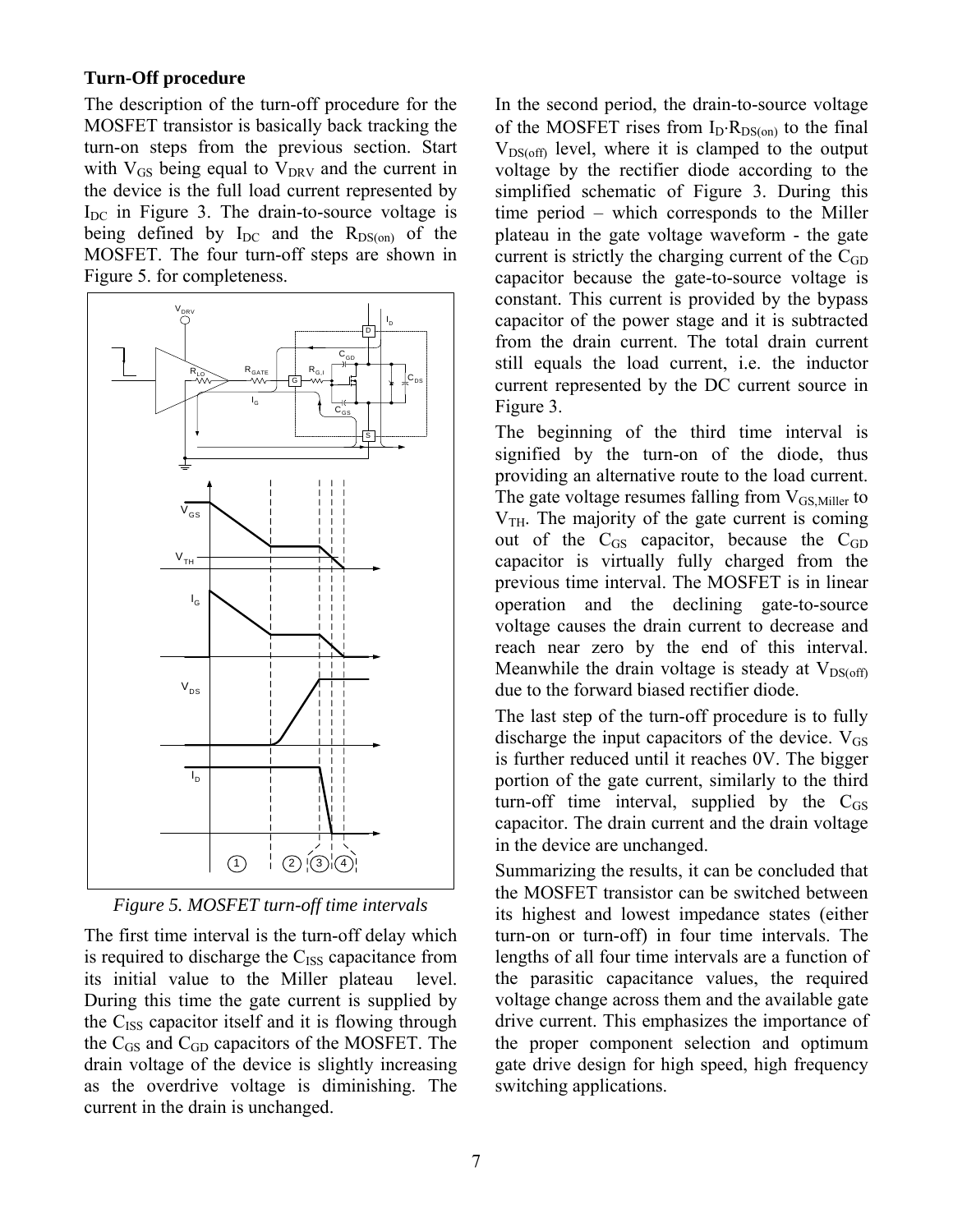Characteristic numbers for turn-on, turn-off delays, rise and fall times of the MOSFET switching waveforms are listed in the transistor data sheets. Unfortunately, these numbers correspond to the specific test conditions and to resistive load, making the comparison of different manufacturers' products difficult. Also, switching performance in practical applications with clamped inductive load is significantly different from the numbers given in the data sheets.

### **Power losses**

The switching action in the MOSFET transistor in power applications will result in some unavoidable losses, which can be divided into two categories.

The simpler of the two loss mechanisms is the gate drive loss of the device. As described before, turning-on or off the MOSFET involves charging or discharging the C<sub>ISS</sub> capacitor. When the voltage across a capacitor is changing, a certain amount of charge has to be transferred. The amount of charge required to change the gate voltage between 0V and the actual gate drive voltage  $V_{\text{DRV}}$ , is characterized by the typical gate charge vs. gate-to-source voltage curve in the MOSFET datasheet. An example is shown in Figure 6.



*Figure 6. Typical gate charge vs. gate-to-source voltage* 

This graph gives a relatively accurate worst case estimate of the gate charge as a function of the gate drive voltage. The parameter used to generate the individual curves is the drain-tosource off state voltage of the device.  $V_{DS(off)}$ influences the Miller charge – the area below the flat portion of the curves – thus also, the total gate charge required in a switching cycle. Once the total gate charge is obtained from Figure 6, the gate charge losses can be calculated as:

$$
\mathbf{P}_{\text{GATE}} = \mathbf{V}_{\text{DRV}} \cdot \mathbf{Q}_{\text{G}} \cdot \mathbf{f}_{\text{DRV}}
$$

where  $V_{DRV}$  is the amplitude of the gate drive waveform and  $f_{DRV}$  is the gate drive frequency – which is in most cases equal to the switching frequency. It is interesting to notice that the  $Q<sub>G</sub>$ ·f<sub>DRV</sub> term in the previous equation gives the average bias current required to drive the gate.

The power lost to drive the gate of the MOSFET transistor is dissipated in the gate drive circuitry. Referring back to Figures 4 and 5, the dissipating components can be identified as the combination of the series ohmic impedances in the gate drive path. In every switching cycle the required gate charge has to pass through the driver output impedances, the external gate resistor, and the internal gate mesh resistance. As it turns out, the power dissipation is independent of how quickly the charge is delivered through the resistors. Using the resistor designators from Figures 4 and 5, the driver power dissipation can be expressed as:

$$
P_{DRV,ON} = \frac{1}{2} \cdot \frac{R_{HI} \cdot V_{DRV} \cdot Q_{G} \cdot f_{DRV}}{R_{HI} + R_{GATE} + R_{G,I}}
$$

$$
P_{DRV,OFF} = \frac{1}{2} \cdot \frac{R_{LO} \cdot V_{DRV} \cdot Q_{G} \cdot f_{DRV}}{R_{LO} + R_{GATE} + R_{G,I}}
$$

$$
P_{DRV} = P_{DRV,ON} + P_{DRV,OFF}
$$

In the above equations, the gate drive circuit is represented by a resistive output impedance and this assumption is valid for MOS based gate drivers. When bipolar transistors are utilized in the gate drive circuit, the output impedance becomes non-linear and the equations do not yield the correct answers. It is safe to assume that with low value gate resistors ( $\leq 5\Omega$ ) most gate drive losses are dissipated in the driver. If  $R<sub>GATE</sub>$ is sufficiently large to limit  $I_G$  below the output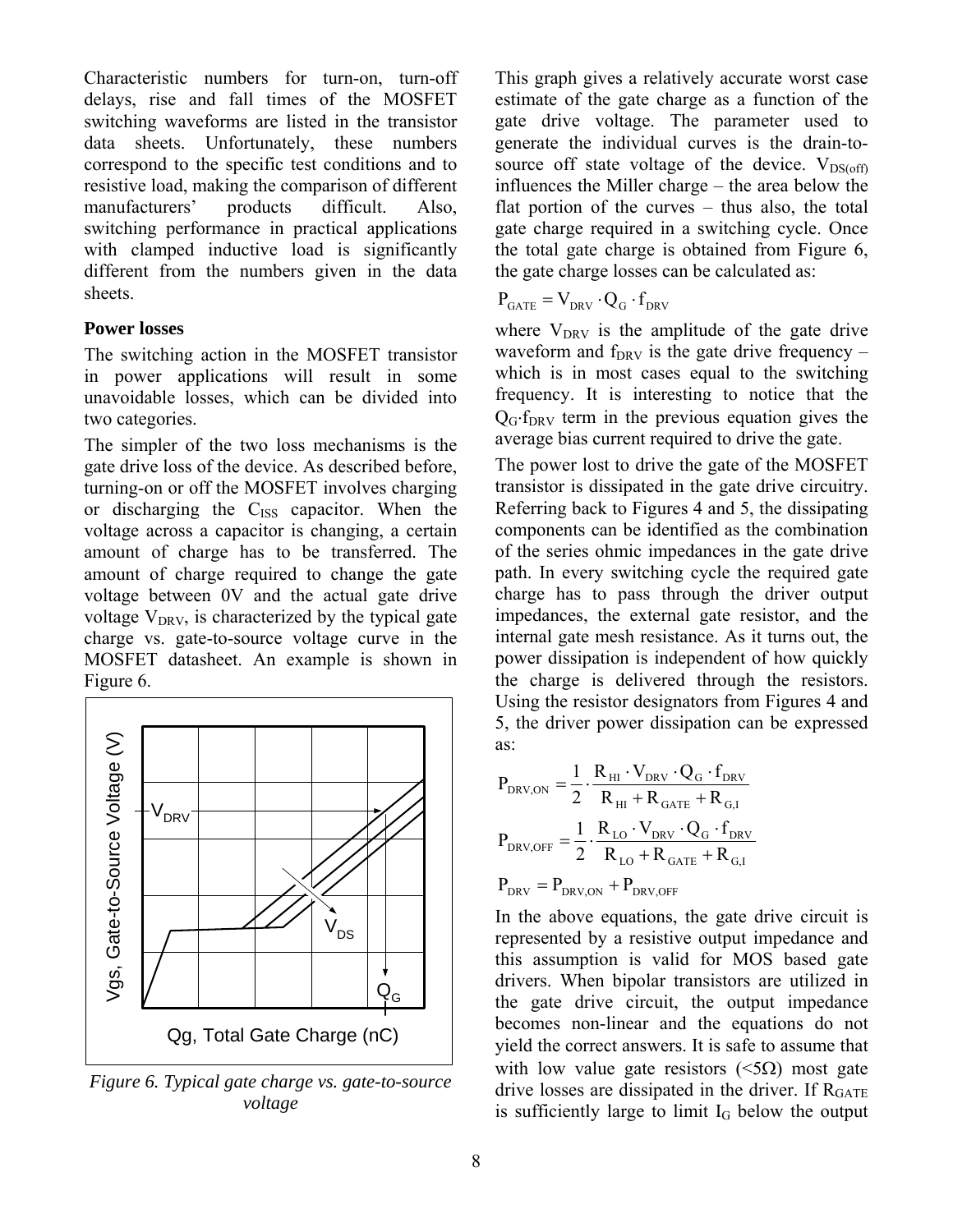current capability of the bipolar driver, the majority of the gate drive power loss is then dissipated in  $R<sub>GATE</sub>$ .

In addition to the gate drive power loss, the transistors accrue switching losses in the traditional sense due to high current and high voltage being present in the device simultaneously for a short period. In order to ensure the least amount of switching losses, the duration of this time interval must be minimized. Looking at the turn-on and turn-off procedures of the MOSFET, this condition is limited to intervals 2 and 3 of the switching transitions in both turn-on and turn-off operation. These time intervals correspond to the linear operation of the device when the gate voltage is between  $V_{TH}$  and VGS,Miller, causing changes in the current of the device and to the Miller plateau region when the drain voltage goes through its switching transition.

This is a very important realization to properly design high speed gate drive circuits. It highlights the fact that the most important characteristic of the gate driver is its source-sink current capability around the Miller plateau voltage level. Peak current capability, which is measured at full  $V<sub>DRV</sub>$  across the driver's output impedance, has very little relevance to the actual switching performance of the MOSFET. What really determines the switching times of the device is the gate drive current capability when the gate-tosource voltage, i.e. the output of the driver is at  $\sim$  5V ( $\sim$ 2.5V for logic level MOSFETs).

A crude estimate of the MOSFET switching losses can be calculated using simplified linear approximations of the gate drive current, drain current and drain voltage waveforms during periods 2 and 3 of the switching transitions. First the gate drive currents must be determined for the second and third time intervals respectively:

$$
I_{\text{G2}} = \frac{V_{\text{DRV}} - 0.5 \cdot (V_{\text{GS, Miller}} + V_{\text{TH}})}{R_{\text{HI}} + R_{\text{GATE}} + R_{\text{G,I}}}
$$

$$
I_{\text{G3}} = \frac{V_{\text{DRV}} - V_{\text{GS, Miller}}}{R_{\text{HI}} + R_{\text{GATE}} + R_{\text{G,I}}}
$$

Assuming that  $I_{G2}$  charges the input capacitor of the device from  $V_{TH}$  to  $V_{GS, Miller}$  and  $I_{G3}$  is the discharge current of the  $C_{RSS}$  capacitor while the

drain voltage changes from  $V_{DS(off)}$  to 0V, the approximate switching times are given as:

$$
t2 = C_{ISS} \cdot \frac{V_{GS, Miller} - V_{TH}}{I_{G2}}
$$

$$
t3 = C_{RSS} \cdot \frac{V_{DS, off}}{I_{G3}}
$$

During t2 the drain voltage is  $V_{DS(off)}$  and the current is ramping from  $0A$  to the load current,  $I_L$ while in t3 time interval the drain voltage is falling from  $V_{DS(off)}$  to near 0V. Again, using linear approximations of the waveforms, the power loss components for the respective time intervals can be estimated:

$$
P2 = \frac{t2}{T} \cdot V_{DS,off} \cdot \frac{I_L}{2}
$$

$$
P3 = \frac{t3}{T} \cdot \frac{V_{DS,off}}{2} \cdot I_L
$$

where T is the switching period. The total switching loss is the sum of the two loss components, which yields the following simplifed expression:

$$
P_{SW} = \frac{V_{DS(off)} \cdot I_L}{2} \cdot \frac{t2 + t3}{T}
$$

Even though the switching transitions are well understood, calculating the exact switching losses is almost impossible. The reason is the effect of the parasitic inductive components which will significantly alter the current and voltage waveforms, as well as the switching times during the switching procedures. Taking into account the effect of the different source and drain inductances of a real circuit would result in second order differential equations to describe the actual waveforms of the circuit. Since the variables, including gate threshold voltage, MOSFET capacitor values, driver output impedances, etc. have a very wide tolerance, the above described linear approximation seems to be a reasonable enough compromise to estimate switching losses in the MOSFET.

# **Effects of parasitic components**

The most profound effect on switching performance is exhibited by the source inductance. There are two sources for parasitic source inductance in a typical circuit, the source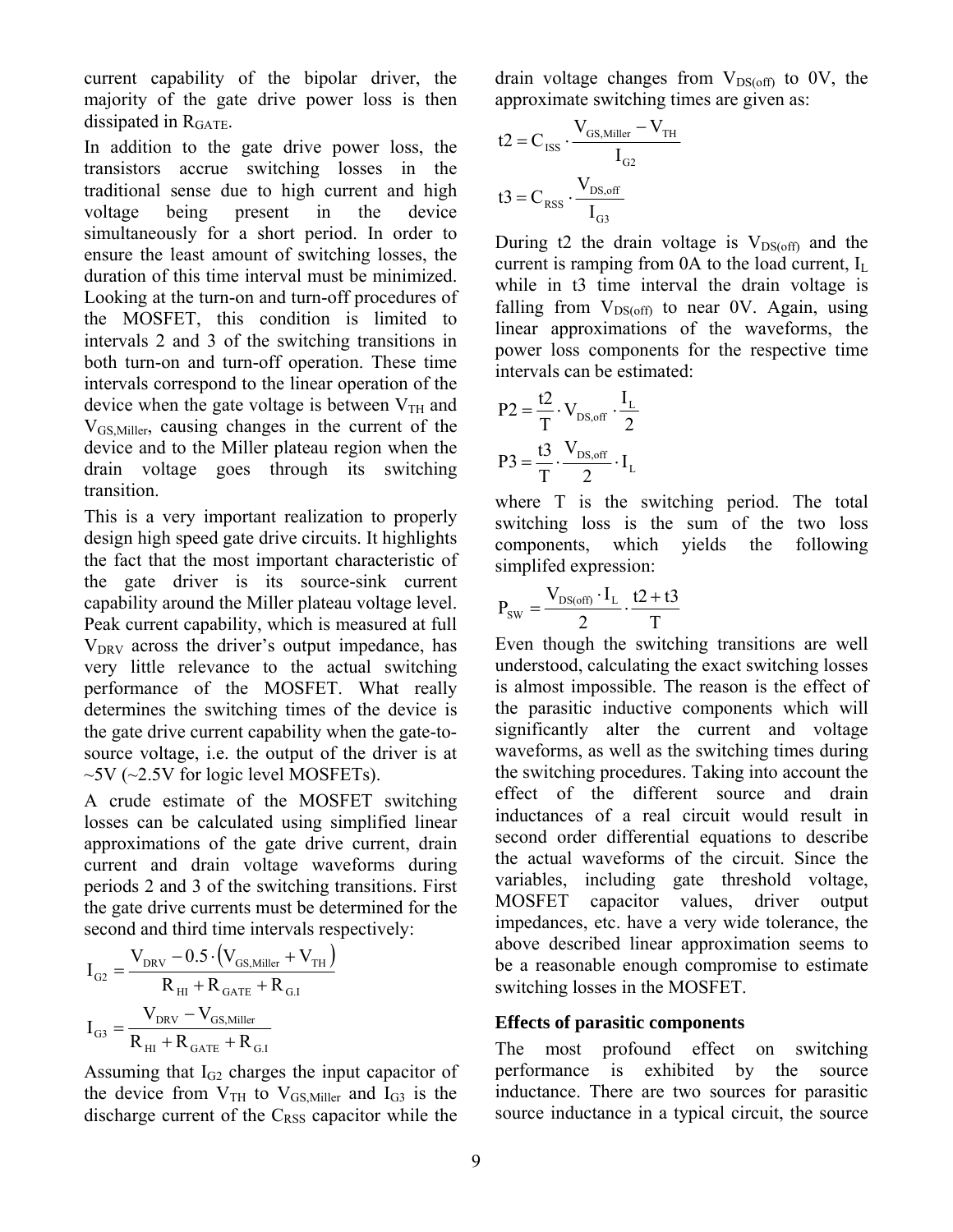bond wire neatly integrated into the MOSFET package and the printed circuit board wiring inductance between the source lead and the common ground. This is usually referenced as the negative electrode of the high frequency filter capacitor around the power stage and the bypass capacitor of the gate driver. Current sense resistors in series with the source can add additional inductance to the previous two components.

There are two mechanisms in the switching procedure which involve the source inductor. At the beginning of the switching transitions the gate current is increasing very rapidly as illustrated in Figures 4 and 5. This current must flow through the source inductance and will be slowed down based on the inductor value. Consequently, the time required to charge/discharge the input capacitance of the MOSFET gets longer, mainly influencing the turn-on and turn-off delays (step 1). Furthermore, the source inductor and the  $C_{ISS}$ capacitor form a resonant circuit as shown in Figure 7.



*Figure 7. Gate drive resonant circuit components* 

The resonant circuit is exited by the steep edges of the gate drive voltage waveform and it is the fundamental reason for the oscillatory spikes observed in most gate drive circuits. Fortunately, the otherwise very high Q resonance between  $C<sub>ISS</sub>$  and  $L<sub>S</sub>$  is damped or can be damped by the series resistive components of the loop which include the driver output impedance, the external gate resistor, and the internal gate mesh resistor. The only user adjustable value, R<sub>GATE</sub>, can be calculated for optimum performance by:

$$
R_{\text{GATE,OPT}} = 2 \cdot \sqrt{\frac{L_{\text{S}}}{C_{\text{ISS}}}} - (R_{\text{DRV}} + R_{\text{G,I}})
$$

Smaller resistor values will result an overshoot in the gate drive voltage waveform, but also result in faster turn-on speed. Higher resistor values will underdamp the oscillation and extend the switching times without offering any benefit for the gate drive design.

The second effect of the source inductance is a negative feedback whenever the drain current of the device is changing rapidly. This effect is present in the second time interval of the turn-on and in the third time interval of the turn-off procedure. During these periods the gate voltage is between  $V<sub>TH</sub>$  and  $V<sub>GS, Miller</sub>$ , and the gate current is defined by the voltage across the drive impedance,  $V_{DRV}$ - $V_{GS}$ . In order to increase the drain current quickly, significant voltage has to be applied across the source inductance. This voltage reduces the available voltage across the drive impedance, thus reduces the rate of change in the gate drive voltage which will result in a lower di/dt of the drain current. The lower di/dt requires less voltage across the source inductance. A delicate balance of gate current and drain di/dt is established through the negative feedback by the source inductor.

The other parasitic inductance of the switching network is the drain inductance which is again composed of several components. They are the packaging inductance inside the transistor package, all the inductances associated with interconnection and the leakage inductance of a transformer in isolated power supplies. Their effect can be lumped together since they are in series with each other. They act as a turn-on snubber for the MOSFET. During turn-on they limit the di/dt of the drain current and reduce the drain-to-source voltage across the device by the factor of  $L_D \cdot \text{di/dt}$ . In fact,  $L_D$  can reduce the turnon switching losses significantly. While higher  $L<sub>D</sub>$  values seem beneficial at turn-on, they cause considerable problems at turn-off when the drain current must ramp down quickly. To support the rapid reduction in drain current due to the turnoff of the MOSFET, a voltage in the opposite direction with respect to turn-on must be across  $L<sub>D</sub>$ . This voltage is above the theoretical  $V<sub>DS(off)</sub>$ level, producing an overshoot in the drain-tosource voltage and an increase in turn-off switching losses.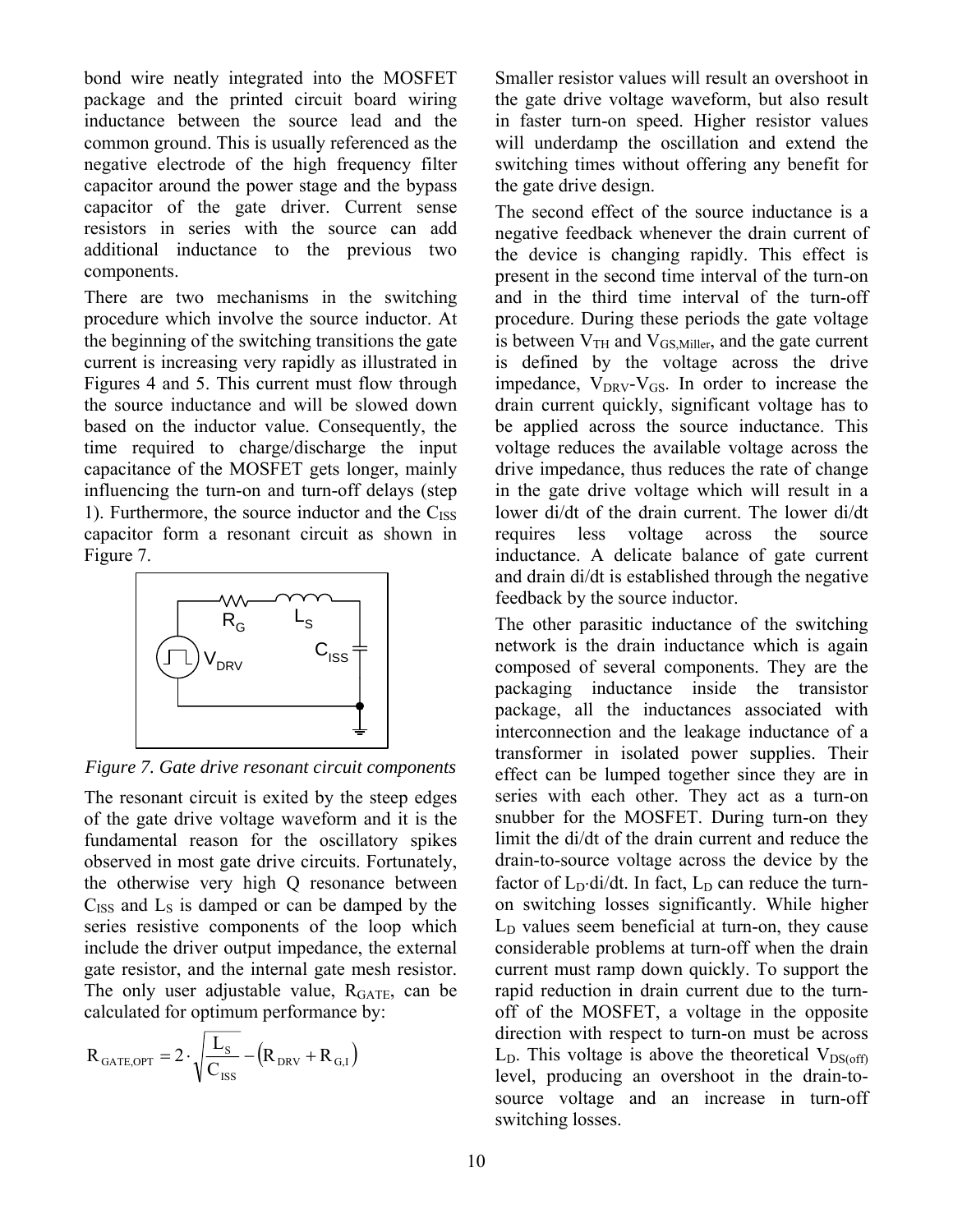Accurate mathematical analysis of the complete switching transitions including the effects of parasitic inductances are available in the literature but points beyond the scope of this paper.

# **GROUND REFERENCED GATE DRIVE**

### **PWM Direct drive**

In power supply applications, the simplest way of driving the gate of the main switching transistor is to utilize the gate drive output of the PWM controller as shown in Figure 8.



*Figure 8. Direct gate drive circuit* 

The most difficult task in direct gate drives is to optimize the circuit layout. As indicated in Figure 8, there might be considerable distance between the PWM controller and the MOSFET. This distance introduces a parasitic inductance due to the loop formed by the gate drive and ground return traces which can slow down the switching speed and can cause ringing in the gate drive waveform. Even with a ground plane, the inductance can not be completely eliminated since the ground plane provides a low inductance path for the ground return current only. To reduce the inductance linked to the gate drive connection, a wider PCB trace is desirable. Another problem in direct gate drive is the limited drive current capability of the PWM controllers. Very few integrated circuits offer more than 1A peak gate drive capability. This will limit the maximum die size which can be driven at a reasonable speed by the controller.

Another limiting factor for MOSFET die size with direct gate drive is the power dissipation of the driver within the controller. An external gate resistor can mitigate this problem as discussed before. When direct gate drive is absolutely necessary for space and/or cost savings, special considerations are required to provide appropriate bypassing for the controller. The high current spikes driving the gate of the MOSFET can disrupt the sensitive analog circuitry inside the PWM controller. As MOSFET die size increases, so too does gate charge required. The selection of the proper bypass capacitor calls for a little bit more scientific approach than picking the usual 0.1μF or 1μF bypass capacitor.

# *Sizing the bypass capacitor*

In this chapter the calculation of the MOSFET gate driver's bypass capacitor is demonstrated. This capacitor is the same as the PWM controller's bypass capacitor in direct gate drive application because that is the capacitor which provides the gate drive current at turn-on. In case of a separate driver circuit, whether a gate drive IC or discrete solution, this capacitor must be placed close, preferably directly across the bias and ground connection of the driver.

There are two current components to consider. One is the quiescent current which can change by a 10x factor based on the input state of some integrated drivers. This itself will cause a duty cycle dependent ripple across the bypass capacitor which can be calculated as:

$$
\Delta V_{Q} = \frac{I_{Q,HI} \cdot D_{MAX}}{C_{DRV} \cdot f_{DRV}}
$$

where it is assumed that the driver's quiescent current is higher when its input is driven high.

The other ripple component is the gate current. Although the actual current amplitude is not know in most cases, the voltage ripple across the bypass capacitor can be determined based on the value of the gate charge. At turn-on, this charge is taken out of the bypass capacitor and transferred to the MOSFET input capacitor. Accordingly the ripple is given by:

$$
\Delta V_{\text{QG}} = \frac{Q_{\text{G}}}{C_{\text{DRV}}}
$$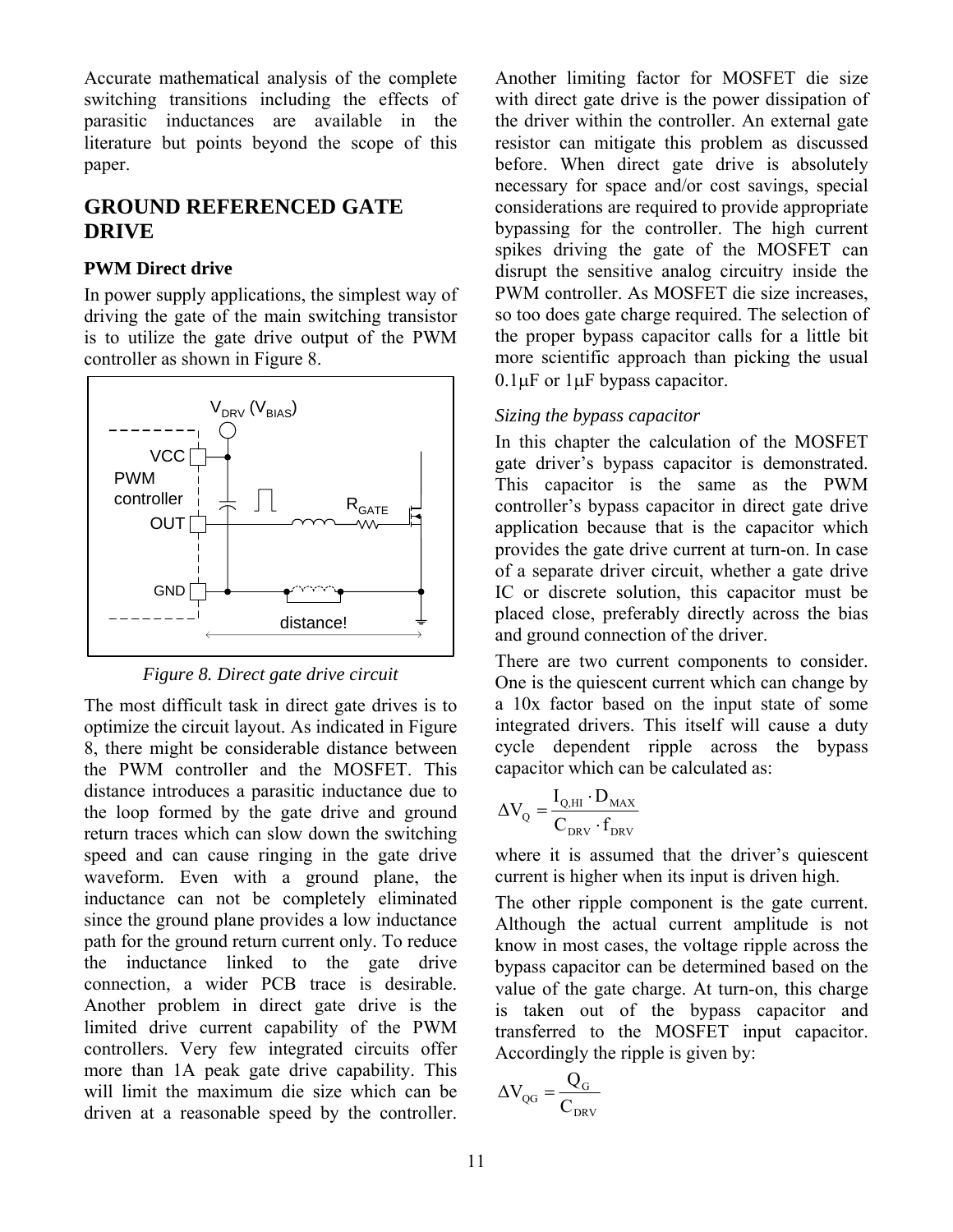Using the principle of superposition and solving the equations for  $C_{DRV}$ , the bypass capacitor value for a tolerable ripple voltage  $(\Delta V)$  can be found:

$$
C_{\text{DRV}} = \frac{I_{\text{Q,HI}} \cdot \frac{D_{\text{MAX}}}{f_{\text{DRV}}} + Q_{\text{G}}}{\Delta V}
$$

where  $I_{\text{O,HI}}$  is the quiescent current of the driver when its input is driven high,  $D_{MAX}$  is the maximum duty cycle of the driver while the input can stay high,  $f_{DRV}$  is the operating frequency of the driver, and  $Q<sub>G</sub>$  is the total gate charge based on the amplitude of the gate drive and drain-tosource off state voltages.

#### *Driver protection*

Another must-do with direct drive and with gate drive ICs using bipolar output stage is to provide suitable protection for the output bipolar transistors against reverse currents. As indicated in the simplified diagram in Figure 9, the output stage of the integrated bipolar drivers is built from npn transistors due to their more efficient area utilization and better performance.



*Figure 9. Gate drive with integrated bipolar transistors* 

The npn transistors can handle currents in one direction only. The high side npn can source but can not sink current while the low side is exactly the opposite. Unavoidable oscillations between the source inductor and the input capacitor of the MOSFET during turn-on and turn-off necessitate that current should be able to flow in both directions at the output of the driver. To provide a path for reverse currents, low forward voltage

drop Schottky diodes are generally needed to protect the outputs. The diodes must be placed very close to the output pin and to the bypass capacitor of the driver. It is important to point out also, that the diodes protect the driver only, they are not clamping the gate-to-source voltage against excessive ringing especially with direct drive where the control IC might be far away from the gate-source terminals of the MOSFET.

#### **Bipolar totem-pole driver**

One of the most popular and cost effective drive circuit for driving MOSFETs is a bipolar, noninverting totem-pole driver as shown in Figure 10.



*Figure 10. Bipolar totem-pole MOSFET driver* 

Like all external drivers, this circuit handles the current spikes and power losses making the operating conditions for the PWM controller more favorable. Of course, they can be and should be placed right next to the power MOSFET they are driving. That way the high current transients of driving the gate are localized in a very small loop area, reducing the value of parasitic inductances. Even though the driver is built from discrete components, it needs its own bypass capacitor placed across the collectors of the upper npn and the lower pnp transistors. Ideally there is a smoothing resistor or inductor between the bypass capacitor of the driver and the bypass capacitor of the PWM controller for increased noise immunity. The  $R<sub>GATE</sub>$  resistor of Figure 10 is optional and  $R_B$  can be sized to provide the required gate impedance based on the large signal beta of the driver transistors.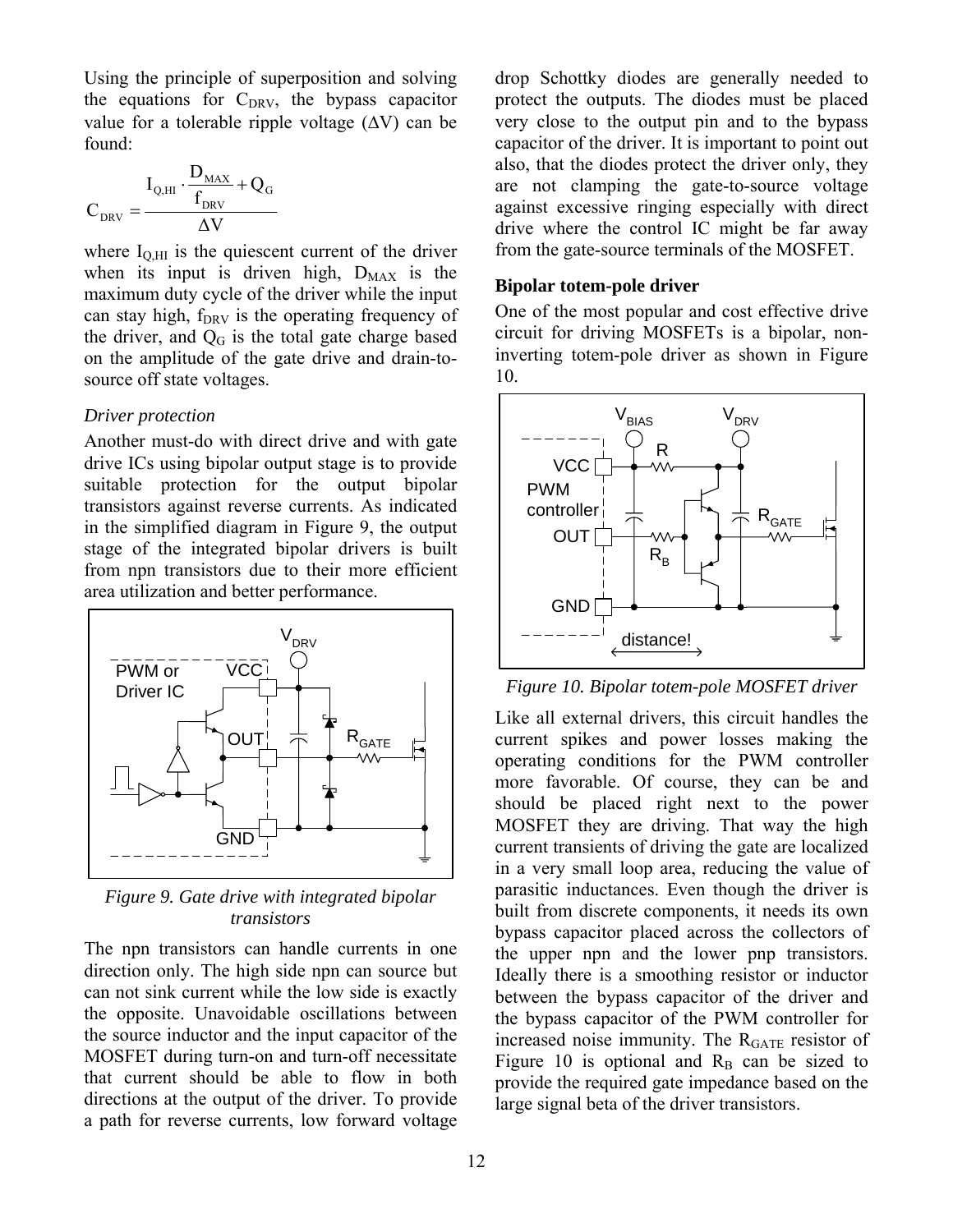An interesting property of the bipolar totem-pole driver that the two base-emitter junctions protect each other against reverse breakdown. Furthermore, assuming that the loop area is really small and  $R<sub>GATE</sub>$  is negligible, they can clamp the gate voltage between  $V_{BIAS}+V_{BE}$  and GND-V<sub>BE</sub> using the base-emitter diodes of the transistors. Another benefit of this solution, based on the same clamp mechanism, is that the npn-pnp totem-pole driver does not require any Schottky diode for reverse current protection.

### **MOSFET totem-pole driver**

The MOSFET equivalent of the bipolar totempole driver is pictured in Figure 11. All the benefits mentioned about the bipolar totem-pole driver are equally applicable to this implementation.



*Figure 11. MOSFET based totem-pole driver* 

Unfortunately, this circuit has several drawbacks compared to the bipolar version which explain that it is very rarely implemented discretely. The circuit of Figure 11 is an inverting driver, therefore the PWM output signal must be inverted. In addition, the suitable MOSFET transistors are more expensive than the bipolar ones and they will have a large shoot through current when their common gate voltage is in transition. This problem can be circumvented by additional logic or timing components which technique is extensively used in IC implementations.

# **Speed enhancement circuits**

When speed enhancement circuits are mentioned designers exclusively consider circuits which speed-up the turn-off process of the MOSFET. The reason is that the turn-on speed is usually limited by the turn-off, or reverse recovery speed of the rectifier component in the power supply. As discussed with respect to the inductive clamped model in Figure 3, the turn-on of the MOSFET coincides with the turn-off of the rectifier diode. Therefore, the fastest switching action is determined by the reverse recovery characteristic of the diode, not by the strength of the gate drive circuit. In an optimum design the gate drive speed at turn-on is matched to the diode switching characteristic. Considering also that the Miller region is closer to GND than to the final gate drive voltage  $V_{DRV}$ , a higher voltage can be applied across the driver output impedance and the gate resistor. Usually the obtained turn-on speed is sufficient to drive the MOSFET.

The situation is vastly different at turn-off. In theory, the turn-off speed of the MOSFET depends only on the gate drive circuit. A higher current turn-off circuit can discharge the input capacitors quicker, providing shorter switching times and consequently lower switching losses. The higher discharge current can be achieved by a lower output impedance MOSFET driver and/or a negative turn-off voltage in case of the common N-channel device. While faster switching can potentially lower the switching losses, the turn-off speed-up circuits increase the ringing in the waveforms due to the higher turnoff di/dt and dv/dt of the MOSFET. This is something to consider in selecting the proper voltage rating and EMI containment for the power device.

# *Turn-off diode*

The following examples of turn-off circuits are demonstrated on simple ground referenced gate drive circuits, but are equally applicable to other implementations discussed later in the paper. The simplest technique is the anti-parallel diode, as shown in Figure 12.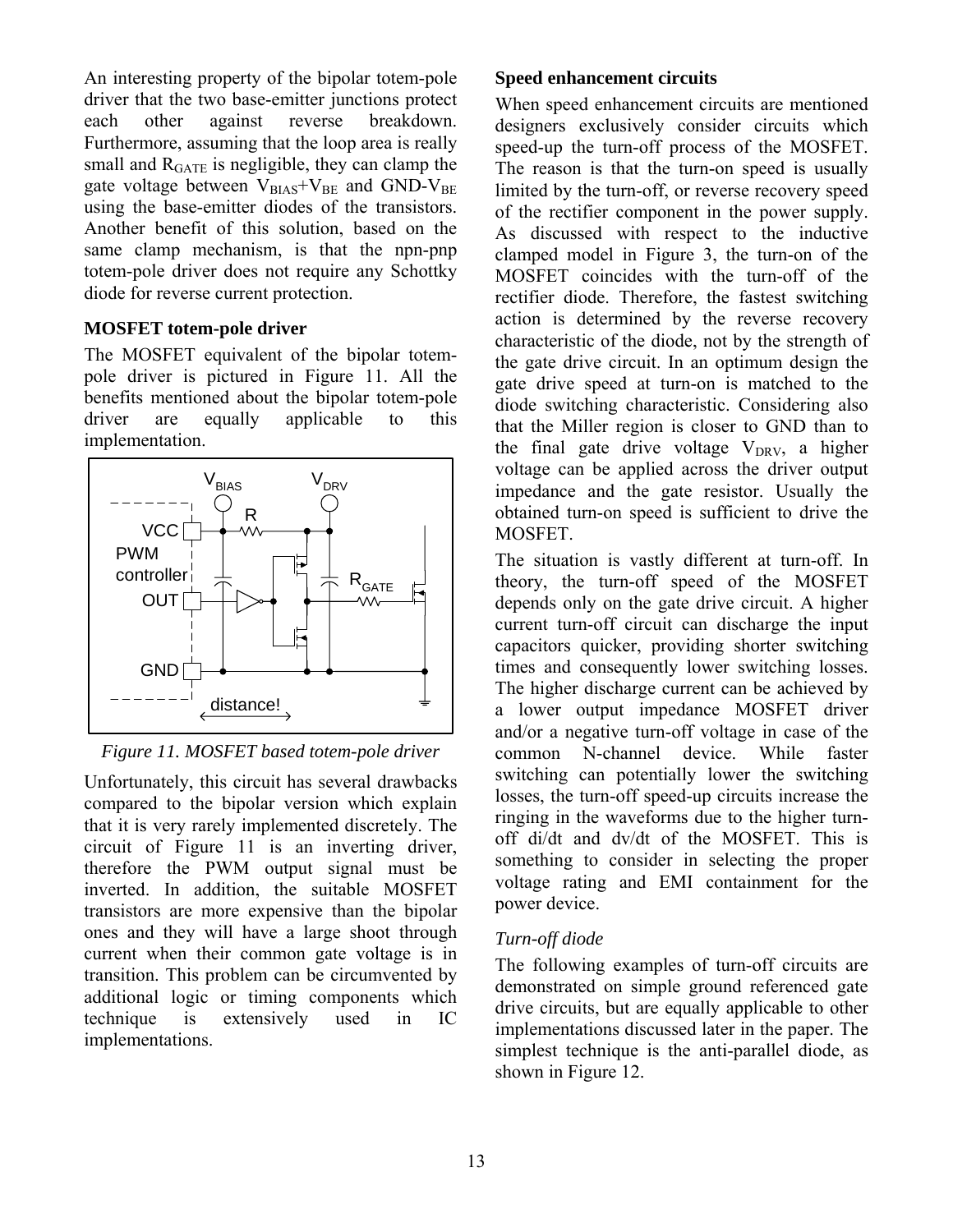

*Figure 12. Simple turn-off speed enhancement circuit* 

In this circuit RGATE allows adjustment of the MOSFET turn-on speed. During turn-off the antiparallel diode shunts out the resistor.  $D<sub>OFF</sub>$  works only when the gate current is higher than:

$$
I_{\rm G} > \frac{V_{\rm D, FWD}}{R_{\rm GATE}}
$$

typically around 150mA using a 1N4148 and around 300mA with a BAS40 Schottky antiparallel diode. Consequently, as the gate-tosource voltage approaches 0V the diode helps less and less. As a result, this circuit will provide a significant reduction in turn-off delay time, but only incremental improvement on switching times and dv/dt immunity. Another disadvantage is that the gate turn-off current still must flow through the driver's output impedance.

# *PNP turn-off circuit*

Undoubtedly the most popular arrangement for fast turn-off is the local pnp turn-off circuit of Figure 13. With the help of  $Q<sub>OFF</sub>$ , the gate and the source are shorted locally at the MOSFET terminals during turn-off.  $R_{GATE}$  limits the turnon speed, and  $D_{ON}$  provides the path for the turnon current. Also,  $D_{ON}$  protects the base-emitter junction of  $Q_{\text{OFF}}$  against reverse breakdown at the beginning of the turn-on procedure.

The most important advantage of this solution is that the high peak discharge current of the MOSFET input capacitance is confined in the smallest possible loop between the gate, source and collector, emitter connections of the two transistors.



*Figure 13. Local pnp turn-off circuit* 

The turn-off current does not go back to the driver, it does not cause ground bounce problems and the power dissipation of the driver is reduced by a factor of two. The turn-off transistor shunts out the gate drive loop inductance, the potential current sense resistor, and the output impedance of the driver. Furthermore,  $Q_{OFF}$  never saturates which is important to be able to turn it on and off quickly. Taking a closer look at the circuit reveals that this solution is a simplified bipolar totem-pole driver, where the npn pull-up transistor is replaced by a diode. Similarly to the totem-pole driver, the MOSFET gate is clamped by the turn-off circuit between GND-0.7V and  $V_{DRV}$ +0.7V approximately, eliminating the risk of excessive voltage stress at the gate. The only known shortcoming of the circuit is that it can not pull the gate all the way to 0V because of the voltage drop across the base-emitter junction of QOFF.

# *NPN turn-off circuit*

The next circuit to examine is the local npn turnoff circuit, illustrated in Figure 14. Similarly to the pnp solution, the gate discharge current is well localized. The npn transistor holds the gate closer to GND than its pnp counterpart. Also, this implementation provides a self biasing mechanism to keep the MOSFET off during power up.

Unfortunately, this circuit has some significant drawbacks. The npn turn-off transistor,  $Q_{OFF}$  is an inverting stage, it requires an inverted PWM signal provided by  $Q_{\text{INV}}$ .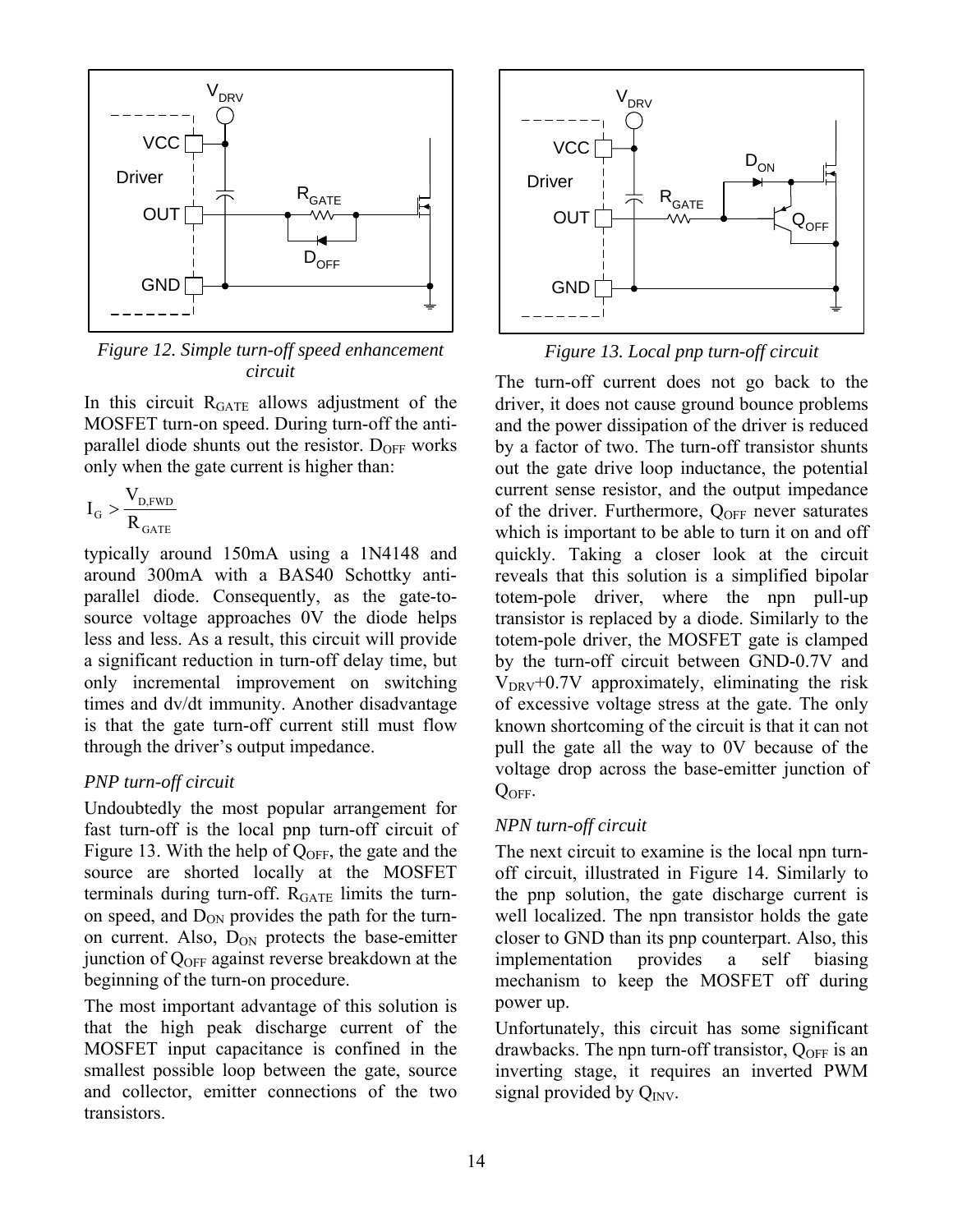

*Figure 14. Local npn self biasing turn-off circuit* 

The inverter draws current from the driver during the on time of the MOSFET, lowering the efficiency of the circuit. Furthermore,  $Q_{INV}$ saturates during the on-time which can prolong turn-off delay in the gate drive.

#### *NMOS turn-off circuit*

An improved, lower parts count implementation of this principle is offered in Figure 15, using a dual driver to provide the inverted PWM signal for a small N-channel discharge transistor.



*Figure 15. Improved N-channel MOS based turnoff circuit* 

This circuit offers very fast switching and complete discharge of the MOSFET gate to 0V. RGATE sets the turn-on speed like before, but is also utilized to prevent any shoot through currents between the two outputs of the driver in case of imperfect timing of the drive signals. Another important fact to consider is that the  $C<sub>OSS</sub>$  capacitance of  $Q<sub>OFF</sub>$  is connected in parallel

to the C<sub>ISS</sub> capacitance of the main power MOSFET. This will increase the effective "Total Gate Charge" the driver has to provide. Also to consider, the gate of the main MOSFET is floating before the outputs of the driver IC becomes intelligent during power up.

#### **dv/dt protection**

There are two situations when the MOSFET has to be protected against dv/dt triggered turn-on. One is during power up where protection can usually be provided by a resistor between the gate and source terminals of the device. The pull down resistor value depends on the worst case dv/dt of the power rail during power up according to:

$$
R_{GS} < \frac{V_{TH}}{C_{GD}} \cdot \left(\frac{dt}{dv}\right)_{TURN-ON}
$$

In this calculation the biggest challenge is to find the highest dv/dt which can occur during power up and provide sufficient protection for that particular dv/dt.

The second situation is in normal operation when turn-off dv/dt is forced across the drain-to-source terminals of the power switch while it is off. This situation is more common than one may originally anticipate. All synchronous rectifier switches are operated in this mode as will be discussed later. Most resonant and soft switching converters can force a dv/dt across the main switch right after its turn-off instance, driven by the resonant components of the power stage. Since these dv/dt's are significantly higher than during power up and  $V<sub>TH</sub>$  is usually lower due to the higher operating junction temperature, protection must be provided by the low output impedance of the gate drive circuit.

The first task is to determine the maximum dv/dt which can occur under worst case conditions. The next step in evaluating the suitability of a particular device to the application is to calculate its natural dv/dt limit, imposed by the internal gate resistance and the  $C_{GD}$  capacitance of the MOSFET. Assuming ideal (zero Ohm) external drive impedance the natural dv/dt limit is:

$$
\frac{\text{dv}}{\text{dt}}_{\text{LIMIT}} = \frac{V_{\text{TH}} - 0.007 \cdot (T_{\text{J}} - 25)}{R_{\text{G,I}} \cdot C_{\text{GD}}}
$$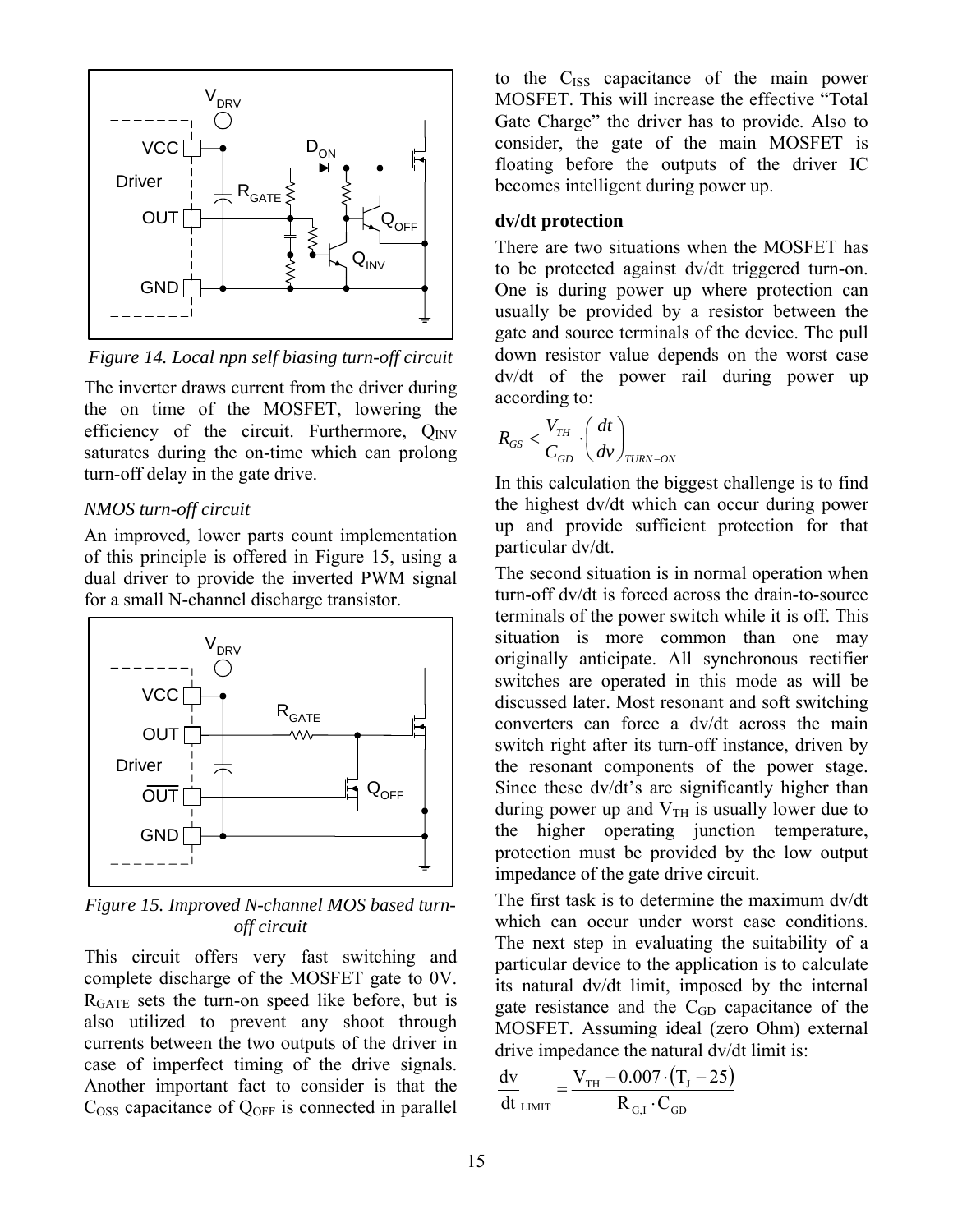where  $V_{TH}$  is the gate threshold at 25 $\degree$ C, -0.007 is the temperature coefficient of  $V_{TH}$ ,  $R_{G,I}$  is the internal gate mesh resistance and  $C<sub>GD</sub>$  is the gateto-drain capacitor. If the natural dv/dt limit of the MOSFET is lower than the maximum dv/dt of the resonant circuit, either a different MOSFET or a negative gate bias voltage must be considered. If the result is favorable for the device, the maximum gate drive impedance can be calculated by rearranging and solving the previous equation according to:

$$
R_{\text{MAX}} = \frac{V_{\text{TH}} - 0.007 \cdot (T_{\text{J}} - 25)}{C_{\text{GD}}} \cdot \left(\frac{dt}{dv}\right)_{\text{MAX}}
$$

where  $R_{MAX}=R_{LO}+R_{GATE}+R_{G,I}$ .

Once the maximum pull down resistor value is given, the gate drive design can be executed. It should be taken into account that the driver's pull down impedance is also temperature dependent. At elevated junction temperature the MOSFET based gate drive ICs exhibit higher output resistance than at 25°C where they are usually characterized.

Turn-off speed enhancement circuits can also be used to meet dv/dt immunity for the MOSFET since they can shunt out  $R<sub>GATE</sub>$  at turn-off and during the off state of the device. For instance, the simple pnp turn-off circuit of Figure 13 can boost the maximum dv/dt of the MOSFET. The equation modified by the effect of the beta of the pnp transistor yields the increased dv/dt rating of:

$$
\frac{dv}{dt} = \frac{V_{TH} - 0.007 \cdot (T_{J} - 25)}{\left(R_{G,I} + \frac{R_{GATE} + R_{LO}}{\beta}\right) \cdot C_{GD}}
$$

In the dv/dt calculations a returning factor is the internal gate resistance of the MOSFET, which is not defined in any data sheet. As pointed out earlier, this resistance depends on the material properties used to distribute the gate signal, the cell density, and the cell design within the semiconductor.

# **SYNCHRONOUS RECTIFIER DRIVE**

The MOSFET synchronous rectifier is a special case of ground referenced switches. These devices are the same N-channel MOSFETs used in traditional applications, but applied in low

voltage outputs of the power supplies instead of rectifier diodes. They usually work with a very limited drain-to-source voltage swing, therefore, their  $C_{DS}$  and  $C_{GD}$  capacitors exhibit relatively large capacitance values. Moreover, their application is unique because these devices are operated in the fourth quadrant of their V-I plane. The current is flowing from the source toward the drain terminal. That makes the gate drive signal kind of irrelevant. If the circumstances, other components around the synchronous switch require, current will flow in the device, either through the resistive channel or through the parasitic body diode of the MOSFET. The easiest model to examine the switching behavior of the MOSFET synchronous rectifier is a simplified buck power stage where the rectifier diode is replaced by the  $Q_{SR}$  transistor as shown in Figure 16.



*Figure 16. Simplified synchronous rectification model* 

The first thing to recognize in this circuit is that the operation of the synchronous rectifier MOSFET depends on the operation of another controlled switch in the circuit, namely the forward switch,  $Q_{FW}$ . The two gate drive waveforms are not independent and specific timing criteria must be met. Overlapping gate drive signals would be fatal because the two MOSFETs would short circuit the voltage source without any significant current limiting component in the loop. Ideally, the two switches would turn-on and off simultaneously to prevent the body diode of the  $Q_{SR}$  MOSFET to turn-on. Unfortunately, the window of opportunity to avoid body diode conduction is very narrow. Very accurate, adaptive timing and fast switching speeds are required, which are usually out of reach with traditional design techniques.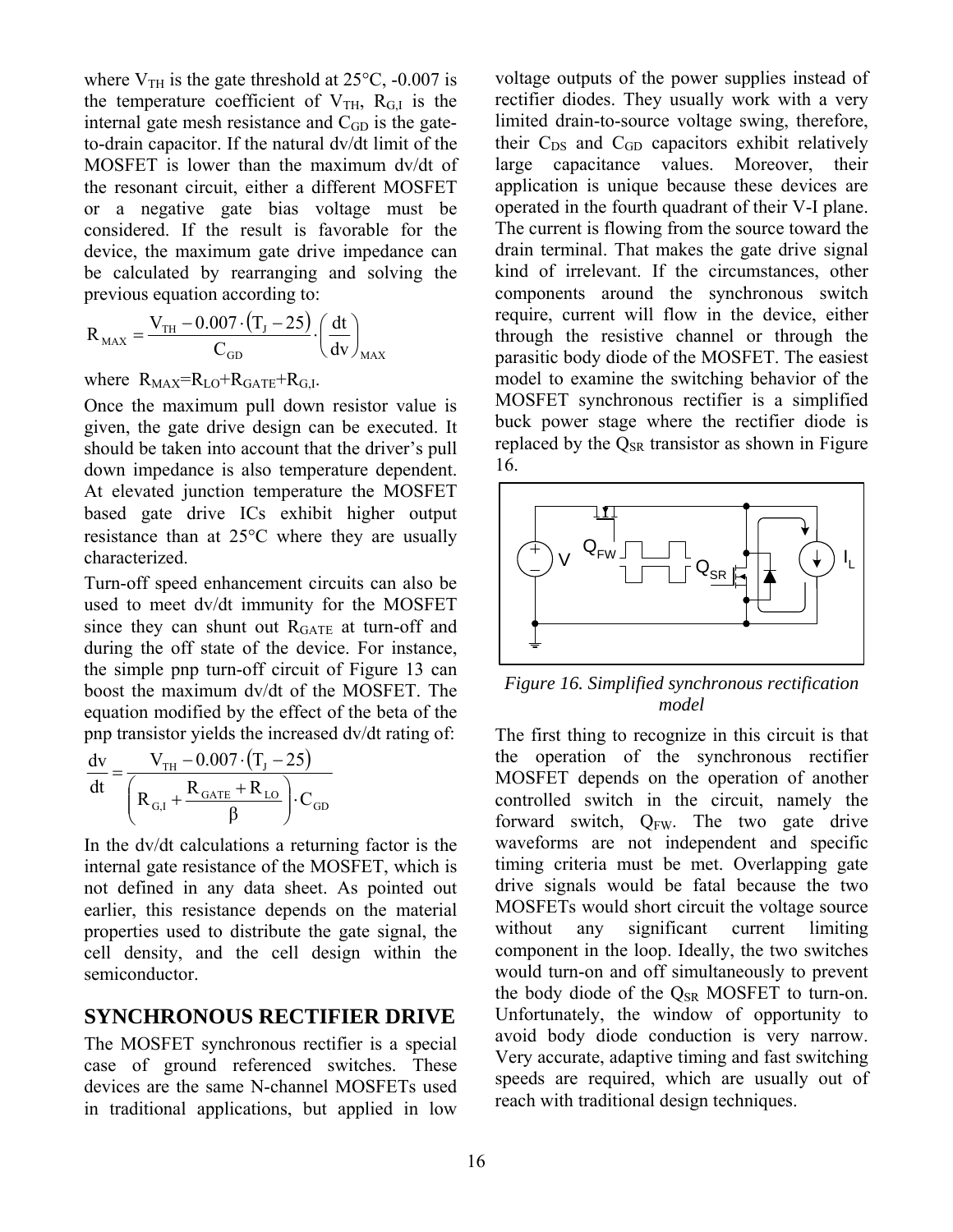Consequently, in most cases a brief period – from 20ns to 80ns – of body diode conduction precedes the turn-on and follows the turn-off of the synchronous MOSFET switch.

### **Gate charge**

During the body diode conduction period the full load current is established in the device and the drain-to-source voltage equals the body diode forward voltage drop. Under these conditions the required gate charge to turn the device on or off is different from the gate charge needed in traditional first quadrant operation. When the gate is turned-on, the drain-to-source voltage is practically zero and the  $C_{GD}$  and  $C_{DS}$  capacitors are discharged. Also, the Miller effect is not present, there is no feedback between the drain and gate terminals. Therefore, the required gate charge equals the charge needed to raise the voltage across the gate-to-source and gate-todrain capacitors from 0V to the final  $V_{DRV}$  level. For an accurate estimate, the low voltage average value of the  $C_{GD}$  capacitor between 0V and  $V_{DRV}$ has to be determined according to:

$$
C_{GD,SR} = 2 \cdot C_{RSS, SPEC} \cdot \sqrt{\frac{V_{DS, SPEC}}{0.5 \cdot V_{DRV}}}
$$

The following equation can then be used to estimate the total gate charge of the synchronous MOSFET rectifier:

$$
Q_{Q,SR} = (C_{GS} + C_{GD,SR}) \cdot V_{DRV}
$$

This value is appreciably lower than the total gate charge listed in the MOSFET data sheets. The same MOSFET with an identical driver circuit used for synchronous rectification can be turned on or off quicker than if it would be driven in its first quadrant operation. Unfortunately, this advantage can not be realized since the low  $R_{DS(on)}$  devices, applicable for synchronous rectification, usually have pretty large input and output capacitances due to their large die size.

Another important note from driver power dissipation point of view is that the total gate charge value from the data sheet should be considered. Although the gate charge delivered by the driver during turn-on is less than the typical number listed in the data sheet, that covers a portion of the total charge passing through the driver output impedance. Before turn-on, while the drain-to-source voltage changes across the device, the Miller charge provided by the power stage must flow through the driver of the synchronous MOSFET causing additional power dissipation. This phenomenon can be seen in Figure 17, which is part of the next discussion on dv/dt considerations.

The turn-off procedure of the synchronous MOSFET obeys the same rules as the turn-on procedure, therefore all the previous considerations with respect to gate charge are applicable.

### **dv/dt considerations**

Figure 17 shows the most important circuit and current components during the turn-on and turnoff procedures of  $Q_{SR}$ . Actually, it is more accurate to say that the switching actions taking place in Q<sub>FW</sub> forces Q<sub>SR</sub> to turn-on or off independently of its own gate drive signal.



*Figure 17. Synchronous switching model* 

The turn-on of  $Q_{SR}$  starts with the turn-off of  $Q_{FW}$ . When the gate drive signal of  $Q_{FW}$ transitions from high to low, the switching node transitions from the input voltage level to GND. The current stays in the forward switch until the  $C<sub>RSS</sub>$  capacitor is discharged and the body diode of  $Q_{SR}$  is forward biased. At that instant the synchronous MOSFET takes over the current flow and  $Q_{FW}$  turns off completely. After a short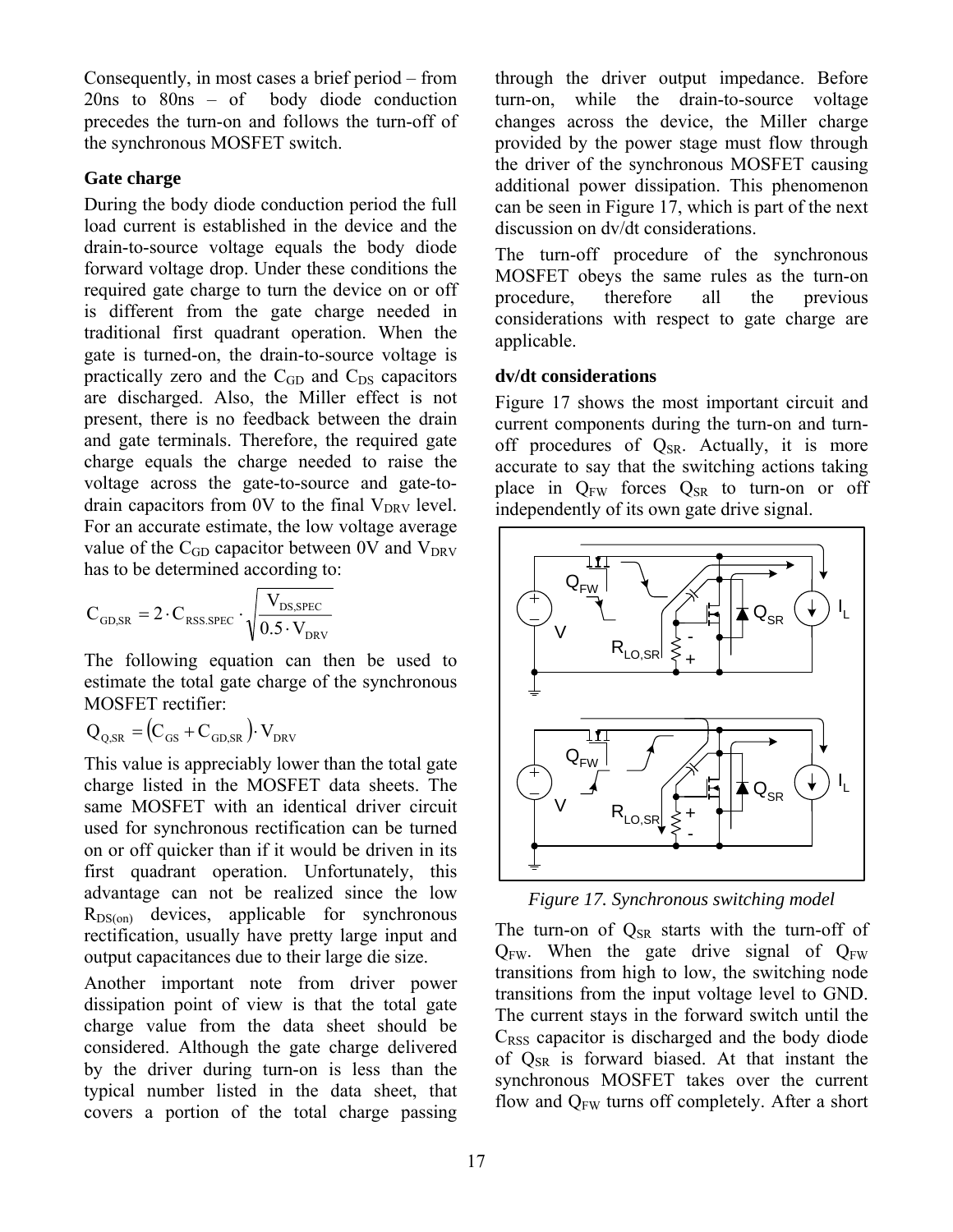delay dominated by the capabilities of the controller, the gate drive signal of  $Q_{SR}$  is applied and the MOSFET is turned on. At that time the current transfers from the body diode to the channel of the device.

At the end of the conduction period of  $Q_{SR}$  the MOSFET must be turned off. This procedure is initiated by removing the drive signal from the gate of the synchronous switch. This event itself will not cause the turn-off of the device. Instead, it will force the current to flow in the body diode instead of the channel. The operation of the circuit is indifferent to this change. Current starts to shift from  $Q_{SR}$  to  $Q_{FW}$  when the gate of the forward switch transitions from low to high. Once the full load current is taken over by  $O_{FW}$ and the body diode is fully recovered, the switching node transitions from GND to the input voltage level. During this transition the  $C<sub>RSS</sub>$ capacitor of  $Q_{SR}$  is charged and the synchronous MOSFET is susceptible to dv/dt induced turn-on.

Summarizing this unique operation of the synchronous MOSFET and its gate drive, the most important conclusion is to recognize that both turn-on and turn-off dv/dt of the synchronous MOSFET is forced on the device by the gate drive characteristics (i.e. the switching speed) of the forward switch. Therefore, the two gate drive circuits should be designed together to ensure that their respective speed and dv/dt limit matches under all operating conditions. This can be ensured by adhering to the steps of the following simple calculations:

$$
\begin{aligned} &\frac{dv}{dt}_{\text{TURN-ON(FW)}} = \frac{V_{\text{DRV}} - V_{\text{GS,PLATEAU(FW } )}}{(R_{\text{HI(FW)}} + R_{\text{GATE(FW)}} + R_{\text{G,I(FW)}}) \cdot C_{\text{RSS(FW)}}}\\ &\frac{dv}{dt}_{\text{MAX(SR)}} = \frac{V_{\text{TH(SR)}}}{\left(R_{\text{LO(SR)}} + R_{\text{GATE(SR)}} + R_{\text{G,I(SR)}}\right) \cdot C_{\text{RSS(SR)}}}\\ &\frac{dv}{dt}_{\text{TURN-ON(FW)}} < \frac{dv}{dt}_{\text{MAX(SR)}} \end{aligned}
$$

Assuming the same devices for  $Q_{SR}$  and  $Q_{FW}$ , no external gate resistors, and that the internal gate resistance is negligible compared to the drivers output impedance, the ratio of the driver output impedances can be approximated by:

$$
\frac{R_{_{\mathrm{LO(SR)}}}}{R_{_{\mathrm{HI(FW)}}}}\!\leq\!\frac{V_{_{\mathrm{TH(SR)}}}}{V_{_{\mathrm{DRV}}}-V_{_{\mathrm{GS,PLATEAU(FW~)}}}}
$$

A typical example with logic level MOSFETs driven by a 10V drive signal would yield a ratio of 0.417, which means that the pull down drive impedance of  $Q_{SR}$  must be less than 42% of the pull up drive impedance of  $Q_{FW}$ . When carrying out these calculations, remember that every parameter except  $V_{DRV}$  is temperature dependent and their values might have to be adjusted to reflect the worst case operating conditions of the design.

# **HIGH SIDE NON-ISOLATED GATE DRIVES**

High side non-isolated gate drive circuits can be classified by the device type they are driving or by the type of drive circuit involved. Accordingly, they are differentiated whether P-channel or N-channel devices are used or whether they implement direct drive, level shifted drive, or bootstrap technique. Which ever way, the design of high side drivers need more attention and the following checklist might be useful to cover all aspects of the design:

- Efficiency
- Bias / power requirements
- Speed limitations
- Maximum duty-cycle limit
- dv/dt implications
- Start-up conditions
- Transient operation
- Bypass capacitor size
- Layout, grounding considerations

# **High side drivers for P-channel devices**

In this group of circuits the source terminal of the P-channel MOSFET switch is connected to the positive input rail. The driver applies a negative amplitude turn-on signal to the gate with respect to the source of the device. This means that the output of the PWM controller has to be inverted and referenced to the positive input rail. Because the input voltage can be considered as a DC voltage source, high side P-channel drivers do not have to swing between large potential differences on the switching frequency basis, but they must work over the entire input voltage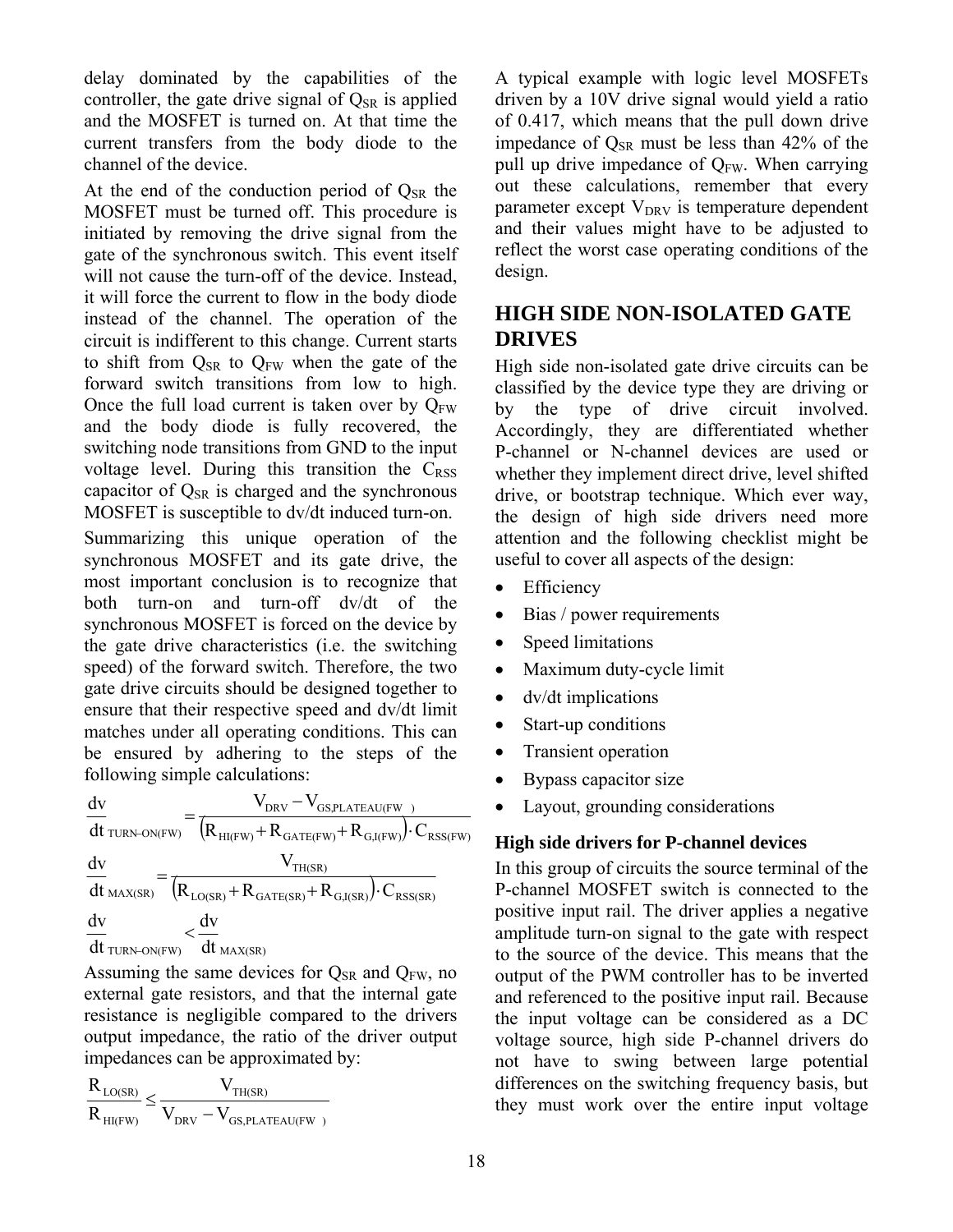range. Moreover, the driver is referenced to an AC ground potential due to the low AC impedance of the input voltage source.

# *P-channel direct drive*

The easiest case of P-channel high side drivers is direct drive, which can be implemented if the maximum input voltage is less then the gate-tosource breakdown voltage of the device. A typical application area is 12V input DC/DC converters using a P-channel MOSFET, similar to the schematic in Figure 18. Note the inverted PWM output signal is readily available in some dedicated controllers for P-channel devices.



*Figure 18. Direct drive for P-channel MOSFET* 

The operation of the circuit is similar to the ground referenced direct driver for N-channel devices. The significant difference is the path of the gate drive current, which never flows in the ground connections. Instead, the high charge and discharge currents of the gate are conducted by the positive rail interconnection. Consequently, to minimize the loop inductance in the gate drive, wide traces or a plane is desirable for the positive input.

# *P-channel level shifted drive*

For input voltages exceeding the gate-to-source voltage limit of the MOSFET, level shifted gate drive circuits are necessary. The simplest level shift technique is using an open collector driver as shown in Figure 19. Unfortunately, open collector level shifters are not suitable for driving MOSFETs directly in a high speed application.



*Figure 19. Open collector drive for PMOS device* 

Problems are numerous with this implementation starting with the limited input voltage range due to the voltage rating of the open collector transistor. But the most inhibiting obstacle is the high drive impedance. Both resistors,  $R_{OFF}$  and RGATE must be a high value resistor to limit the continuous current in the driver during the conduction period of the switch. Furthermore, the gate drive amplitude depends on the resistor divider ratio and the input voltage level. Switching speed and dv/dt immunity are severely limited which excludes this circuit from switching applications. Nevertheless, this very simple level shift interface can be used for driving switches in inrush current limiters or similar applications where speed is not an important consideration.

Figure 20 shows a level shifted gate drive circuit which is suitable for high speed applications and works seamlessly with regular PWM controllers. The open collector level shift principle can be easily recognized at the input of a bipolar totempole driver stage. The level shifter serves two purposes in this implementation; it inverts the PWM output and references the PWM signal to the input rail.

The turn-on speed is fast, defined by  $R<sub>GATE</sub>$  and R2. During the on-time of the switch a small DC current flows in the level shifter keeping the driver biased in the right state. Both the gate drive power and the level shift current are provided by the positive input of the power stage which is usually well bypassed.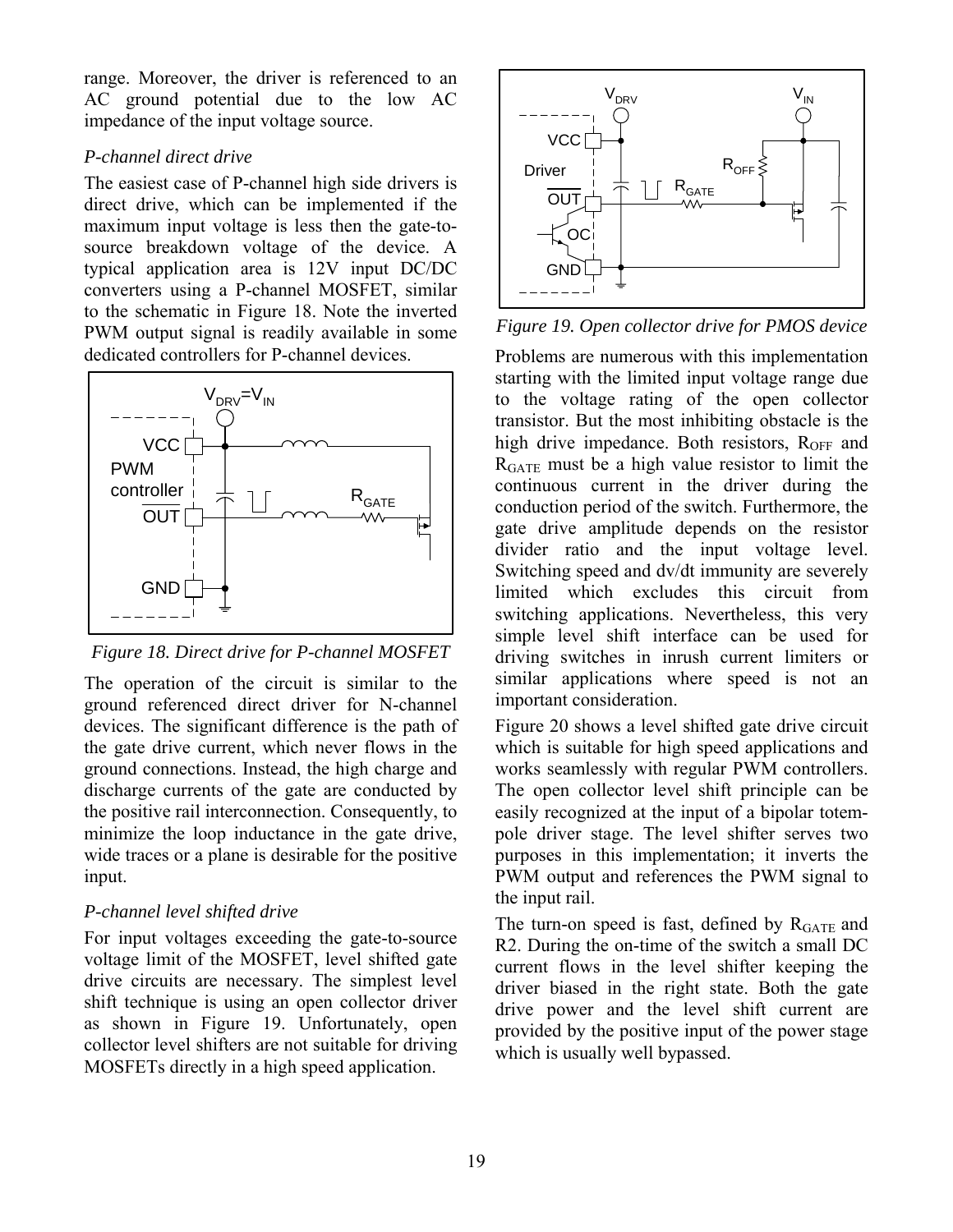

*Figure 20. Level shifted P-channel MOSFET driver* 

The power consumption of the driver has a frequency dependent portion based on the gate charge of the main switch and a duty-cycle and input voltage dependent portion due to the current flowing in the level shifter.

$$
P_{DRIVE} = Q_G \cdot V_{DRV} \cdot f_{DRV} + \frac{V_{IN} \cdot D_{MAX}}{R1 + R2}
$$

One of the drawbacks of this circuit is that  $V_{DRV}$ is still a function of the input voltage due to the R1, R2 divider. In most cases protection circuits might be needed to prevent excessive voltage across the gate-to-source terminals. Another potential difficulty is the saturation of the npn level shift transistor, which can extend the turnoff time otherwise defined by R1 and  $R<sub>GATE</sub>$ . Fortunately both of these shortcomings can be addressed by moving R2 between the emitter of  $Q<sub>INV</sub>$  and GND. The resulting circuit provides constant gate drive amplitude and fast, symmetrical switching speed during turn-on and turn-off. The dv/dt immunity of the driver scheme is primarily set by the R1 resistor. A lower value resistor will improve the immunity against dv/dt induced turn-on but also increases the power losses of the level shifter. Also, notice that this solution has a built in self-biasing mechanism during power up. While the PWM controller is still inactive,  $Q_{\text{INV}}$  is off and the gate of the main MOSFET is held below its threshold by R1 and the upper npn transistor of the totempole driver. Pay specific attention to rapid input voltage transients though as they could cause

dv/dt induced turn-on during the off state of the P-channel MOSFET transistor.

In general, the DC level shift drivers have relatively low efficiency and are power dissipation limited above a certain input voltage level. The fundamental trade-off is to balance the switching speed and the power consumption of the level shifter to meet all requirements under the entire input voltage range.

#### **High side direct drivers for N-channel devices**

The majority of power supply applications utilize N-channel MOSFETs as the main power switch because of their lower price, higher speed and lower on-resistance. Using N-channel devices as a high side switch necessitates a gate drive circuit which is referenced to the source of the MOSFET. The driver must tolerate the violent voltage swings occurring during the switching transitions and drive the gate of the MOSFET above the positive supply rail of the power supply. In most cases, the gate drive voltage must be above the highest DC potential available in the circuit. All these difficulties make the high side driver design a challenging task.

#### *High side direct drive for N-channel MOSFET*

In the easiest high side applications the MOSFET can be driven directly by the PWM controller or by a ground referenced driver. Two conditions must be met for this application:

$$
V_{DRV} < V_{GS,MAX}
$$
\n
$$
V_{IN} < V_{DRV} - V_{GS, Miller}
$$

A typical application schematic is illustrated in Figure 21 with an optional pnp turn-off circuit.



*Figure 21. Direct drive of N-channel MOSFET*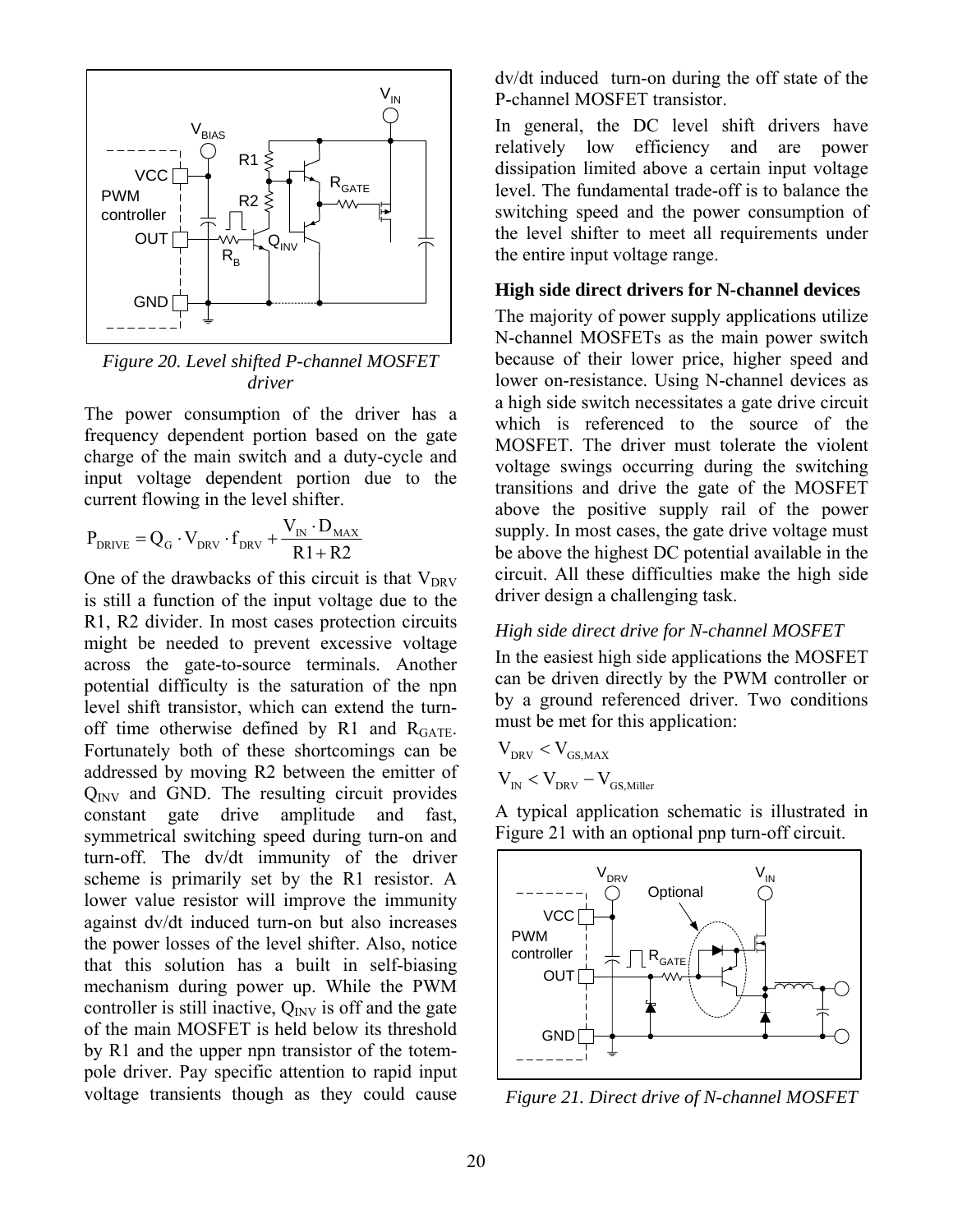Looking at the basic operation of the circuit – neglect the pnp turn-off transistor for now – there are two major differences with this configuration compared to the ground referenced drive scheme. Since the drain is connected to the positive DC input rail, the switching action takes place at the source terminal of the device. It is still the same clamped inductive switching with identical turnon and turn-off intervals. But from gate drive design point of view this is a completely different circuit. Notice that the gate drive current can not return to ground at the source terminal. Instead it must go through the load, connected to the source of the device. In discontinuous inductor current mode the gate charge current must go through the output inductor and the load. In continuous inductor current mode, however, the loop can be closed through the conducting pn junction of the rectifier diode. At turn-off, the gate discharge current comes through the rectifier diode connected between ground and the source of the MOSFET. In all operating modes, both the charge and discharge currents of the  $C_{GD}$ capacitor flow through the high frequency bypass capacitor of the power stage.

The net result of all these differences is the increased parasitic source inductance due to more components and larger loop area involved in the gate drive circuitry. As presented earlier, the source inductance has a negative feedback effect on the gate drive and slows down the switching actions in the circuit.

The other significant difference in high side direct drive is the behavior of the source – the switching node of the circuit. Paying close attention to the source waveform of the MOSFET during turn-off, a large negative voltage can be observed. Figure 22 illustrates this rather complex switching action.

As the turn-off is initiated by pulling the gate terminal toward ground, the input capacitances of the MOSFET are quickly discharged to the Miller plateau voltage. The device is still fully on, the entire load current is flowing through the drain to the source and the voltage drop is small. Next, in the Miller region, the MOSFET works as a source follower.

The source falls together with the gate, and while the voltage across the drain-to-source increases, the gate-to-source voltage remains constant at the  $V_{GS, Miller}$  level. The dv/dt is limited by the gate drive impedance and the  $C<sub>GD</sub>$  capacitor of the device. Once the source falls 0.7V or so below ground, the rectifier diode is supposed to clamp the switching node to ground.



*Figure 22. Turn-off of high side N-channel MOSFET*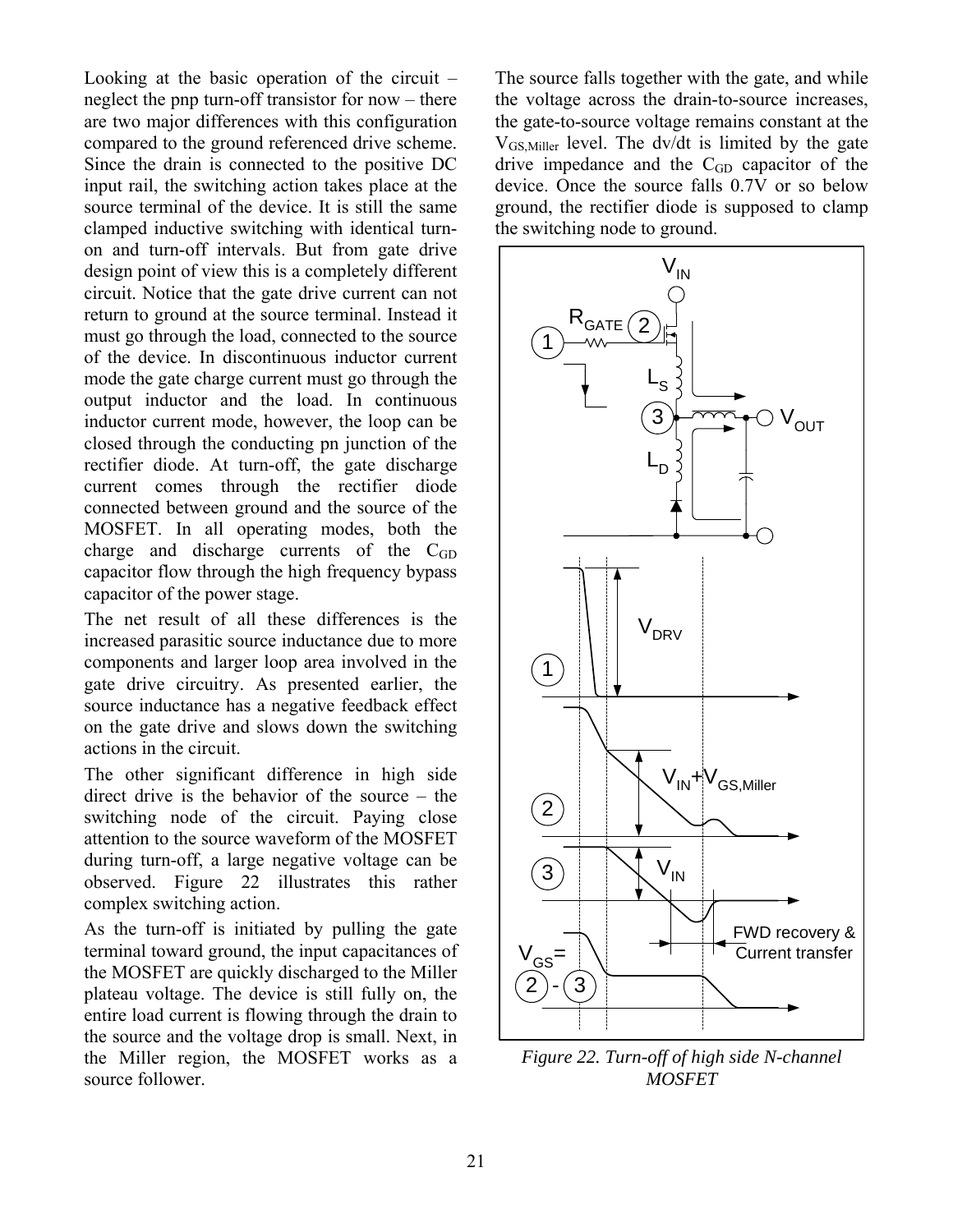Actually, the source can fall way below ground for a short period of time until the rectifier diode gets through its forward recovery process and the current overcomes the effect of the parasitic inductances. After the load current is completely transferred from the MOSFET to the diode, the switching node can return to its final voltage, a diode drop below ground.

This negative excursion of the source voltage represents a significant problem for the gate drive circuit. Slow diodes, high parasitic inductance values can cause excessive negative voltage at the source of the MOSFET, and can pull the output pin of the driver below ground. To protect the driver, a low forward voltage drop Schottky diode might be connected between the output pin and ground as indicated in Figure 21. Another aspect to consider is when the gate terminal reaches 0V, the gate discharge current would become zero. Further negative pull on the gate terminal and the MOSFET starts turning back on. Ultimately the system finds a very delicate equilibrium where the gate discharge current and the voltage drop across the parasitic inductances result the same di/dt in the device current.

Even the optional turn-off speed-up circuit shown in Figure 21 can not help during the negative voltage spike of the switching junction. The pnp transistor will turn-off when the gate falls to a  $V_{BE}$  above ground and the MOSFET is left on its own during the negative voltage transient. Also, pay attention to the reduced noise tolerance during the off state of the main switch. The source is several hundred millivolts below ground and the gate is held at approximately 0.7V above ground. This positive voltage across the gate with respect to the source is dangerously close to the threshold voltage especially for logic level devices and at elevated temperatures.

# **Bootstrap gate drive technique**

Where input voltage levels prohibit the use of direct gate drive circuits for high side N-channel MOSFETs, the principle of bootstrap gate drive technique can be considered. This method utilizes a gate drive and accompanying bias circuit, both referenced to the source of the main MOSFET transistor. Both the driver and the bias circuit swing between the two input voltage rails together with the source of the device. However, the driver and its floating bias can be implemented by low voltage circuit elements since the input voltage is never applied across their components. The driver and the ground referenced control signal are linked by a level shift circuit which must tolerate the high voltage difference and considerable capacitive switching currents between the floating high side and ground referenced low side circuits.

# *Discrete high performance floating driver*

A typical implementation representing the bootstrap principle is displayed in Figure 23. The ground referenced PWM controller or MOSFET driver is represented by its local bypass capacitor and the output pin. The basic building blocks of the bootstrap gate drive circuit can be easily recognized. The level-shift circuit is comprised of the bootstrap diode  $Q_{\text{BST}}$ , R1, R2 and the level shift transistor, QLS. The bootstrap capacitor,  $C_{\text{BST}}$ , a totem-pole bipolar driver and the usual gate resistor are the floating, source referenced part of the bootstrap solution.

This particular implementation can be used very effectively in 12V to approximately 24V systems with simple low cost PWM controllers which have no floating driver on board. It is beneficial that the IC voltage rating does not limit the input voltage level. Furthermore, the level shift circuit is a source switched small NMOS transistor which does not draw any current during the on time of the main MOSFET from the bootstrap capacitor. It is an important feature to maintain high efficiency in the level shifter, and to extend the maximum on-time of the main switch. The operation can be summarized as follows: when the PWM output goes high to turn on the main MOSFET, the level shift transistor turns off. R1 supports the base current to the upper npn transistor in the totem-pole driver and the main MOSFET turns on. The gate charge is taken from the bootstrap capacitor,  $C_{\text{BST}}$ . As the switch turns on, its source swings to the positive input rail. The bootstrap diode and transistor block the input voltage and power to the driver is provided from the bootstrap capacitor. At turn-off, the PWM output goes low turning on the level shift transistor.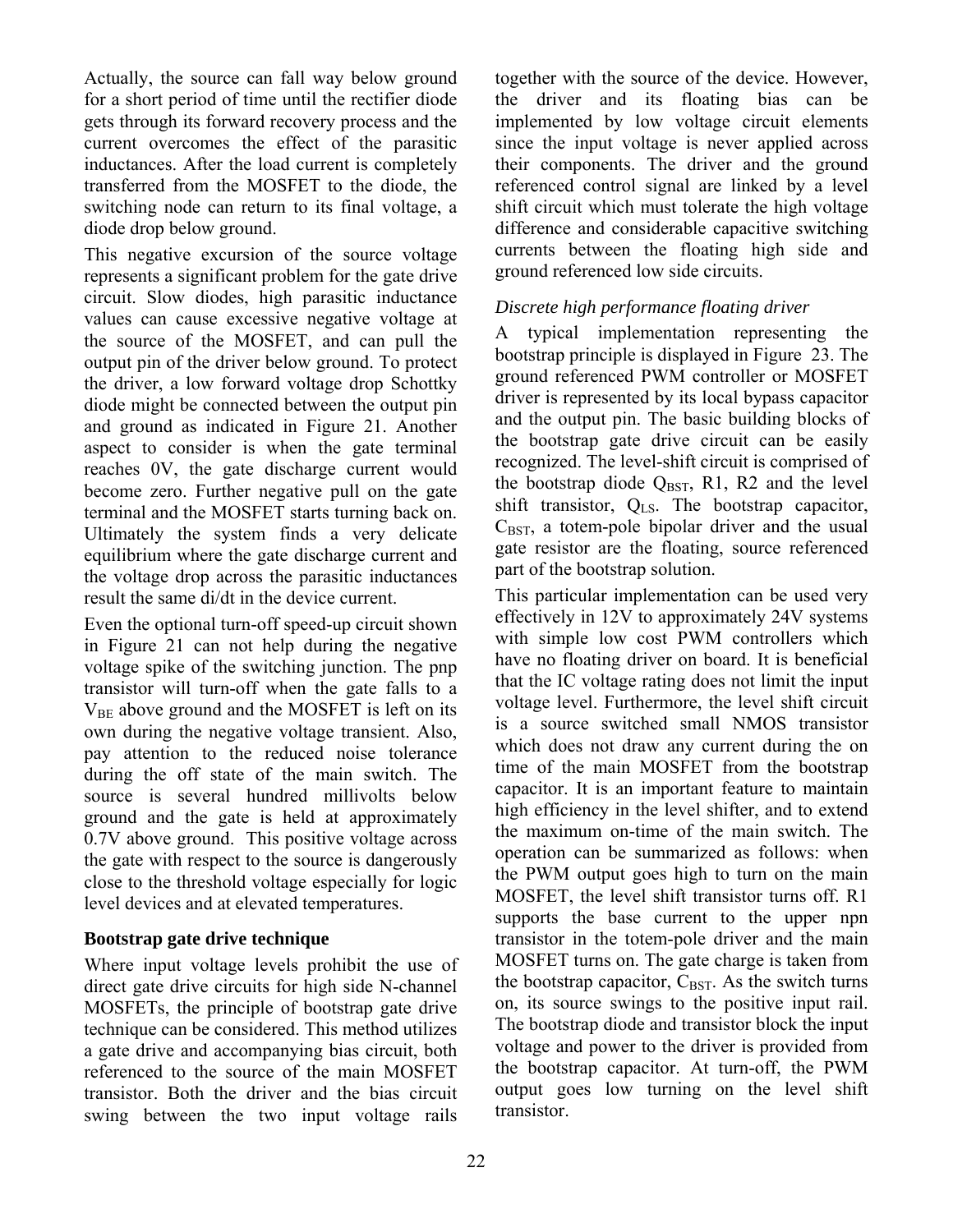

*Figure 23. Integrated bootstrap driver*

Current starts to flow in R1 and R2 towards ground and the lower pnp transistor of the totempole driver turns on. As the gate of the main MOSFET discharges, the drain-to-source voltage increases and the source transitions to ground, allowing the rectifier to turn-on. During the off time of the main switch, the bootstrap capacitor is recharged to the  $V_{DRV}$  level through the bootstrap diode. This current is supplied by the  $C_{DRV}$ bypass capacitor of the ground referenced circuitry and it goes through  $D_{\text{BST}}$ ,  $C_{\text{BST}}$ , and the conducting rectifier component. This is the basic operating principle of the bootstrap technique.

#### *Integrated bootstrap drivers*

In medium input voltage applications, mainly 24V or 48V telecom systems, most of the bootstrap components can be integrated into the PWM controller as illustrated in Figure 24.



*Figure 24. Integrated bootstrap driver* 

For even higher voltages, dedicated driver ICs are available to ease the design of bootstrap gate drive with up to 600V rating. These high voltage ICs are differentiated by their unique level shift design. In order to maintain high efficiency and manageable power dissipation, the level shifters should not draw any current during the on-time of the main switch. Even a modest 1mA current in the level shift transistors might result in close to 0.5W worst case power dissipation in the driver IC.

A widely used technique for these applications is called pulsed latch level translators and they are revealed in Figure 25.



*Figure 25. Typical level shifter in high voltage driver IC* 

As indicated in the drawing, the PWM input signal is translated to ON/OFF commands. The short pulses generated at the rising and falling edges drive the level shift transistor pair which interfaces with the high side circuitry. Accordingly, the floating portion of the driver is modified as well, the level shifted command signals have to be differentiated from noise and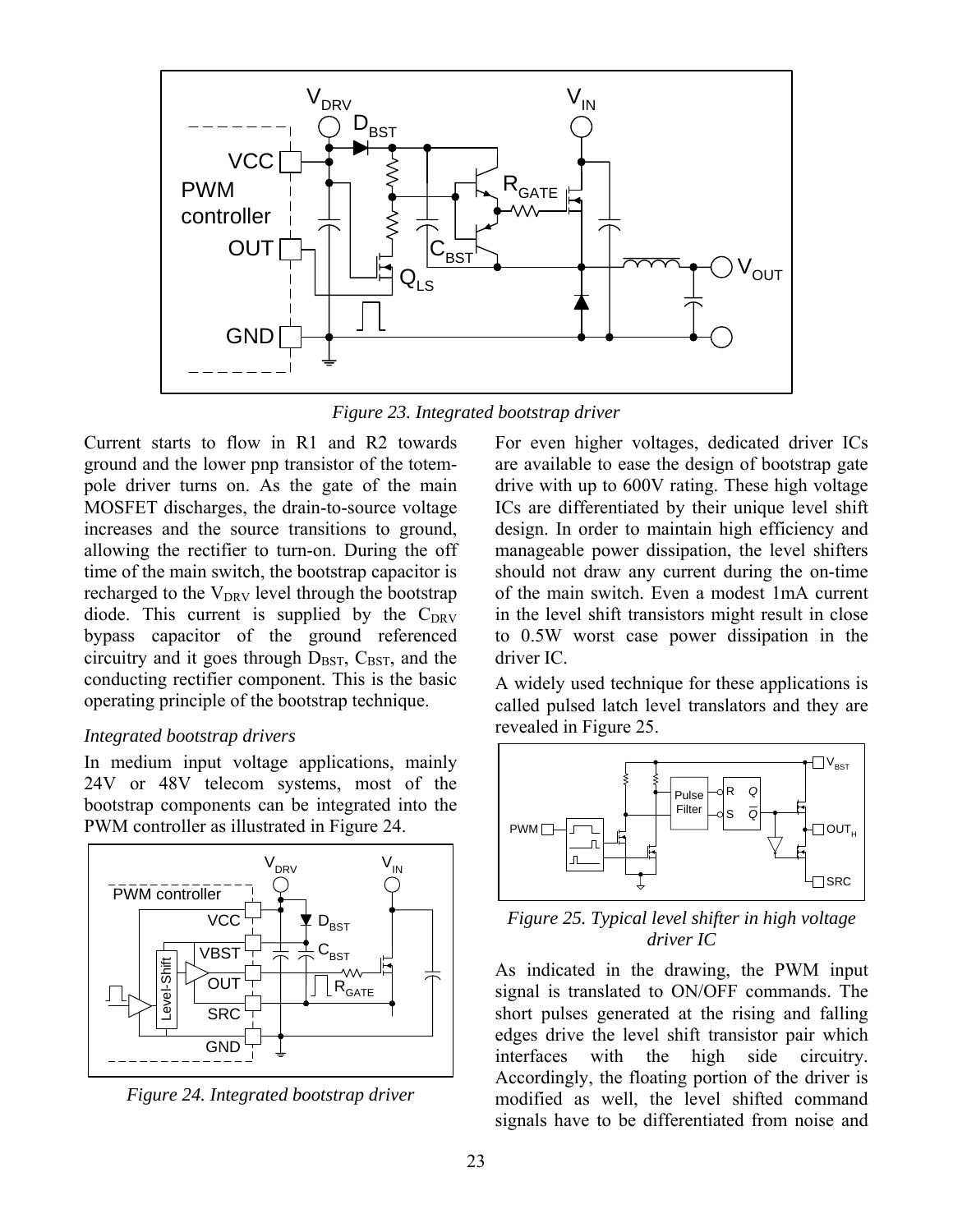must be latched for proper action. This operation results in lower power dissipation because of the short duration of the current in the level shifter but lowers noise immunity since the command signal is not present at the input of the driver continuously. The typical pulse width in a 600V rated pulsed latch level translator is around 120 nanoseconds. This time interval adds to natural delays in the driver and shows up as turn-on and turn-off delays in the operation and is indicated in the data sheet of the drivers. Due to the longer than optimum delays, the operating frequency range of the high voltage gate driver ICs is limited below a couple of hundreds of kHz.

Some lower voltage high side driver ICs (up to 100V) use continuous current DC level shift circuits to eliminate the delay of the pulse discriminator, therefore they support higher operating frequency.

### *Bootstrap switching action*

Bootstrap gate drive circuits are used with high side N-channel MOSFET transistors as shown in Figure 26. The switching transitions of the high side switch were explored previously with respect to the high side N-channel direct drive scheme and are equally applicable with bootstrap drivers.

The biggest difficulty with this circuit is the negative voltage present at the source of the device during turn-off. As shown previously, the amplitude of the negative voltage is proportional to the parasitic inductance connecting the source of the main MOSFET to ground (including the parasitic inductance associated with the rectifier) and the turn-off speed (di/dt) of the device as determined primarily by the gate drive resistor,  $R<sub>GATE</sub>$  and input capacitor,  $C<sub>ISS</sub>$ . This negative voltage can be serious trouble for the driver's output stage since it directly affects the source pin – often called SRC or VS pin – of the driver or PWM IC and might pull some of the internal circuitry significantly below ground.

The other problem caused by the negative voltage transient is the possibility to develop an over voltage across the bootstrap capacitor. Capacitor  $C_{\text{BST}}$  will be peak charged by  $D_{\text{BST}}$  from  $C_{\text{DRV}}$ . Since  $C_{DRV}$  is referenced to ground, the maximum voltage which can build on the bootstrap capacitor is the sum of  $V_{DRV}$  and the amplitude of the negative voltage at the source terminal. A small resistor in series with the bootstrap diode can mitigate the problem. Unfortunately, the series resistor does not provide a foolproof solution against an over voltage and it also slows down the recharge process of the bootstrap capacitor.



*Figure 26. High voltage driver IC for bootstrap gate drive*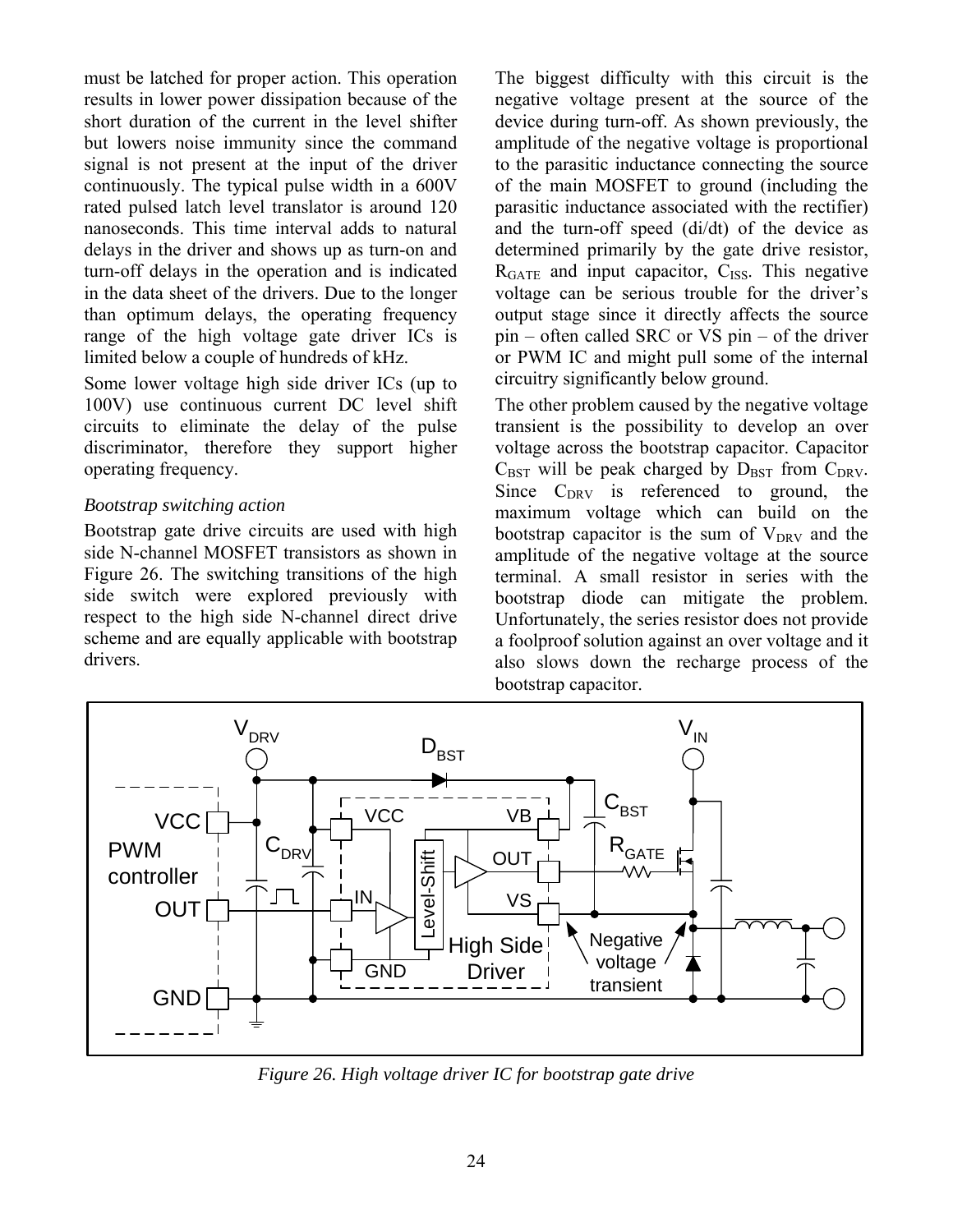A circuit to deliver very effective protection for the SRC pin is given in Figure 27. It involves relocating the gate resistor from the gate to the source lead between the driver and the main MOSFET and adding a small, low forward voltage drop Schottky diode from ground to the SRC pin of the driver.



*Figure 27. Protecting the SRC pin* 

In this circuit,  $R_{GATE}$  has a double purpose; it sets the turn-on and turn-off speed in the MOSFET and also provides current limiting for the Schottky diode during the negative voltage transient of the source terminal of the main switch. Now, the switching node can swing several volts below ground without disturbing the operation of the driver. In addition, the bootstrap capacitor is protected against over voltage by the two diodes connected to the two ends of  $C_{\text{BST}}$ .

The only potential hazard presented by this circuit is that the charge current of the bootstrap capacitor must go through  $R<sub>GATE</sub>$ . The time constant of  $C_{\text{BST}}$  and  $R_{\text{GATE}}$  slows the recharge process which might be a limiting factor as the PWM duty ratio approaches unity.

### *Bootstrap biasing, transient issues and start-up*

Figure 28 shows a typical application diagram of the bootstrap gate drive technique. There are four important bypass capacitors marked on the schematic.

The bootstrap capacitor,  $C_{\text{BST}}$  is the most important component from the design point of view, since it has to filter the high peak current charging the gate of the main MOSFET while providing bias for the source referenced floating circuitry. In every switching cycle during normal operation, the bootstrap capacitor provides the total gate charge  $(Q_G)$  to turn-on the MOSFET, the reverse recovery charge  $(Q_{RR})$  and leakage current of the bootstrap diode  $(I_{I,K,D})$ , the quiescent current of the level shifter  $(I<sub>OLS</sub>)$  and the gate driver  $(I_{\Omega \text{ DRV}})$ , and the leakage current between the gate-source terminals  $(I_{GS})$ , including the current drawn by a potential gateto-source pull down resistor. Some of these currents flow only during the on-time of the main switch and some of them might be zero depending on the actual implementation of the driver and level shifter.



*Figure 28. Bootstrap bypassing example*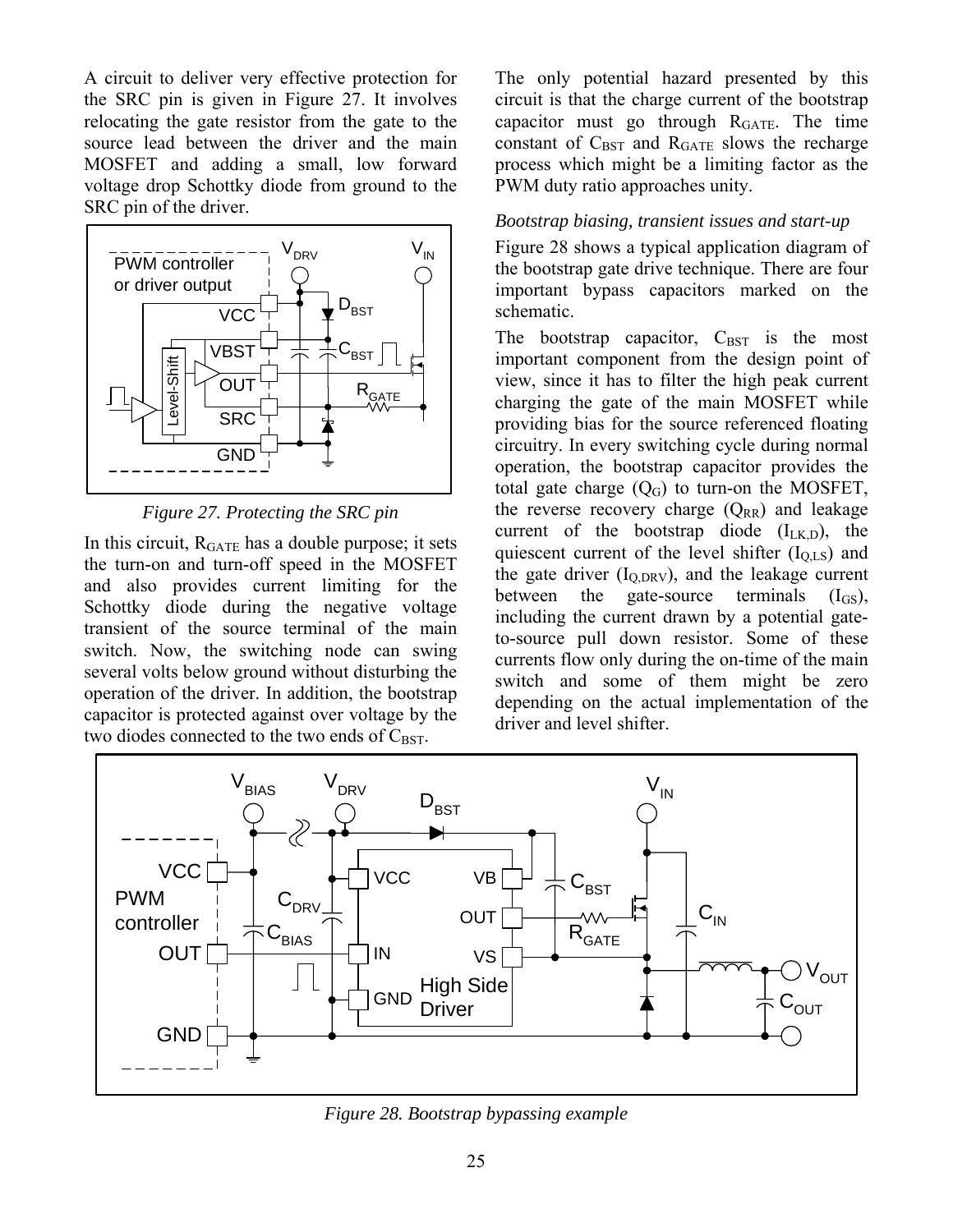Assuming steady state operation, the following general equation can be used to calculate the bootstrap capacitor value to achieve the targeted ripple voltage,  $\Delta V_{\text{BST}}$ :

$$
C_{\text{BST}} = \frac{Q_{\text{G}} + Q_{\text{RR}} + I_{\text{BST}} \cdot \frac{D_{\text{MAX}}}{f_{\text{DRV}}}}{\Delta V_{\text{BST}}}
$$

where

$$
\mathbf{I}_{\text{BST}} = \mathbf{I}_{\text{LK,D}} + \mathbf{I}_{\text{Q,LS}} + \mathbf{I}_{\text{Q,DRV}} + \mathbf{I}_{\text{GS}}
$$

To finalize the bootstrap capacitor value, two extreme operating conditions must be checked as well. During load transients it might be necessary to keep the main switch on or off for several switching cycles. In order to ensure uninterrupted operation under these circumstances, the  $C_{\text{BST}}$ capacitor must store enough energy to hold the floating bias voltage above the under voltage lockout threshold of the high side driver IC for an extended period of time.

Going from light load to heavy load, certain controllers can keep the main switch on continuously until the output inductor current reaches the load current value. The maximum on time  $(t_{ONMAX})$  is usually defined by the value and the voltage differential across the output inductor. For these cases, a minimum bootstrap capacitor value can be established as:

$$
C_{\text{BST,MIN}} = \frac{Q_{\text{G}} + Q_{\text{RR}} + I_{\text{BST}} \cdot t_{\text{ON,MAX}}}{V_{\text{BST}} - V_{\text{UVLO}}}
$$

where  $V_{\text{BST}}$  is the initial value of the bootstrap bias voltage across  $C_{\text{BST}}$  and  $V_{\text{UVLO}}$  is the

under voltage lockout threshold of the driver. With a discrete floating driver implementation,  $V<sub>UVLO</sub>$  could be substituted by the minimum safe gate drive voltage.

Any load transient in the other direction will require pulse skipping when the MOSFET stays off for several switching cycles. When the output inductor current reaches zero, the source of the main switch will settle at the output voltage level. The bootstrap capacitor must supply all the usual discharge current components and store enough energy to be able to turn-on the switch at the end of the idle period. Similar to the previous transient mode, a minimum capacitor value can be calculated as:

$$
C_{\text{BST,MIN}} = \frac{Q_G + (I_{LK,D} + I_{Q,LS} + I_{Q,DRV}) \cdot t_{OFF,MAX}}{V_{\text{BST}} - V_{UVLO}}
$$

In certain applications, like in battery chargers, the output voltage might be present before input power is applied to the converter. In these cases, the source of the main MOSFET and the negative node of  $C_{\text{BST}}$  are sitting at the output voltage and the bootstrap diode might be reverse biased at start-up. Delivering the initial charge to the bootstrap capacitor might not be possible depending on the potential difference between the bias and output voltage levels. Assuming there is enough voltage differential between the input and output voltages, a simple circuit comprised of  $R_{\text{STAT}}$  resistor,  $D_{\text{START}}$  diode, and  $D<sub>Z</sub>$  zener diode can solve the start-up problem as shown in Figure 29.



*Figure 29. Bootstrap start-up circuit*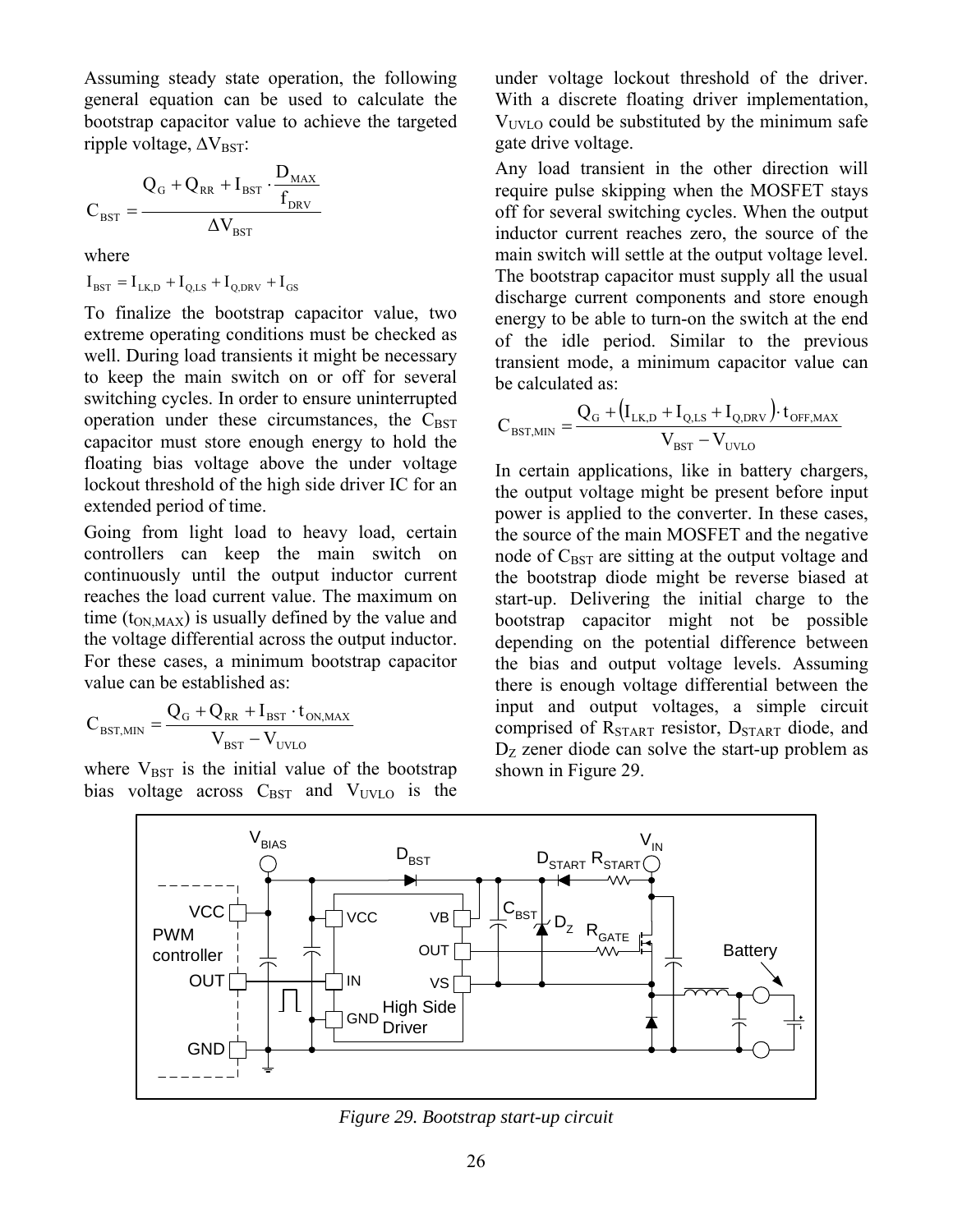In this start-up circuit,  $D_{START}$  serves as a second bootstrap diode used for charging the bootstrap capacitor at power up.  $C_{\text{BST}}$  will be charged to the zener voltage of  $D<sub>Z</sub>$  which is supposed to be higher than the driver's bias voltage during normal operation. The charge current of the bootstrap capacitor and the zener current are limited by the start-up resistor. For best efficiency the value of  $R_{\text{START}}$  should be selected to limit the current to a low value since the second bootstrap path through the start-up diode is permanently in the circuit.

### *Grounding considerations*

There are three important grounding issues which have to be addressed with respect to the optimum layout design of the bootstrap gate drivers with high side N-channel MOSFETs. Figure 28 can be used to identify the most critical high current loops in a typical application.

The first focus is to confine the high peak currents of the gate in a minimal physical area. Considering the path the gate current must pass through, it might be a challenging task. At turnon, the path involves the bootstrap capacitor, the turn-on transistor of the driver, the gate resistor, the gate terminal, and finally, the loop is closed at the source of the main MOSFET where  $C_{\text{BST}}$  is referenced. The turn-off procedure is more complicated as the gate current has two separate components. The discharge current of the  $C_{GS}$ capacitor is well localized, it flows through the gate resistor, the turn-off transistor of the driver and from the source to the gate of the power MOSFET. On the other hand, the  $C_{GD}$  capacitor's current must go through  $R<sub>GATE</sub>$ , the turn-off transistor of the driver, the output filter, and finally the input capacitor of the power stage  $(C_{\text{IN}})$ . All three loops carrying the gate drive currents have to be minimized on the printed circuit board.

The second high current path includes the bootstrap capacitor, the bootstrap diode, the local ground referenced bypass capacitor of the driver, and the rectifier diode or transistor of the power stage.  $C_{\text{BST}}$  is recharged on the cycle-by-cycle basis through the bootstrap diode from the ground referenced driver capacitor,  $C_{DRV}$ , connected from the anode of  $D_{\text{BST}}$  to ground. The

recharge happens in a short time interval and involves high peak current. Therefore, the high side driver must be bypassed locally on its input side as well. According to the rule-of-thumb,  $C<sub>DRV</sub>$  should be an order of magnitude larger than  $C_{\text{BST}}$ . Minimizing this loop area on the printed circuit board is equally important to ensure reliable operation.

The third issue with the circuit is to contain the parasitic capacitive currents flowing between power ground and the floating circuitry in a low impedance loop. The goal is to steer these currents away from the ground of the sensitive analog control parts. Figure 30 reveals the parasitic capacitive current paths in two representative applications with high side driver ICs.



*Figure 30. Capacitive currents in high side applications* 

Single high side driver ICs usually have only one GND connection. Since the capacitive currents must return to the ground potential of the power stage, the low side portion of the IC should be referenced to power ground. This is counterintuitive, since the control signal of the driver is referenced to signal ground. Nevertheless, eliminating the high capacitive current component between analog and power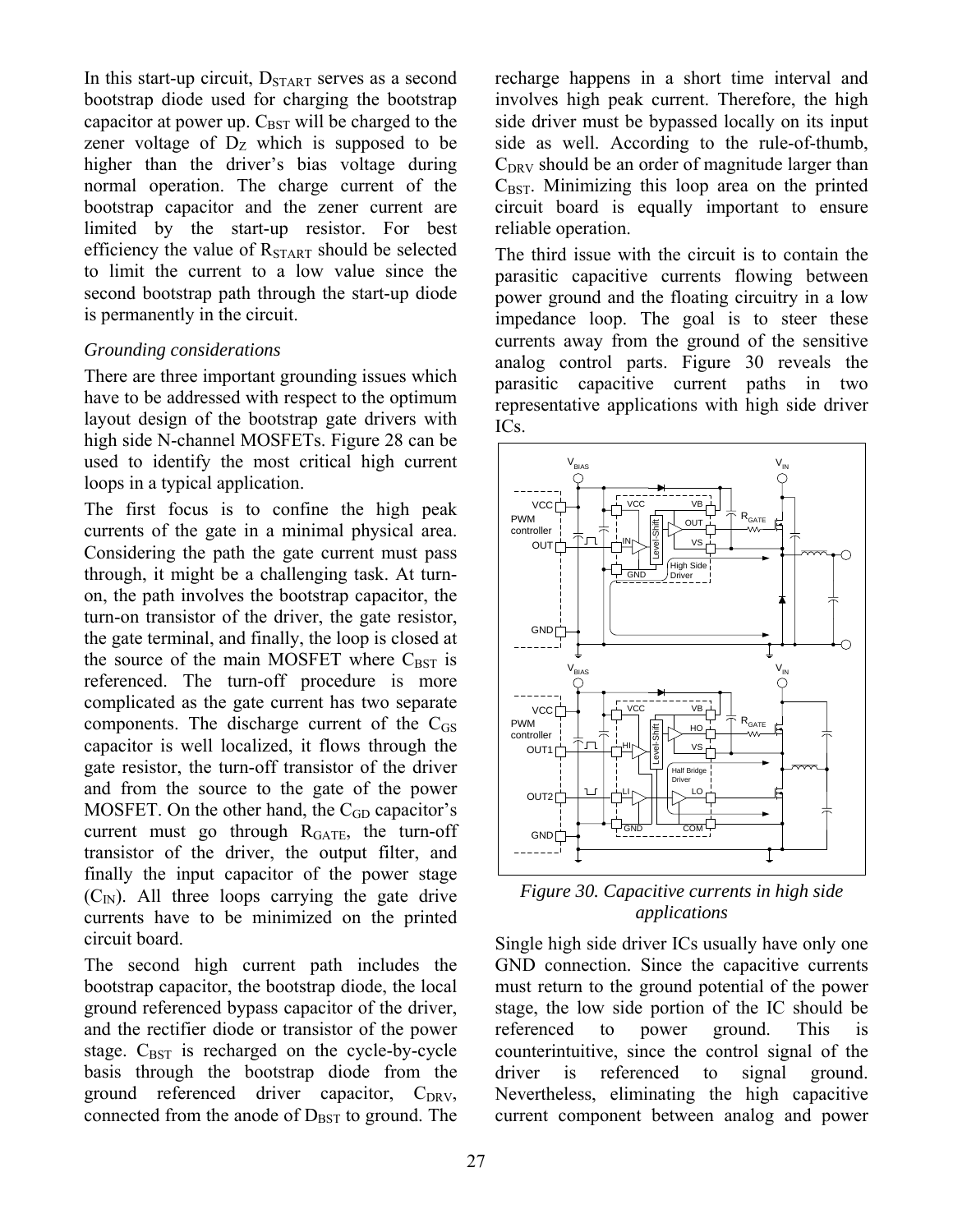ground will also ensure that the potential difference between the two grounds are minimized.

The situation is greatly improved with general purpose half bridge driver ICs which contain one low side and one high side driver in the same package. These circuits have two ground connections usually labeled as GND and COM, providing more flexibility in layout. To return the capacitive currents to power ground in the shortest possible route, the COM pin is connected to power ground. The GND pin can be utilized to provide connection to the signal ground of the controller to achieve maximum noise immunity.

For completeness, the bypass capacitor of the PWM controller should be mentioned as well, which is placed near to the VCC and GND pins of the IC. Referring to Figure 28 again,  $C_{\text{BIAS}}$  is a relatively small capacitor with respect to  $C_{\text{BST}}$ and  $C_{DRV}$  since it provides only high frequency bypassing and it is not involved in the gate drive process.

# **AC COUPLED GATE DRIVE CIRCUITS**

AC coupling in the gate drive path provides a simple level shift for the gate drive signal. The primary purpose of AC coupling is to modify the turn-on and turn-off gate voltages of the main MOSFET as opposed to high side gate drives where the key interest is to bridge large potential differences. In a ground referenced example like the one in Figure 31, the gate is driven between - $V_{CL}$  and  $V_{DRV}$ - $V_{CL}$  levels instead of the original output voltage levels of the driver,  $0V$  and  $V<sub>DRV</sub>$ . The voltage,  $V_{CL}$  is determined by the diode clamp network and it is developed across the coupling capacitor. The benefit of this technique is a simple way to provide negative bias for the gate at turn-off and during the off state of the switch to improve the turn-off speed and the dv/dt immunity of the MOSFET. The trade-off is slightly reduced turn-on speed and potentially higher  $R_{DS(0n)}$  resistance because of the lower positive drive voltage.

The fundamental components of AC coupling are the coupling capacitor  $C<sub>C</sub>$  and the gate-to-source load resistor  $R<sub>GS</sub>$ .



*Figure 31. Capacitively coupled MOSFET gate drive* 

The resistor plays a crucial role during power up, pulling the gate low. This is the only mechanism keeping the MOSFET off at start up due to the blocking effect of the coupling capacitor between the output of the driver and the gate of the device. In addition, R<sub>GS</sub> provides a path for a current across the coupling capacitor. Without this current component the voltage would not be allowed to build across  $C<sub>C</sub>$ . Theoretically, in every switching cycle the same amount of total gate charge would be delivered then removed through the capacitor and the net charge passing through  $C_C$  would be zero.

The same concept can be applied for steady state operation to determine the DC voltage across the coupling capacitor with  $R<sub>GS</sub>$  in the circuit. Assuming no clamp circuitry, a constant  $V_C$ voltage across the capacitor, and a constant duty cycle D, the current of  $R<sub>GS</sub>$  can be represented as an additional charge component passing through CC. Accordingly, the total charge delivered through the coupling capacitor during turn-on and consecutive on-time of the MOSFET is:

$$
Q_{C,ON} = Q_G + \frac{V_{DRV} - V_C}{R_{GS}} \cdot \frac{D}{f_{DRV}}
$$

Following the same considerations for the turnoff and successive off-time of the switch, the total charge can be calculated as:

$$
Q_{C,OFF} = Q_G + \frac{V_C}{R_{GS}} \cdot \frac{1-D}{f_{DRV}}
$$

For steady state operation, the two charges must be equal.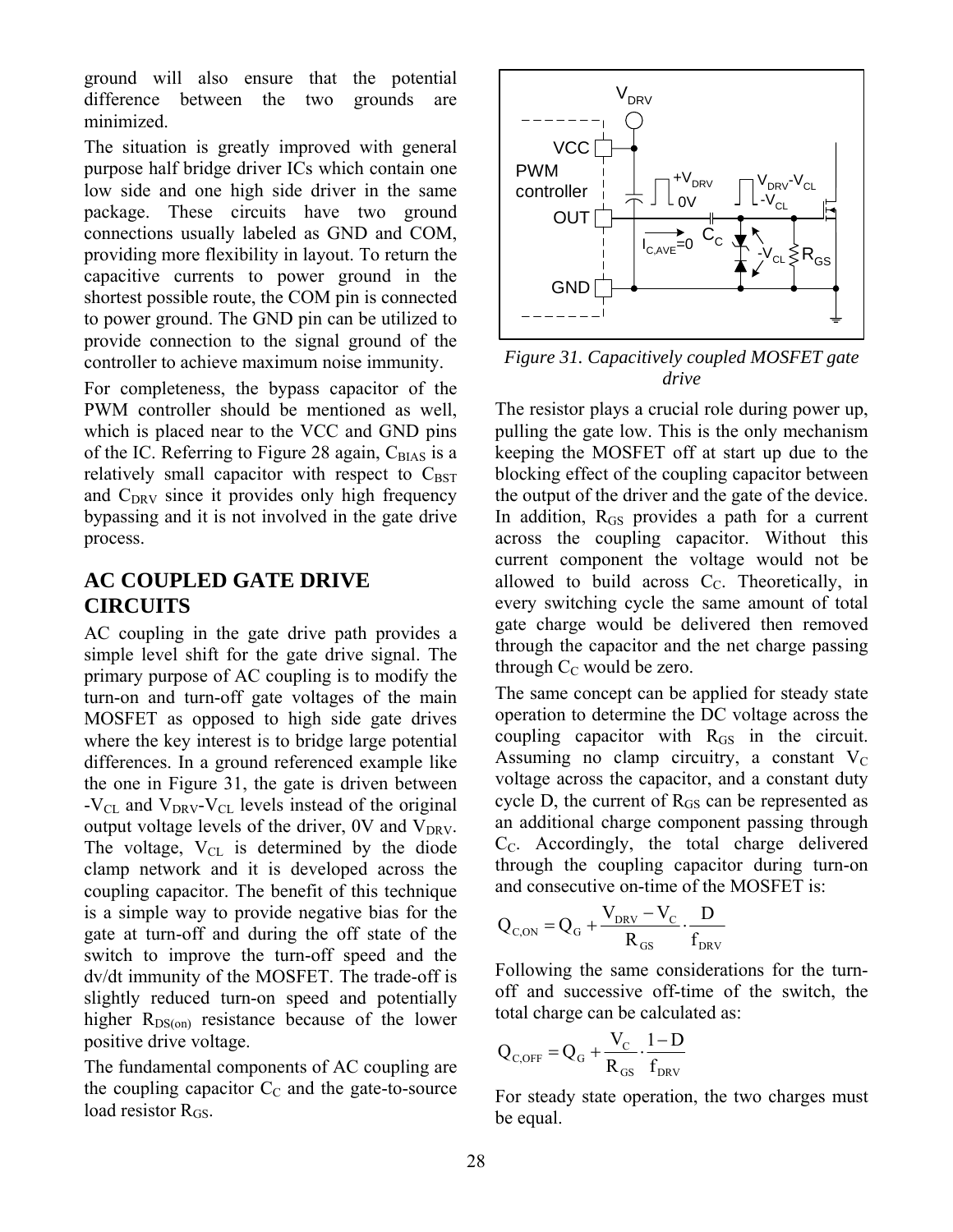Solving the equations for  $V_C$  determines the voltage across the coupling capacitor:

 $V_C = V_{DRV} \cdot D$ 

This well know relationship highlights the duty ratio dependency of the coupling capacitor voltage. As duty cycle varies,  $V<sub>C</sub>$  is changing and the turn-on and turn-off voltages of the MOSFET adjust accordingly. As Figure 32 exemplifies, at low duty cycles the negative bias during turn-off is reduced, while at large duty ratios the turn-on voltage becomes insufficient.



*Figure 32. Normalized coupling capacitor voltage as a function of duty ratio* 

The inadequate turn-on voltage at large duty ratios can be resolved by using a clamp circuit connected in parallel to  $R<sub>GS</sub>$  as shown in Figure 31. Its effect on the coupling capacitor voltage is also shown in Figure 32. As the coupling capacitor voltage is limited by the clamp, the maximum negative bias voltage of the gate is determined. Since the gate drive amplitude is not effected by the AC coupling circuit, a minimum turn-on voltage can be guaranteed for the entire duty cycle range.

#### *Calculating the coupling capacitor*

The amount of charge going through  $C_{\text{C}}$  in every switching cycle causes an AC ripple across the coupling capacitor on the switching frequency basis. Obviously, this voltage change should be kept relatively small compared to the amplitude of the drive voltage.

The ripple voltage can be calculated based on the charge defined previously as:

$$
\Delta V_{C} = \frac{Q_{G}}{C_{C}} + \frac{(V_{DRV} - V_{C}) \cdot D}{C_{C} \cdot R_{GS} \cdot f_{DRV}}
$$

Taking into account that  $Vc=D\cdot V_{DRV}$ , the equation can be rearranged to yield the desired capacitor value as well:

$$
C_C = \frac{Q_G}{\Delta V_C} + \frac{V_{DRV} \cdot (1 - D) \cdot D}{\Delta V_C \cdot R_{GS} \cdot f_{DRV}}
$$

The expression reveals a maximum at D=0.5. A good rule of thumb is to limit the worst case AC ripple amplitude ( $\Delta$ Vc) to approximately 10% of V<sub>DRV</sub>.

#### *Start up transient of the coupling capacitor*

Before the desired minimum coupling capacitor value could be calculated, one more parameter must be defined. The value of  $R<sub>GS</sub>$  has to be selected. In order to make an intelligent decision the start up transient of the AC coupling circuit must be examined.

At power up, the initial voltage across  $C_{\rm C}$  is zero. As the output of the driver start switching the DC voltage across the coupling capacitor builds up gradually until it reaches its steady state value,  $V_{\text{C}}$ . The duration to develop  $V_{\text{C}}$  across  $C_{\text{C}}$ depends on the time constant defined by  $C_{\text{C}}$  and RGS. Therefore, to achieve a target start-up transient time and a certain ripple voltage of the coupling capacitor at the same time, the two parameters must be calculated together. Fortunately, there are two equations for two unknowns:

$$
C_{C} = \frac{Q_{G}}{\Delta V_{C}} + \frac{V_{DRV} \cdot (1 - D) \cdot D}{\Delta V_{C} \cdot R_{GS} \cdot f_{DRV}}
$$

$$
\tau = R_{GS} \cdot C_{C} \rightarrow R_{GS} = \frac{\tau}{C_{C}}
$$

which will yield a single solution. Substituting the expression for  $R_{GS}$  from the second equation, D=0.5 for worst case condition and targeting  $\Delta$ Vc=0.1⋅V<sub>DRV</sub>, the first equation can be solved and simplified for a minimum capacitor value:

$$
C_{C,MIN} = \frac{20 \cdot Q_G \cdot \tau \cdot f_{DRV}}{V_{DRV} \cdot (2 \cdot \tau \cdot f_{DRV} - 5)}
$$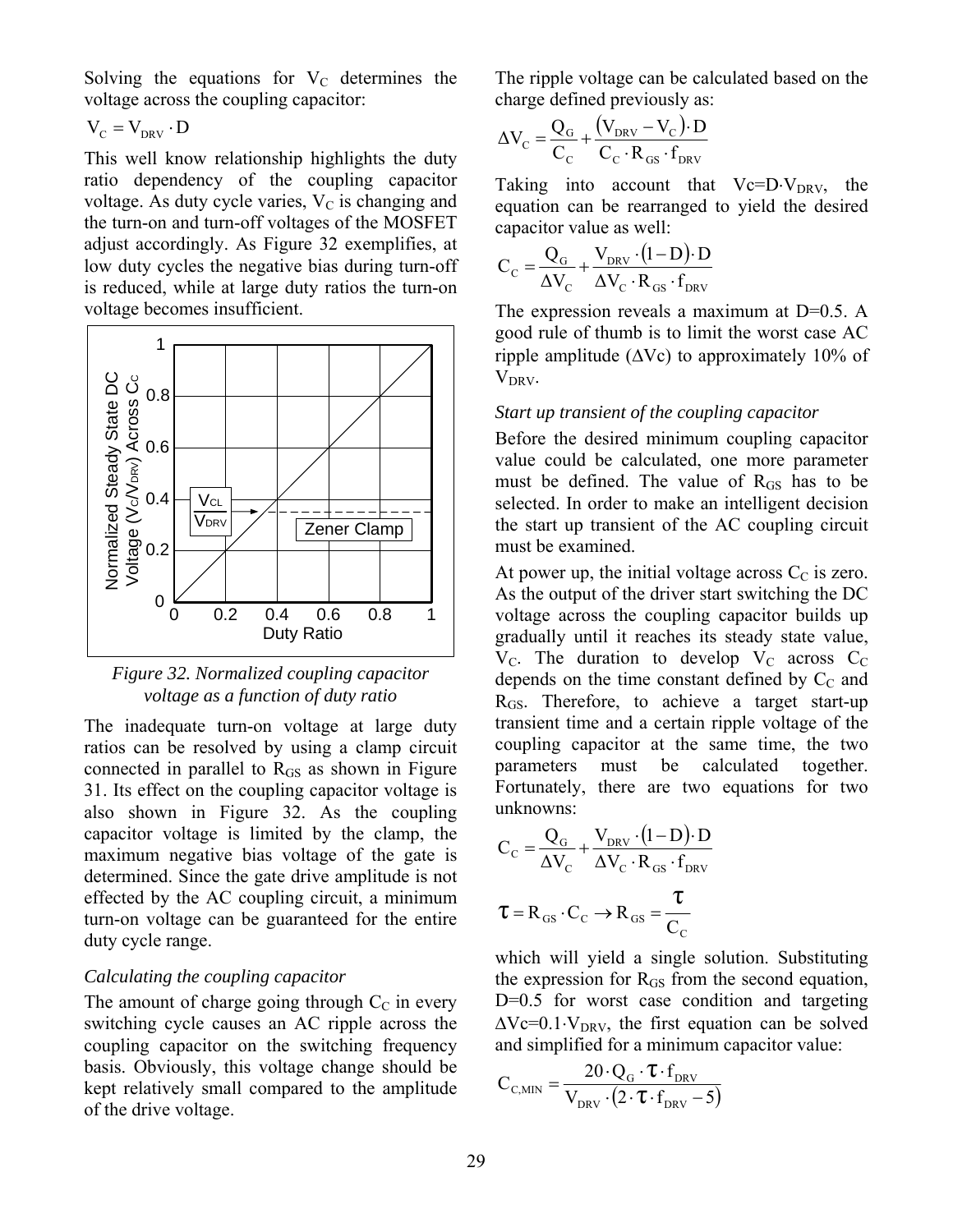Once  $C_{C,MIN}$  is calculated, its value and the desired start-up time constant  $(\tau)$  defines the required pull down resistance. A typical design trade-off for AC coupled drives is to balance efficiency and transient time constant. For quicker adjustment of the coupling capacitor voltage under varying duty ratios, higher current must be allowed in the gate-to-source resistor.

# **TRANSFORMER COUPLED GATE DRIVES**

Before the appearance of high voltage gate drive ICs, using a gate drive transformer was the only viable solution to drive high side switches in offline or similar high voltage circuits. The two solutions coexist today, both have their pros and cons serving different applications. The integrated high side drivers are convenient, use smaller circuit board area but have significant turn-on and turn-off delays. The properly designed transformer coupled solution has negligible delays and it can operate across higher potential differences. Usually it takes more components and requires the design of a transformer or at least the understanding of its operation and specification.

Before concentrating on the gate drive circuits, some common issues pertinent to all transformer designs and their correlation to gate drive transformers will be reviewed.

- Transformers have at least two windings. The use of separate primary and secondary windings facilitates isolation. The turns ratio between primary and secondary allows voltage scaling. In the gate drive transformer, voltage scaling is usually not required, but isolation is an important feature.
- Ideally the transformer stores no energy, there is no exemption. The so called flyback "transformer" really is coupled inductors. Nevertheless, small amounts of energy are stored in real transformers in the nonmagnetic regions between the windings and in small air gaps where the core halves come together. This energy storage is represented by the leakage and magnetizing inductance. In power transformers, reducing the leakage inductance is important to minimize energy

storage thus to maintain high efficiency. The gate drive transformer handles very low average power, but it delivers high peak currents at turn-on and turn-off. To avoid time delays in the gate drive path, low leakage inductance is still imperative.

- Faraday's law requires that the average voltage across the transformer winding must be zero over a period of time. Even a small DC component can cause flux "walk" and eventual core saturation. This rule will have a substantial impact on the design of transformer coupled gate drives controlled by single ended PWM circuits.
- Core saturation limits the applied volt-second product across the windings. The transformer design must anticipate the maximum voltsecond product under all operating conditions which must include worst case transients with maximum duty ratio and maximum input voltage at the same time. The only relaxation for gate drive transformer design is their regulated supply voltage.
- A significant portion of the switching period might be reserved to reset the core of the main power transformer in single ended applications, (working only in the first quadrant of the B-H plane) such as the forward converter. The reset time interval limits the operating duty ratio of the transformer. This is rarely an issue even in single ended gate drive transformer designs because they must be AC coupled thus they operate with bi-directional magnetization.

# **Single ended transformer coupled gate drive circuits**

These gate drive circuits are used in conjunction with a single output PWM controller to drive a high side switch. Figure 33 shows the basic circuit.

The coupling capacitor must be placed in series with the primary winding of the gate drive transformer to provide the reset voltage for the magnetizing inductance. Without the capacitor there would be a duty ratio dependent DC voltage across the winding and the transformer would saturate.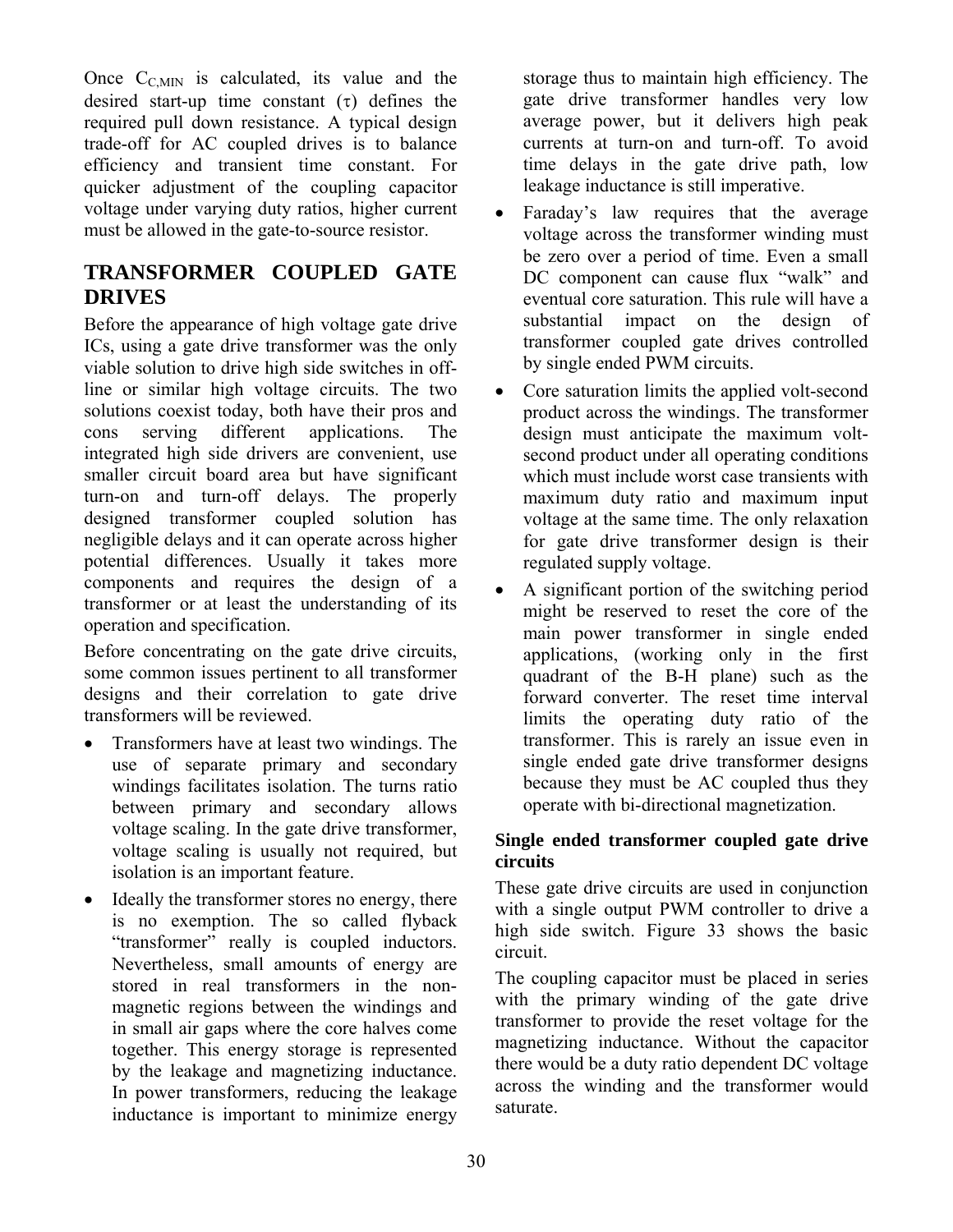

*Figure 33. Single ended transformer coupled gate drive* 

The DC voltage  $(V_C)$  of  $C_C$  develops the same way as shown in AC coupled direct drives. The steady state value of the coupling capacitor voltage is:

 $V_{C} = D \cdot V_{DRV}$ 

Similar to AC coupled direct drives, the actual gate drive voltage,  $V_c$ , changes with duty ratio. In addition, sudden changes in duty ratio will excite the L-C resonant tank formed by the magnetizing inductance of the gate drive transformer and the coupling capacitor. In most cases this L-C resonance can be damped by inserting a low value resistor  $(R_C)$  in series with  $C<sub>C</sub>$ . The value of  $R<sub>C</sub>$  is determined by the characteristic impedance of the resonant circuit and given as:

$$
R_c \geq 2 \cdot \sqrt{\frac{L_{_M}}{C_c}}
$$

Keep in mind that the  $R<sub>C</sub>$  value defined in the equation above is the equivalent series resistance which includes the output impedance of the PWM driver. Additionally, consider that a critically damped response in the coupling capacitor voltage might require unreasonable high resistor value. This would limit the gate current, consequently the switching speed of the main switch. On the other hand, underdamped response may result in unacceptable voltage stress across the gate source terminals during the resonance.

The current building  $V_C$  has two components; the magnetizing current of the transformer and the current flowing in the pull down resistor connected between the gate and the source of the main MOSFET. Accordingly, the start-up and transient time constant governing the adjust speed of the coupling capacitor voltage reflects the effect of the magnetizing inductance of the gate drive transformer and can be estimated by:

$$
\tau = \frac{2 \cdot \pi \cdot f_{DRV} \cdot L_M \cdot R_{GS} \cdot C_C}{2 \cdot \pi \cdot f_{DRV} \cdot L_M + R_{GS}}
$$

The magnetizing inductance has another significant effect on the net current of the driver, and on its direction. Figure 34 highlights the different current components flowing in the circuit and the sum of the current components,  $I<sub>OUT</sub>$ , which has to be provided by the driver.



*Figure 34. Driver output current with transformer coupled gate drive* 

Note the gray shaded area in the output current waveform. The output driver is in its low state which means it is supposed to sink current. But because of the magnetizing current component, the driver actually sources current. Therefore, the output must handle bi-directional current with transformer coupled gate drives. This might require additional diodes if the driver is not capable of carrying current in both directions. Bipolar MOSFET drivers are a typical example where a Schottky diode has to be connected between the ground and the output pin. Similar situation can occur during the high state of the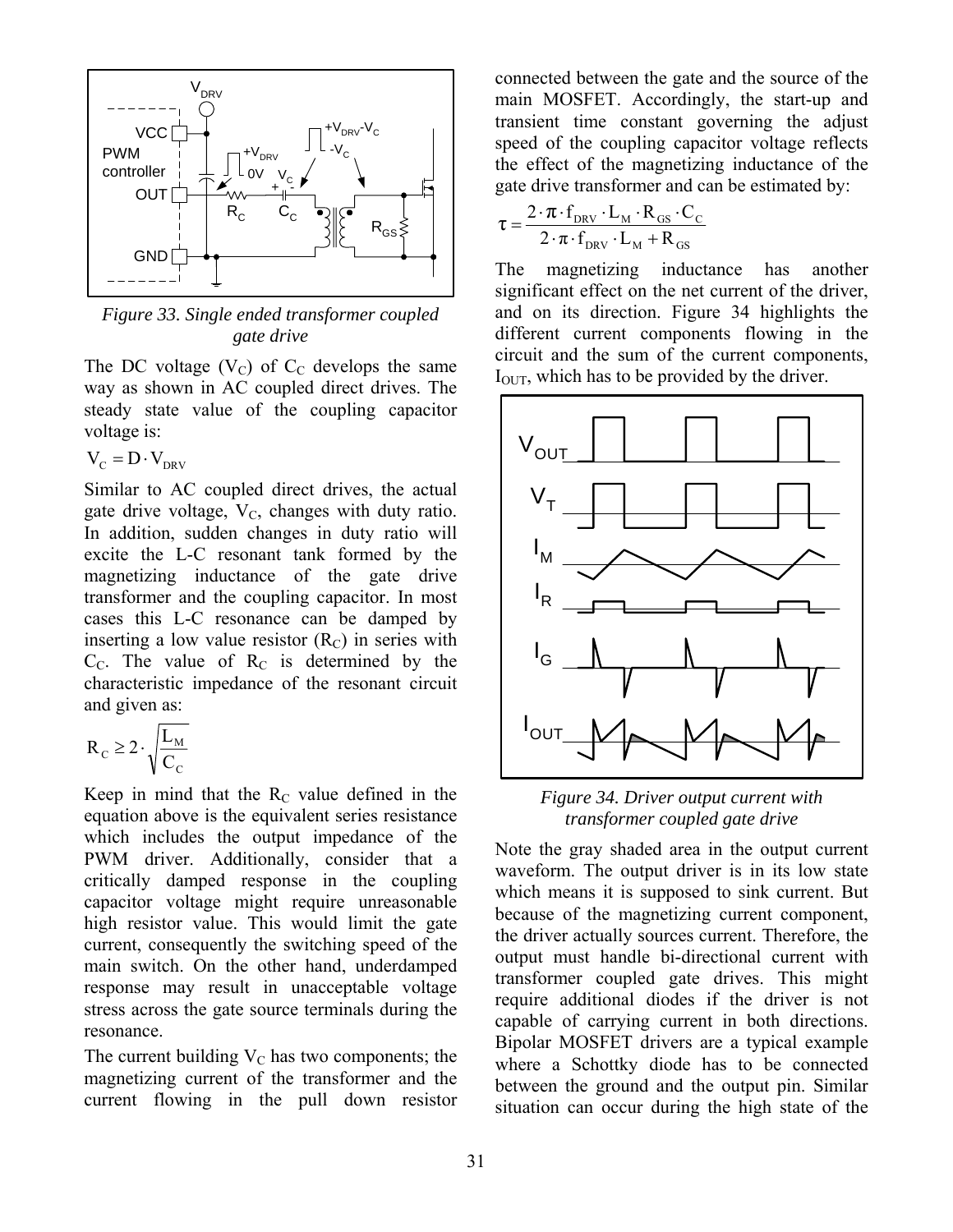driver at different duty cycle or current component values. One easy remedy to solve this problem and avoid the diodes on the driver's output is to increase the resistive current component to offset the effect of the magnetizing current.

At wide duty cycles, like in the buck converter, the circuit of Figure 33 does not provide adequate gate drive voltage. The coupling capacitor voltage increases proportionally to the duty ratio. Accordingly, the negative bias during off-time increases as well and the turn-on voltage decreases. Adding two small components on the secondary side of the gate drive transformer can prevent this situation. Figure 35 shows a commonly used technique to restore the original voltage levels of the gate drive pulse.



*Figure 35. DC restore circuit in transformer coupled gate drive* 

Here, a second coupling capacitor  $(C_{C2})$  and a simple diode clamp  $(D_{C2})$  are used to restore the original gate drive amplitude on the secondary side of the transformer. If a larger negative bias is desired during the off time of the main switch, a Zener diode can be added in series with the diode in a similar fashion as it is shown in Figure 31, with respect to the AC coupled direct drive solution.

### *Calculating the coupling capacitors*

The method to calculate the coupling capacitor values is based on the maximum allowable ripple voltage and the amount of charge passing through the capacitor in steady state operation was described in the previous AC coupled circuits. The equation for  $C_{C2}$  is similar to the one identified for direct coupled gate drive circuit. The ripple has two components; one is related to the total gate charge of the main MOSFET and a second component due to the current flowing in the gate pull down resistor:

$$
C_{C2} = \frac{Q_G}{\Delta V_{C2}} + \frac{(V_{DRV} - V_{DC2,FW}) \cdot D_{MAX}}{\Delta V_{C2} \cdot R_{GS} \cdot f_{DRV}}
$$

This expression has a maximum at the maximum on-time of the switch, i.e. at maximum duty ratio. In the primary side coupling capacitor the magnetizing current of the gate drive transformer generates an additional ripple component. Its effect is reflected in the following equation which can be used to calculate the primary side coupling capacitor value:

$$
C_{\text{Cl}} = \frac{Q_{\text{G}}}{\Delta V_{\text{Cl}}} + \frac{(V_{\text{DRV}} - V_{\text{DC2,FW}}) \cdot D}{\Delta V_{\text{Cl}} \cdot R_{\text{GS}} \cdot f_{\text{DRV}}} + \frac{V_{\text{DRV}} \cdot (D^2 - D^3)}{\Delta V_{\text{Cl}} \cdot 4 \cdot L_M \cdot f_{\text{DRV}}^2}
$$
\nThe minimum capacitance to square to stay below the targeted ripple voltage under all operating conditions can be found by determining the maximum of the above expression. Unfortunately, the maximum occurs at different duty ratios depending on the actual design parameters and component values. In the majority of practical solutions it falls between

Also note that the sum of the ripple voltages,  $\Delta V_{C1} + \Delta V_{C2}$  appears at the gate terminal of the main MOSFET transistor. When aiming for a particular ripple voltage or droop at the gate terminal, it has to be split between the two coupling capacitors.

# *Gate drive transformer design*

D= $0.6$  and D= $0.8$  range.

The function of the gate drive transformer is to transmit the ground referenced gate drive pulse across large potential differences to accommodate floating drive implementations. Like all transformers, it can be used to incorporate voltage scaling, although it is rarely required. It handles low power but high peak currents to drive the gate of a power MOSFET. The gate drive transformer is driven by a variable pulse width as a function of the PWM duty ratio and either constant or variable amplitude depending on the circuit configuration. In the single ended circuits the gate drive transformer is AC coupled and the magnetizing inductance sees a variable amplitude pulse. The double ended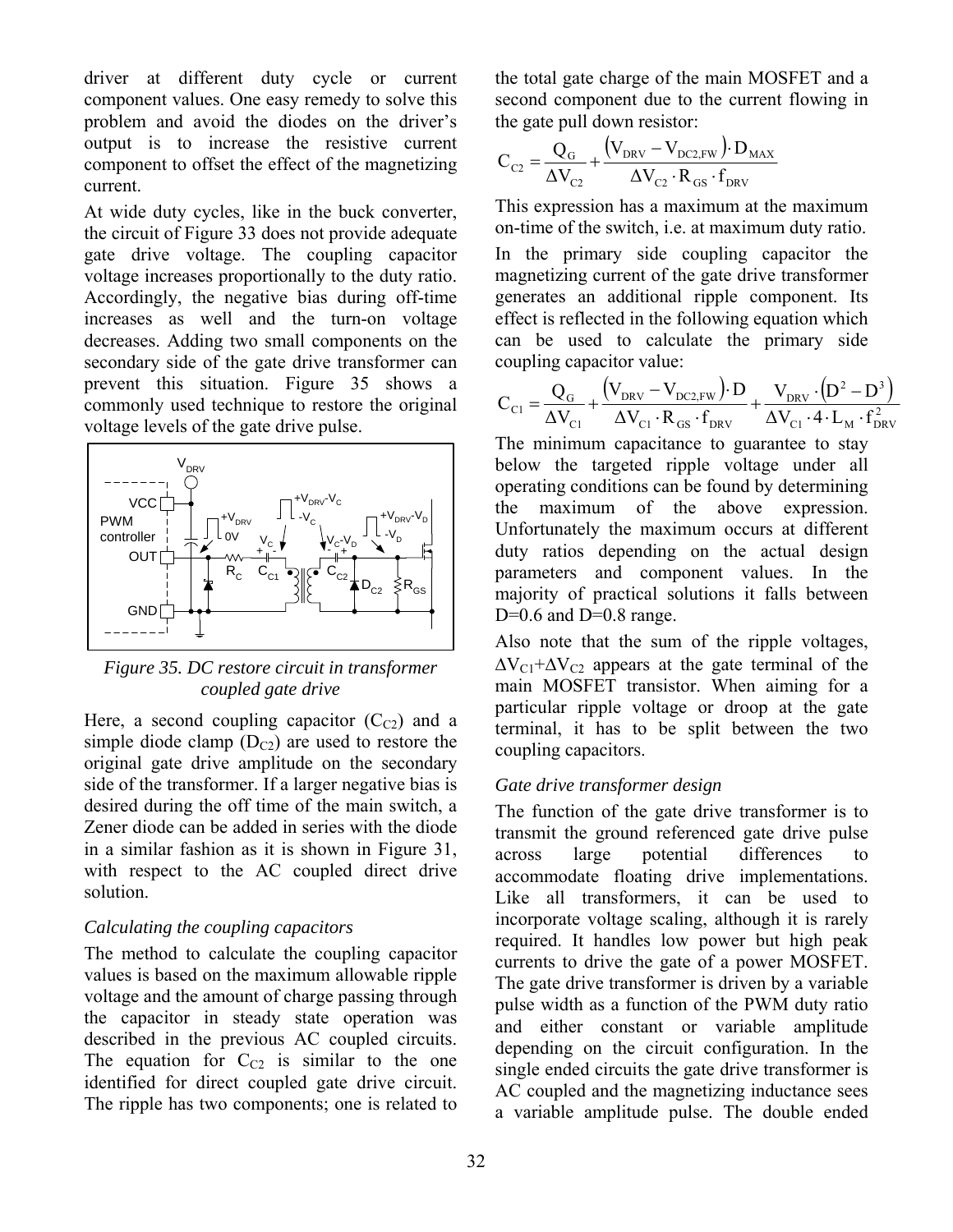arrangements, such as half-bridge applications, drive the gate drive transformer with a constant amplitude signal. In all cases, the gate drive transformers are operated in both, the first and third quadrant of the B-H plane.

The gate drive transformer design is very similar to a power transformer design. The turns ratio is usually one, and the temperature rise due to power dissipation is usually negligible. Accordingly, the design can be started with the core selection. Typical core shapes for gate drive transformer include toroidal , RM, P or similar cores. The core material is high permeability ferrite to maximize the magnetizing inductance value, consequently lower the magnetizing current. Seasoned designers can pick the core size from experience or it can be determined based on the area product estimation in the same way as it is required in power transformer design. Once the core is selected, the number of turns of the primary winding can be calculated by the following equation:

$$
N_{P} = \frac{V_{TR} \cdot t}{\Delta B \cdot A_{e}}
$$

where  $V_{TR}$  is the voltage across the primary winding, t is the duration of the pulse,  $\Delta B$  is the peak-to-peak flux change during  $t$ , and  $A<sub>e</sub>$  is the equivalent cross section of the selected core.

The first task is to find the maximum volt-second product in the numerator. Figure 36 shows the normalized volt-second product for both single ended and double ended gate drive transformers as the function of the converter duty cycle.



*Figure 36. Gate drive transformer volt-second product vs. duty ratio* 

For an AC coupled circuit, the worst case is at D=0.5 while direct coupling reaches the peak volt-second value at the maximum operating duty ratio. Interestingly, the AC coupling reduces the maximum steady state volt-second product by a factor of four because at large duty ratios the transformer voltage is proportionally reduced due to the voltage developing across the coupling capacitor.

It is much more difficult to figure out  $\Delta B$  in the Np equation. The reason is flux walking during transient operation. When the input voltage or the load are changing rapidly, the duty ratio is adjusted accordingly by the PWM controller. Deducing exact quantitative result for the flux walk is rather difficult. It depends on the control loop response and the time constant of the coupling network when it is present. Generally, slower loop response and a faster time constant have a tendency to reduce flux walking. A three to one margin between saturation flux density and peak flux value under worst case steady state operation is desirable for most designs to cover transient operation.

The next step is to arrange the windings in the available window area of the core. As mentioned before, the leakage inductance should be minimized to avoid time delay across the transformer, and the AC wire resistance must be kept under control. On toroidal cores, the windings should be wound bifilar or trifilar depending on the number of windings in the gate drive transformer. With pot cores, each winding should be kept in a single layer. The primary should be the closest to the center post, followed by the low side winding, if used, and the high side winding should be the farthest from the center post. This arrangement in pot cores provides an acceptable leakage inductance and the lowest AC winding resistance. Furthermore, natural shielding of the control (primary) winding against capacitive currents flowing between the floating components and power ground is provided by the low side winding which is usually connected to the power ground directly.

# *Dual duty transformer coupled circuits*

There are high side switching applications where the low output impedance and short propagation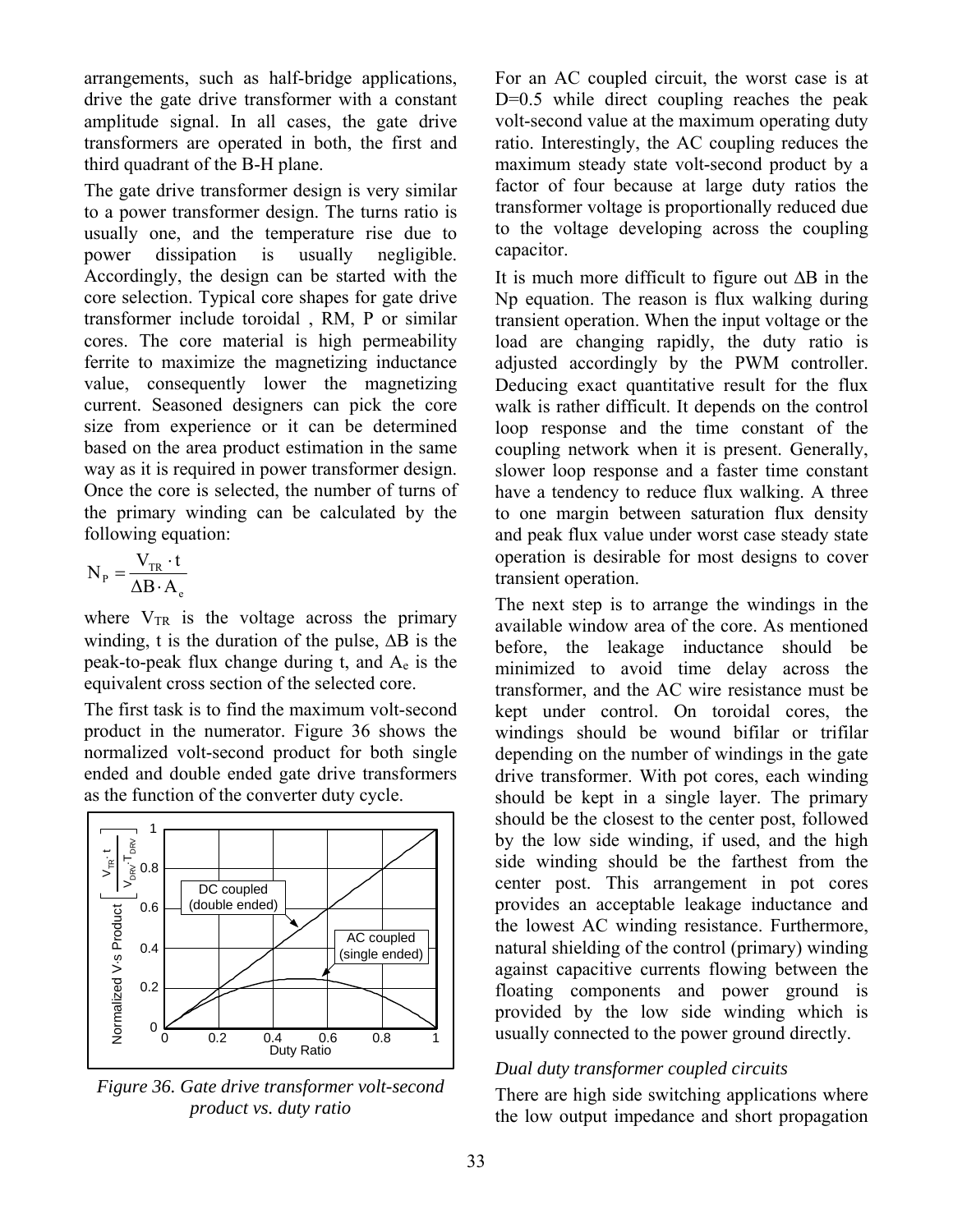delays of a high speed gate drive IC are essential. Figure 37 and Figure 38 show two fundamentally different solutions to provide power as well as control to regular low voltage gate drive ICs in a floating application using only one transformer.



*Figure 37. Power and control transmission with one transformer* 

The circuit of Figure 37 uses the switching frequency to carry the control signal and the power for the driver. The operation is rather simple. During the on-time of the main switch, the positive voltage on the secondary side of the transformer is peak rectified to generate the supply voltage for the gate drive IC. Since the power is generated from the gate drive pulses, the first few drive pulses must charge the bias capacitor. Therefore, it is desirable that the driver IC chosen for this application has an under voltage lock out feature to avoid operation with insufficient gate voltage. As it is shown in the circuit diagram, the DC restoration circuit  $(C_{C2})$ and  $D_{\text{C2}}$ ) must be used to generate a bias voltage for the driver which is independent of the operating duty ratio.  $D_{C2}$  also protects the input of the driver against the negative reset voltage of the transformer secondary winding. The transformer design for this circuit is basically identical to any other gate drive transformer design. The power level is just slightly increased by the power consumption of the driver IC, which is relatively small compared to the power loss associated by the total gate charge of the MOSFET. The transformer carries a high peak current but this current charges the bypass capacitor, not the input capacitance of the MOSFET. All gate current is contained locally between the main transistor, driver IC and bypass capacitor.



*Figure 38. Power and control transmission with one transformer* 

Another similar solution to transfer power and control signal with the same transformer is shown in Figure 38. The difference between the two circuits in Figures 37 and 38 is the operating frequency of the transformer. This implementation utilizes a dedicated chip pair. The high frequency carrier signal  $(f_{CARRIER} \gg f_{DRV})$  is used to power transfer, while amplitude modulation transmits the control command. The basic blocks of the gate drive schematic in Figure 38 can be integrated into two integrated circuits allowing efficient utilization of circuit board area. Because of the high frequency operation, the transformer size can be reduced compared to traditional gate drive transformers. Another benefit of this solution is that the bias voltage of the floating driver can be established independently of the gate drive commands, thus the driver can react without the start-up delay discussed in the previous solution.

### **Double ended transformer coupled gate drives**

In high power half-bridge and full-bridge converters, the need arises to drive two or more MOSFETs usually controlled by a push-pull or also called double-ended PWM controller. A simplified schematic of such gate drive circuit is illustrated in Figure 39.

In these applications a dual polarity symmetrical gate drive voltage is readily available. In the first clock cycle, OUTA is on, forcing a positive voltage across the primary winding of the gate drive transformer. In the next clock cycle, OUTB is on for the same amount of time (steady state operation) providing an opposite polarity voltage across the magnetizing inductance. Averaging the voltage across the primary for any two consecutive switching period results zero volts.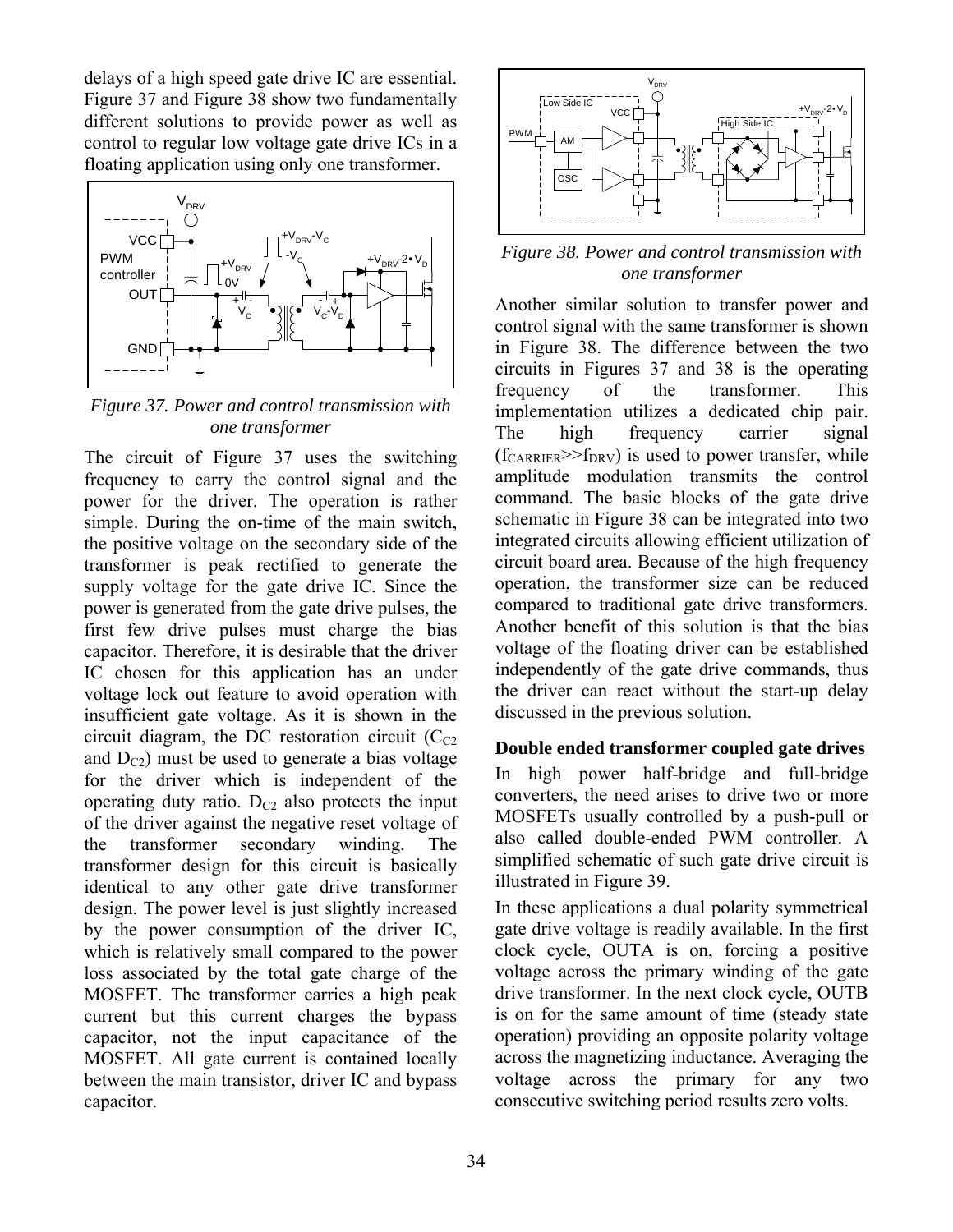

*Figure 39. Push-pull type half-bridge gate drive* Therefore, AC coupling is not needed in pushpull type gate drive circuits.

Designers are often worried about any small amount of asymmetry that could be caused by component tolerances and offsets in the controller. These small deviations are easily compensated by the output impedance of the driver or by a small resistor in series with the primary winding of the transformer. The uneven duty cycle will cause a small DC current in the transformer which generates a balancing voltage across the equivalent resistance of the drive circuit. Assuming two different duty ratios, DA and  $D_B$  for the PWM outputs, the DC current level of the magnetizing inductance is defined as:

$$
I_{DC} = \frac{V_{DRV}}{2 \cdot R_{EQV}} \cdot (D_A - D_B)
$$

To demonstrate the triviality of this problem, let's assume that  $D_A=0.33$ ,  $D_B=0.31$  (6% relative duty ratio difference!),  $V_{DRV}$ =12V, and  $R_{EOV}$ =5 $\Omega$ which is the sum of one low side and one high side driver output impedance. The resulting DC current is 24mA and the excess power dissipation is only 3mW.

The design of the gate drive transformer follows the same rules and procedures as already described in this chapter. The maximum voltsecond product is defined by  $V_{DRV}$  and the switching period, because push-pull circuits are usually not duty ratio limited.

Appropriate margin  $(\sim 3:1)$  between worst case peak flux density and saturation flux density must be provided.

A unique application of the push-pull type gate drive circuits is given in Figure 40 to control four power transistors in a phase shift modulated fullbridge converter.



*Figure 40. Push-pull type half-bridge gate drive*

Due to the phase shift modulation technique, this power stage uses four approximately 50% duty cycle gate drive signals. The two MOSFETs in each leg requires a complementary drive waveform which can be generated by the two output windings of the same gate drive transformer. Although, steady state duty ratios are always 0.5, changing the phase relationship between the two complementary pulse trains necessitates to have an asymmetry in the duty cycles. Therefore, during transient operation the PWM outputs are not producing the normal 50% duty cycle signals for the gate drive transformers. Accordingly, a safety margin must be built in the transformer to cover uneven duty ratios during transients.

Another interesting fact to point out is that local turn-off circuits can be easily incorporated and are very often needed on the secondary side of the transformer. The gate drive transformer, more precisely the leakage inductance of the transformer exhibits a relatively high impedance for fast changing signals. The turn-off speed and dv/dt immunity of the power circuit can be severely impacted if the driver's pull down capability is not optimized for high speed switching applications.

# **FINAL COMMENTS, SUMMARY**

Like all books, this article should be read from the beginning to the end to get the whole story.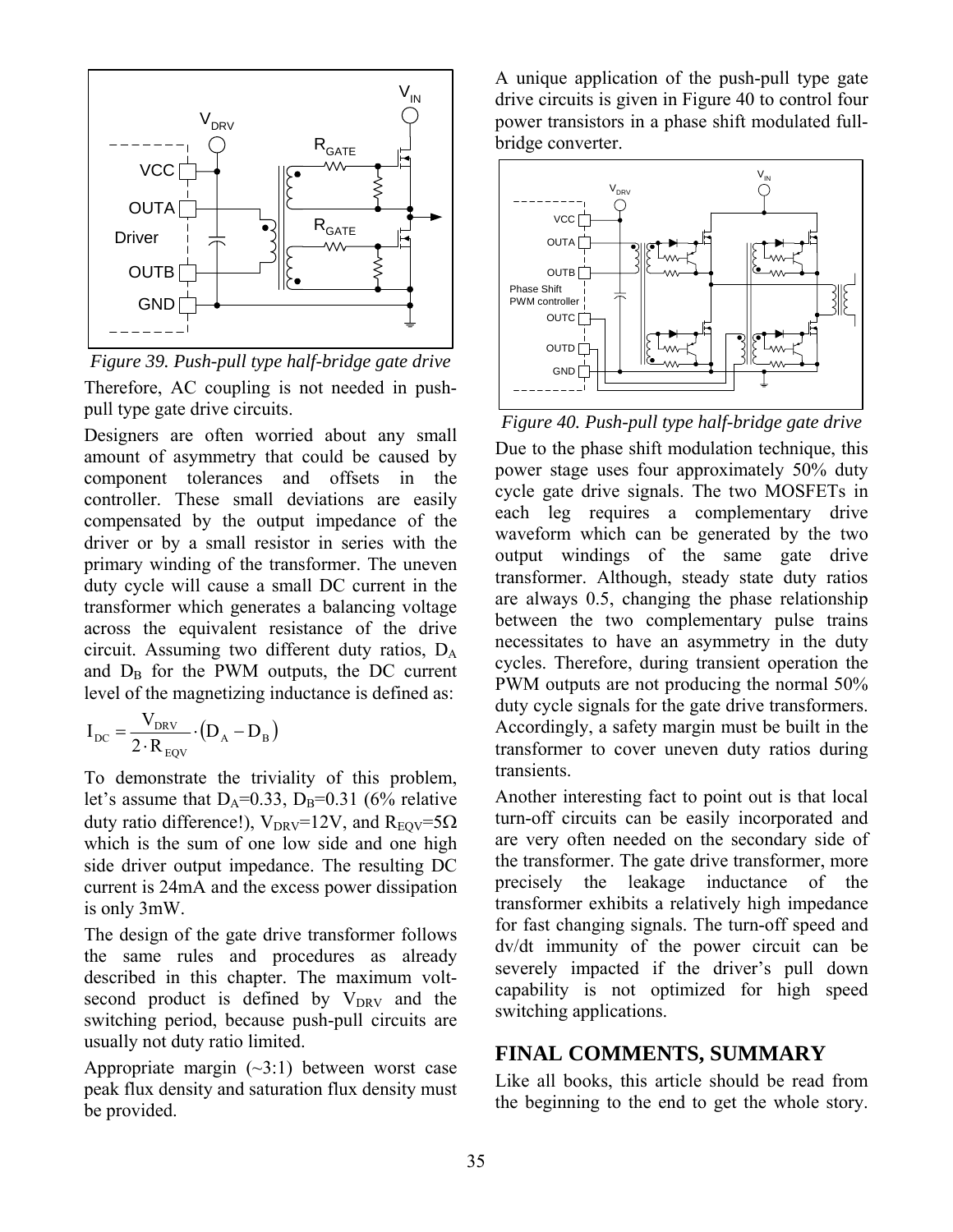Every consideration described earlier regarding switching speeds, dv/dt immunity, bypassing rules etc. are equally applicable for all circuits including transformer coupled gate drives. As the topics build upon each other, only the unique and new properties of the particular circuit have been highlighted.

This paper demonstrated a systematic approach to design high performance gate drive circuits for high speed switching applications. The procedure can be summarized by the following step-by-step checklist:

- The gate drive design process begins AFTER the power stage is designed and the power components are selected.
- Collect all relevant operating parameters. Specifically the voltage and current stresses of the power MOSFET based on the application requirements, operating junction temperature, dv/dt and di/dt limits related to external circuits around the power MOSFET which are often determined by the different snubber or resonant circuitry in the power stage.
- Estimate all device parameters which describe the parasitic component values of the power semiconductor in the actual application circuit. Data sheet values are often listed for unrealistic test conditions at room temperature and they must be corrected accordingly. These parameters include the device capacitances, total gate charge,  $R_{DS(on)}$ , threshold voltage, Miller plateau voltage, internal gate mesh resistance, etc.
- Prioritize the requirements: performance, printed circuit board size, cost target, etc. Then choose the appropriate gate drive circuit to match the power stage topology.
- Establish the bias voltage level which will be used to power the gate drive circuit and check for sufficient voltage to minimize the  $R_{DS(on)}$ of the MOSFET.
- Select a driver IC, gate-to-source resistor value, and the series gate resistance  $R<sub>GATE</sub>$ according to the targeted power-up dv/dt, and desired turn-on and turn-off switching speeds.
- Design (or select) the gate drive transformer if needed.
- Calculate the coupling capacitor values in case of AC coupling.
- Check start-up and transient operating conditions, especially in AC coupled gate drive circuits.
- Evaluate the dv/dt and di/dt capabilities of the driver and compare it to the values determined by the power stage.
- Add one of the turn-off circuits if needed, and calculate its component values to meet dv/dt and di/dt requirements.
- Check the power dissipation of all components in the driver circuitry.
- Calculate the bypass capacitor values.
- Optimize the printed circuit board LAYOUT to minimize parasitic inductances.
- Always check the gate drive waveform on the final printed circuit board for excessive ringing at the gate-source terminals and at the output of the driver IC.
- Add protection or tune the resonant circuits by changing the gate drive resistor as needed.

In a reliable design, these steps should be evaluated for worst case conditions as elevated temperatures, transient voltage and current stresses can significantly change the operation of the driver, consequently the switching performance of the power MOSFET.

Of course, there are many more gate drive implementations which are not discussed in this paper. Hopefully, the principles and methods presented here can help the reader's understanding and analyzing of other solutions. For those who are looking for quick answers in the rather complex field of high speed gate drive design, Appendix A through E offer typical, numerical examples of the different calculations. Appendix F provides a complete, step-by-step gate drive design example for an active clamp forward converter with a ground referenced and a floating gate drive circuits.